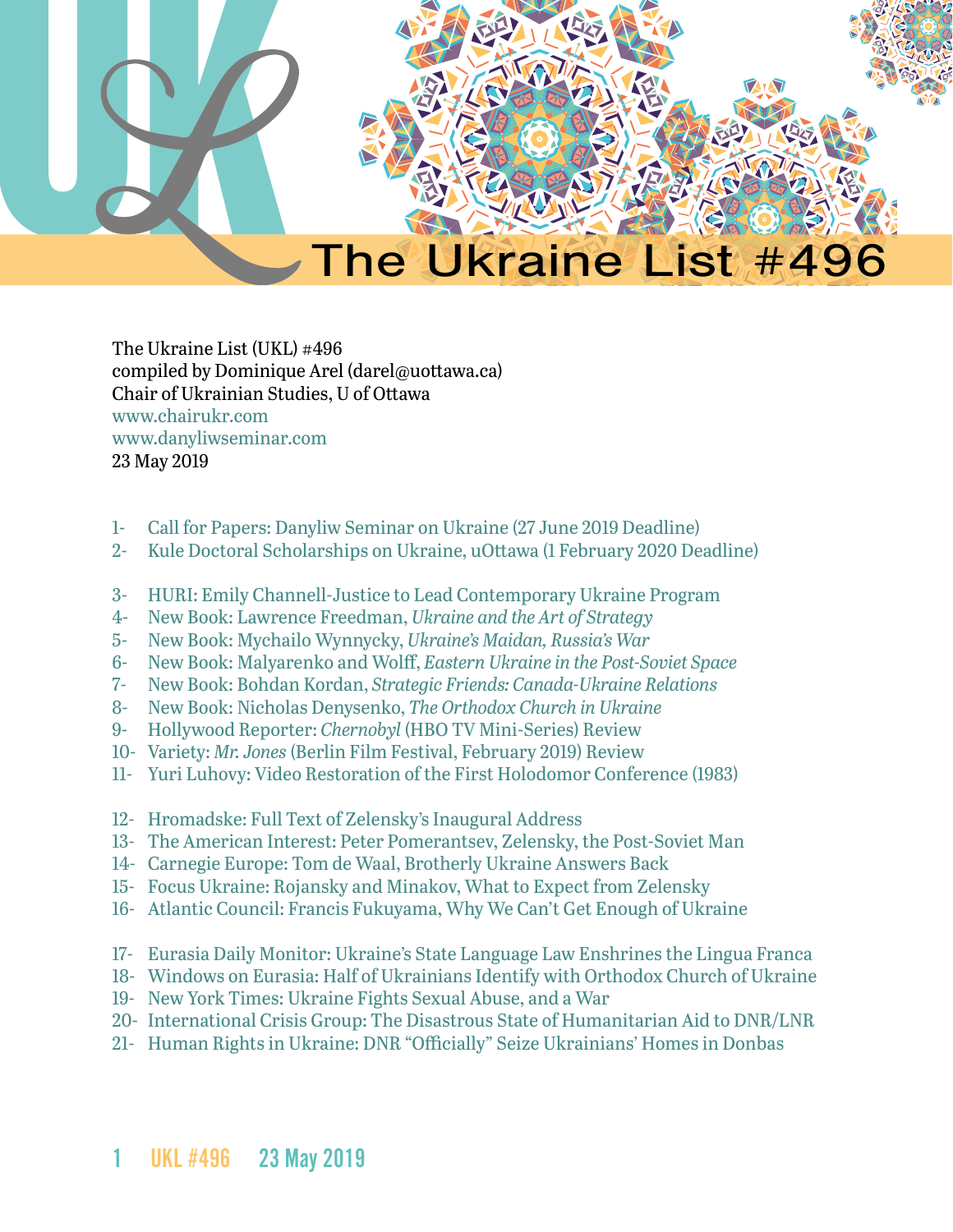# <span id="page-1-0"></span>#1 15th Annual Danyliw Research Seminar on Contemporary Ukraine

Chair of Ukrainian Studies, University of Ottawa, 7-9 November 2019 <http://www.danyliwseminar.com>

#### **CALL FOR PAPER PROPOSALS**

The Chair of Ukrainian Studies, with the support of the Wolodymyr George Danyliw Foundation, will be holding its 15th Annual Danyliw Research Seminar on Contemporary Ukraine at the University of Ottawa on 7-9 November 2019. Since 2005, the Danyliw Seminar has provided an annual platform for the presentation of some of the most influential academic research on Ukraine.

The Seminar invites proposals from scholars and doctoral students —in political science, anthropology, sociology, history, law, economics and related disciplines in the social sciences and humanities— on a broad variety of topics falling under thematic clusters, such as those suggested below:

#### *Conflict*

- war/violence (combatants, civilians in wartime, DNR/LNR, Maidan)
- security (conflict resolution, Minsk Accords, OSCE, NATO, Crimea)
- nationalism (Ukrainian, Russian, Soviet, historical, far right)

#### *Reform*

- economic change (energy, corruption, oligarchies, EU free trade, foreign aid)
- governance (rule of law, elections, regionalism, decentralization)
- media (TV/digital, social media, information warfare, fake news)

#### *Identity*

- history/memory (World War II, Holodomor, Soviet period, interwar, imperial)
- language, ethnicity, religion, nation (policies and practices)
- culture and politics (cinema, literature, music, performing arts, popular culture)

#### *Society*

- migration (IDPs, refugees, migrant workers, diasporas)
- social problems (reintegration of combatants, protests, welfare, gender, education)
- state/society (citizenship, civil society, collective action/protests, human rights)

The Seminar will also be featuring panels devoted to recent/new books touching on Ukraine, as well as the screening of new documentaries followed by a discussion with filmmakers. Information on past book panels and films can easily be accessed from the top menu of the web site. The 2019 Seminar is welcoming book panel proposals, as well as documentary proposals.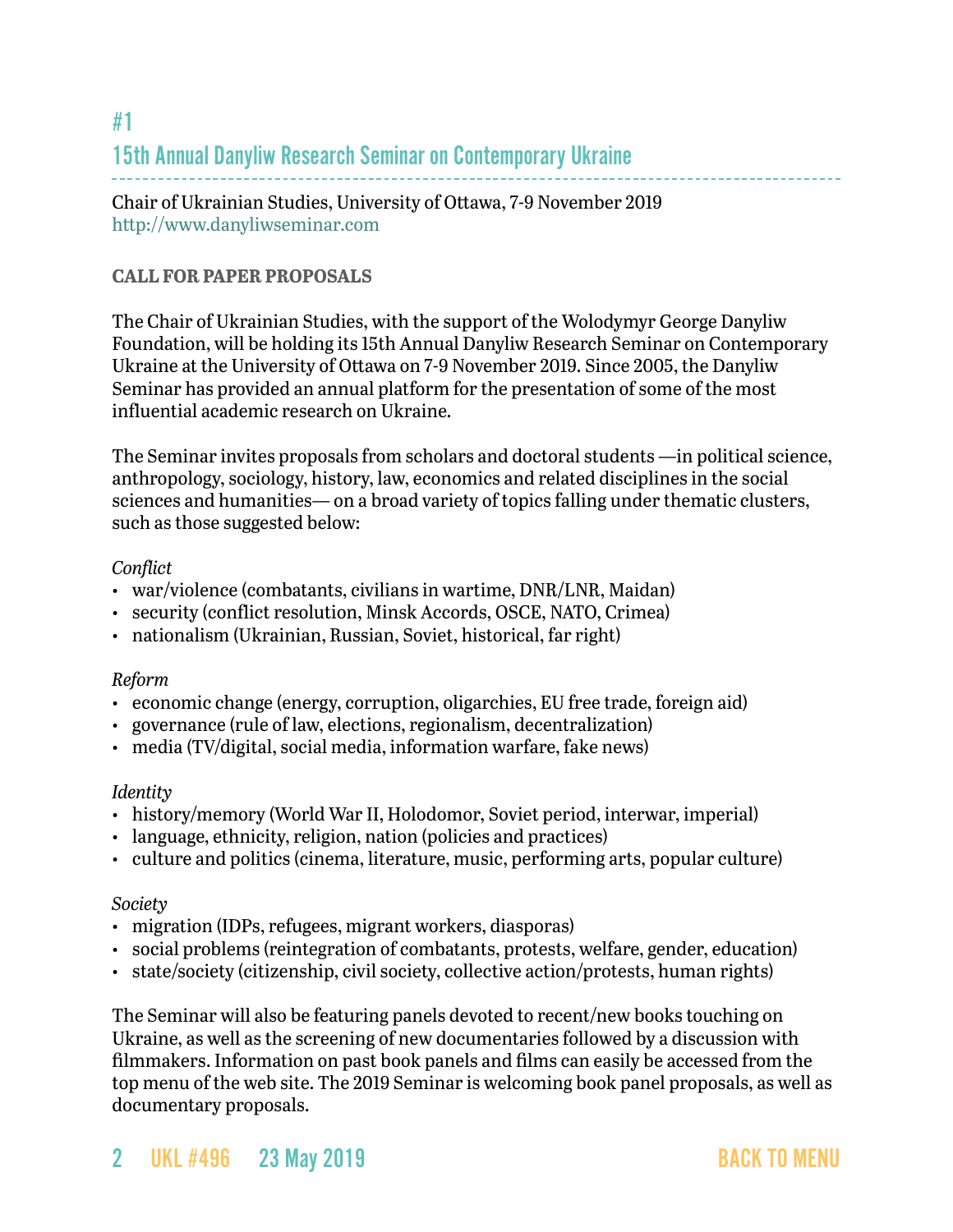Presentations at the Seminar will be based on research papers (6,000-8,000 words) and will be made available in written and video format on the Seminar website and on social media. The Seminar favors intensive discussion, with relatively short presentations (12 minutes), comments by the moderator and an extensive Q&A with Seminar participants and the larger public.

People interested in presenting at the 2019 Danyliw Seminar are invited to submit a 500 word paper proposal and a 150 word biographical statement, by email attachment, to Dominique Arel, Chair of Ukrainian Studies, at [darel@uottawa.ca](mailto:darel@uottawa.ca) AND [chairukr@gmail.](mailto:chairukr@gmail.com) [com](mailto:chairukr@gmail.com). Please also include your full coordinates (institutional affiliation, preferred postal address, email, phone, and Twitter account [if you have one]). If applicable, indicate your latest publication or, in the case of doctoral or post-doctoral applicants, the year when you entered a doctoral program, the title of your dissertation and year of (expected) completion. Note that a biographical statement is not a CV, but a written paragraph.

Books published between 2018 and 2020 (as long as near-final proofs are available prior to the Seminar) are eligible for consideration as a book panel proposal. The proposal must include a 500 word abstract of the book, as well as the 150 word bio and full coordinates.

Films produced between 2017 and 2019are eligible for consideration as a documentary proposal. The proposal must include a 500 word abstract of the film, as well as the 150 word bio, full coordinates, and a secure web link to the film.

In addition to scholars and doctoral students, policy analysts, practitioners from nongovernmental and international organizations, journalists, and artists are also welcome to send a proposal.

**The proposal deadline is 27 June 2019.** The Chair will cover the travel and accommodation expenses of applicants whose proposal is accepted by the Seminar. The proposals will be reviewed by an international selection committee and applicants will be notified in the course of the summer.

The Danyliw Seminar website [\(http://danyliwseminar.com\)](http://danyliwseminar.com)) contains the programs, papers, videos of presentations and photographs of the last five years (2014-2018). To access the abstracts, papers and videos of the 2018 presenters, click on "Participants" in the menu and then click on the individual names of participants. The 2018 Program can be accessed at [https://www.danyliwseminar.com/program-2018.](https://www.danyliwseminar.com/program-2018) Presentations from previous years can be accessed under menu "Archives."

Check the "Danyliw Seminar" Facebook page at<http://bit.ly/2rssSHk>. For information on the Chair of Ukrainian Studies, go to <https://www.chairukr.com>. (The site is being re-developed).

The Seminar is made possible by the generous commitment of the Wolodymyr George Danyliw Foundation to the pursuit of excellence in the study of contemporary Ukraine.

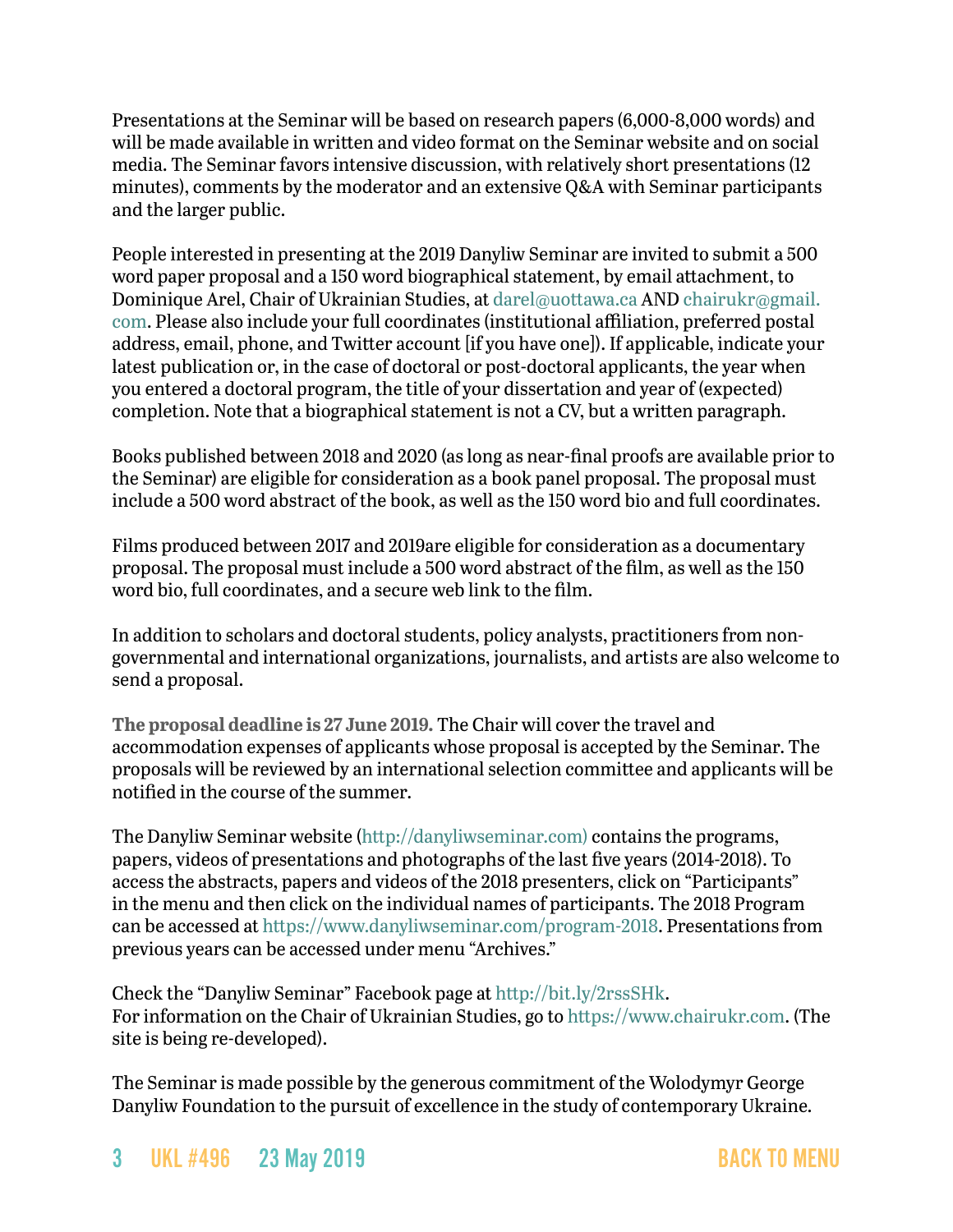# <span id="page-3-0"></span>#2 Kule Doctoral Scholarships on Ukraine

Chair of Ukrainian Studies, University of Ottawa Application Deadline: 1 February 2020 (International & Canadian Students) <https://www.chairukr.com/kule-doctoral-scholarships>

The Chair of Ukrainian Studies at the University of Ottawa, the only research unit outside of Ukraine predominantly devoted to the study of contemporary Ukraine, is announcing a new competition of the Drs. Peter and Doris Kule Doctoral Scholarships on Contemporary Ukraine. The Scholarships will consist of an annual award of \$25,000, with all tuition waived, for four years (with the possibility of adding a fifth year).

The Scholarships were made possible by a generous donation of \$500,000 by the Kule family, matched by the University of Ottawa. Drs. Peter and Doris Kule, from Edmonton, have endowed several chairs and research centres in Canada, and their exceptional contributions to education, predominantly in Ukrainian Studies, has recently been celebrated in the book Champions of Philanthrophy: Peter and Doris Kule and their Endowments.

Students with a primary interest in contemporary Ukraine applying to, or enrolled in, a doctoral program at the University of Ottawa in political science, sociology and anthropology, or in fields related with the research interests of the Chair of Ukrainian Studies, can apply for a Scholarship. The competition is open to international and Canadian students.

The application for the Kule Scholarship must include a 1000 word research proposal, two letters of recommendation (sent separately by the referees), and a CV and be mailed to Dominique Arel, School of Political Studies, Faculty of Social Sciences Building, Room, 7067, University of Ottawa, 120 University St., Ottawa ON K1N 6N5, Canada. Applications will be considered only after the applicant has completed an application to the relevant doctoral program at the University of Ottawa. Consideration of applications will begin on **1 February 2020** and will continue until the award is announced. The University of Ottawa is a bilingual university and applicants must have a certain oral and reading command of French. Specific requirements vary across departments.

Students interested in applying for the Scholarships beginning in the academic year 2020 2021 are invited to contact Dominique Arel ([darel@uottawa.ca\)](mailto:darel@uottawa.ca), Chairholder, Chair of Ukrainian Studies, and visit our web site [www.chairukr.com](http://www.chairukr.com).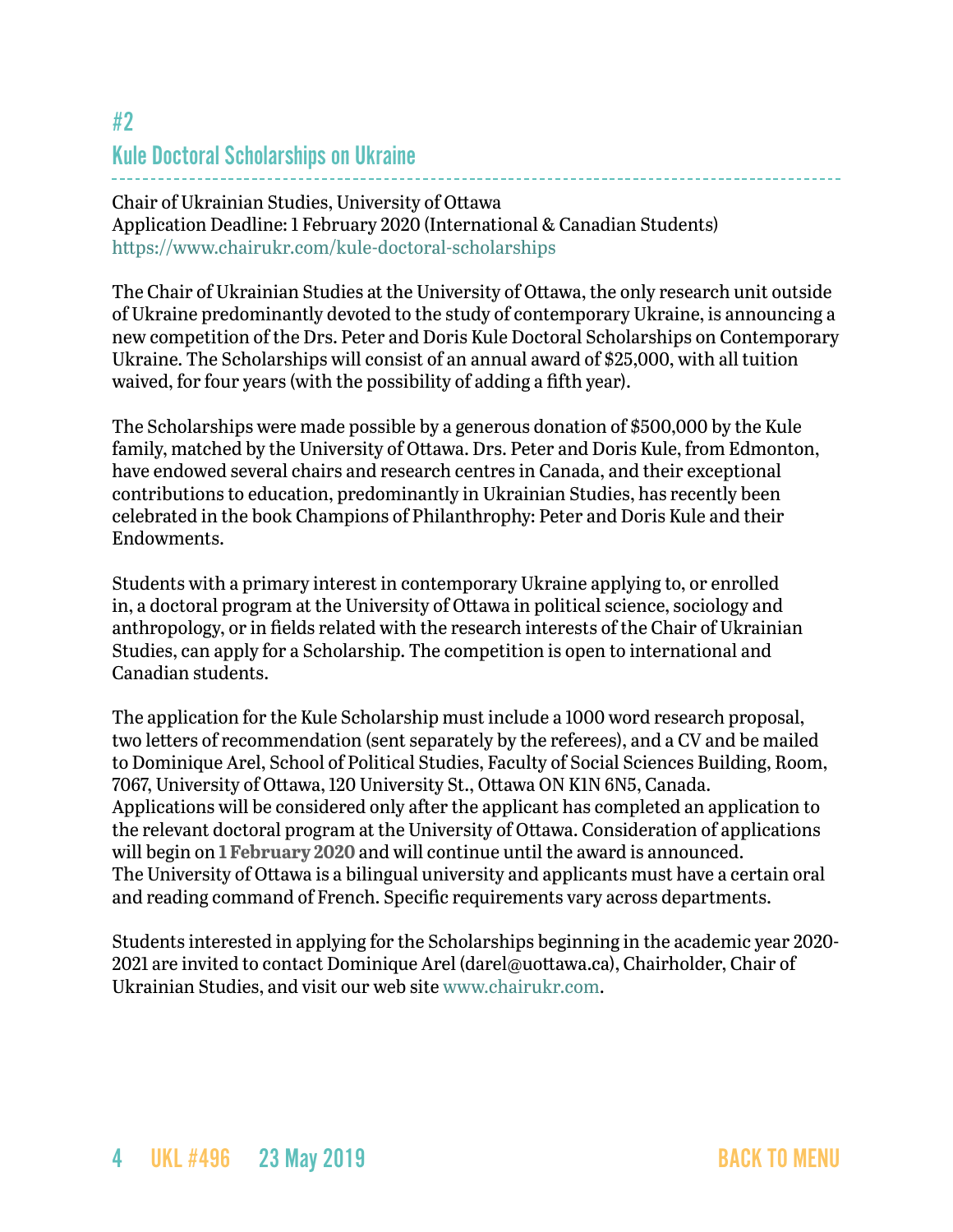# <span id="page-4-0"></span>#3 Emily Channell-Justice to Lead Contemporary Ukraine Program

Harvard Ukrainian Research Institute, April 19 <https://bit.ly/2YFoVvu>

The Ukrainian Research Institute at Harvard University is pleased to announce that Dr. Emily Channell-Justice will develop and lead its new program on contemporary Ukraine.

The program, named the Temerty Contemporary Ukraine Program (T-CUP), has been established with the generous financial support of Mr. James Temerty, a Ukrainian-Canadian entrepreneur and philanthropist. The T-CUP initiative will extend the scope of HURI's work beyond its traditional focus on literature, history, and language. With an emphasis on the social sciences, the program is a response to the growing need for experts who can analyze the unfolding changes in Ukrainian society and politics. It is HURI's hope that the program will serve as an influential platform for the academic and policy communities to exchange ideas.

As Director of T-CUP, Channell-Justice will first be charged with developing the priorities and strategy of the program. She will be responsible for day-to-day management and implementation of projects that support research on Ukraine's contemporary foreign policy, domestic government and politics, and significant sociological and cultural trends. While organizing events that bring together numerous experts, Channell-Justice's expertise will enrich the program as she carries out her own research and analysis.

As she prepares to join HURI this summer, Channell-Justice is finishing her term as a postdoctoral fellow and visiting assistant professor at Miami University, Ohio. Previously, she completed a doctorate degree in cultural anthropology at the City University of New York, conducting ethnographic fieldwork on contemporary activist initiatives in Ukraine. Her current project seeks to understand some of the ways the growing IT sector has influenced self-perception in Ukraine. In general, her research interests include contemporary Ukrainian politics, economy, and society, with a focus on social movements, gender issues, and economic development.

We hope you will join us in extending a warm welcome to Emily Channell-Justice. We're looking forward to working with her on this exciting initiative and will share more news as plans for the project develop. The program will officially launch later this year.

At this time, HURI would also like to sincerely thank James Temerty for making T-CUP possible. In addition to his philanthropic activities, Temerty has made his mark as a successful business entrepreneur, an inspiring leader, and an advocate for sustainable energy. Born in Ukraine, Temerty moved with his family to Canada in 1950. Ukraine has joined Canada in recognizing Temerty's skill and leadership, honoring him with the Order of Yaroslav the Wise in 2015. Temerty's business ventures have spanned the technology,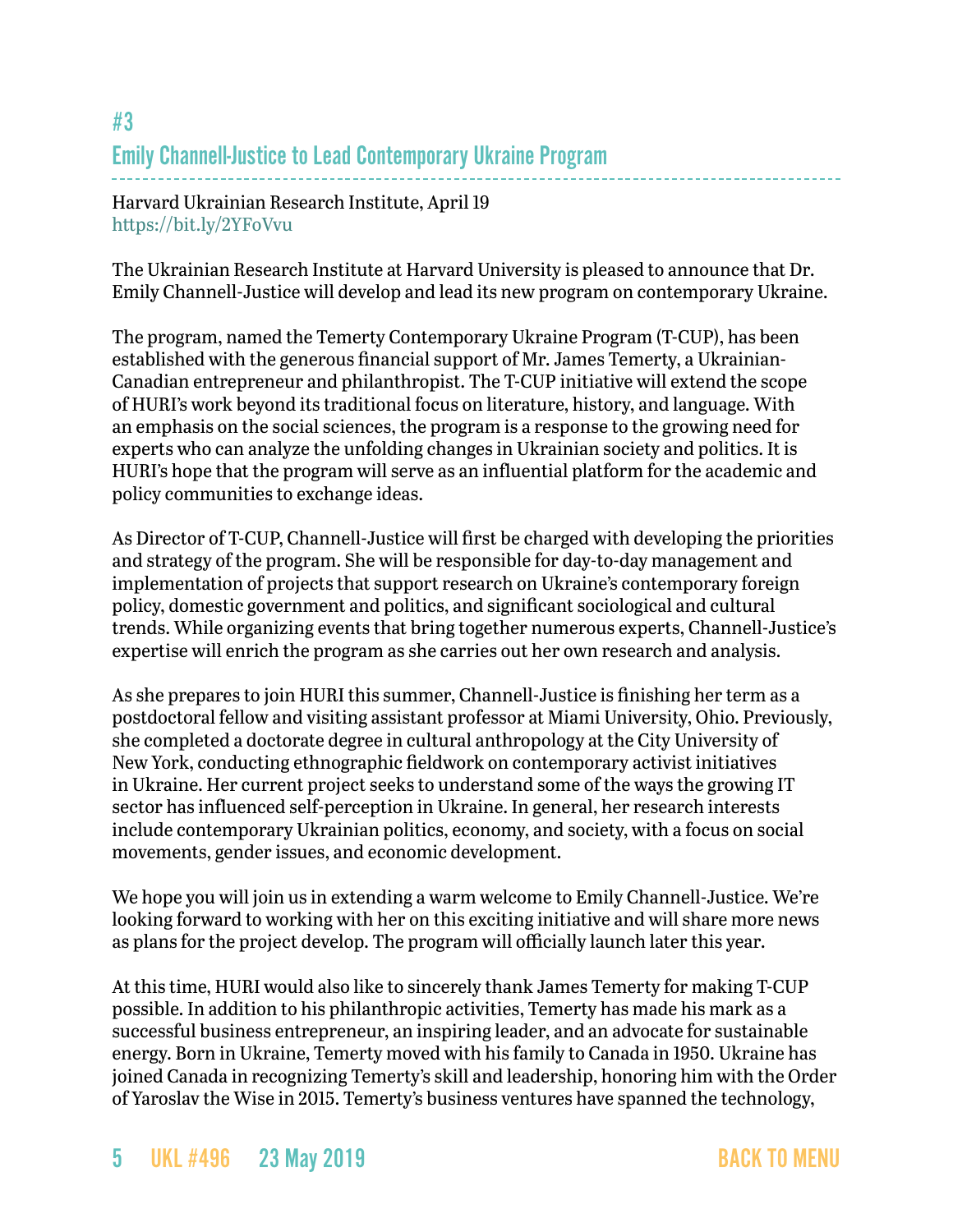retail, and energy sectors, while his generosity has benefited causes such as mental health and addiction treatment, music, and education in Ukraine.

#### <span id="page-5-0"></span>#4

### New Book:

Lawrence Freedman *Ukraine and the Art of Strategy* Oxford University Press, 2019 <https://bit.ly/2X2jO86>

The Russian invasion of Crimea in 2014, subsequent war in Eastern Ukraine and economic sanctions imposed by the West, transformed European politics. These events marked a dramatic shift away from the optimism of the post-Cold War era. The conflict did not escalate to the levels originally feared but nor was either side able to bring it to a definitive conclusion. Ukraine suffered a loss of territory but was not forced into changing its policies away from the Westward course adopted as a result of the EuroMaidan uprising of February 2014. President Putin was left supporting a separatist enclave as Russia's economy suffered significant damage.

In *Ukraine and the Art of Strategy*, Lawrence Freedman-author of the landmark *Strategy: A History*-provides an account of the origins and course of the Russia-Ukraine conflict through the lens of strategy. Freedman describes the development of President Putin's anxieties that former Soviet countries were being drawn towards the European Union, the effective pressure he put on President Yanokvych of Ukraine during 2013 to turn away from the EU and the resulting 'EuroMaidan Revolution' which led to Yanukovych fleeing. He explores the reluctance of Putin to use Russian forces to do more that consolidate the insurgency in Eastern Ukraine, the failure of the Minsk peace process and the limits of the international response. Putin's strategic-making is kept in view at all times, including his use of 'information warfare' and attempts to influence the American election. In contrast to those who see the Russian leader as a master operator who catches out the West with bold moves Freedman sees him as impulsive and so forced to improvise when his gambles fail.

Freedman's application of his strategic perspective to this supremely important conflict challenges our understanding of some of its key features and the idea that Vladimir Putin is unmatched as a strategic mastermind.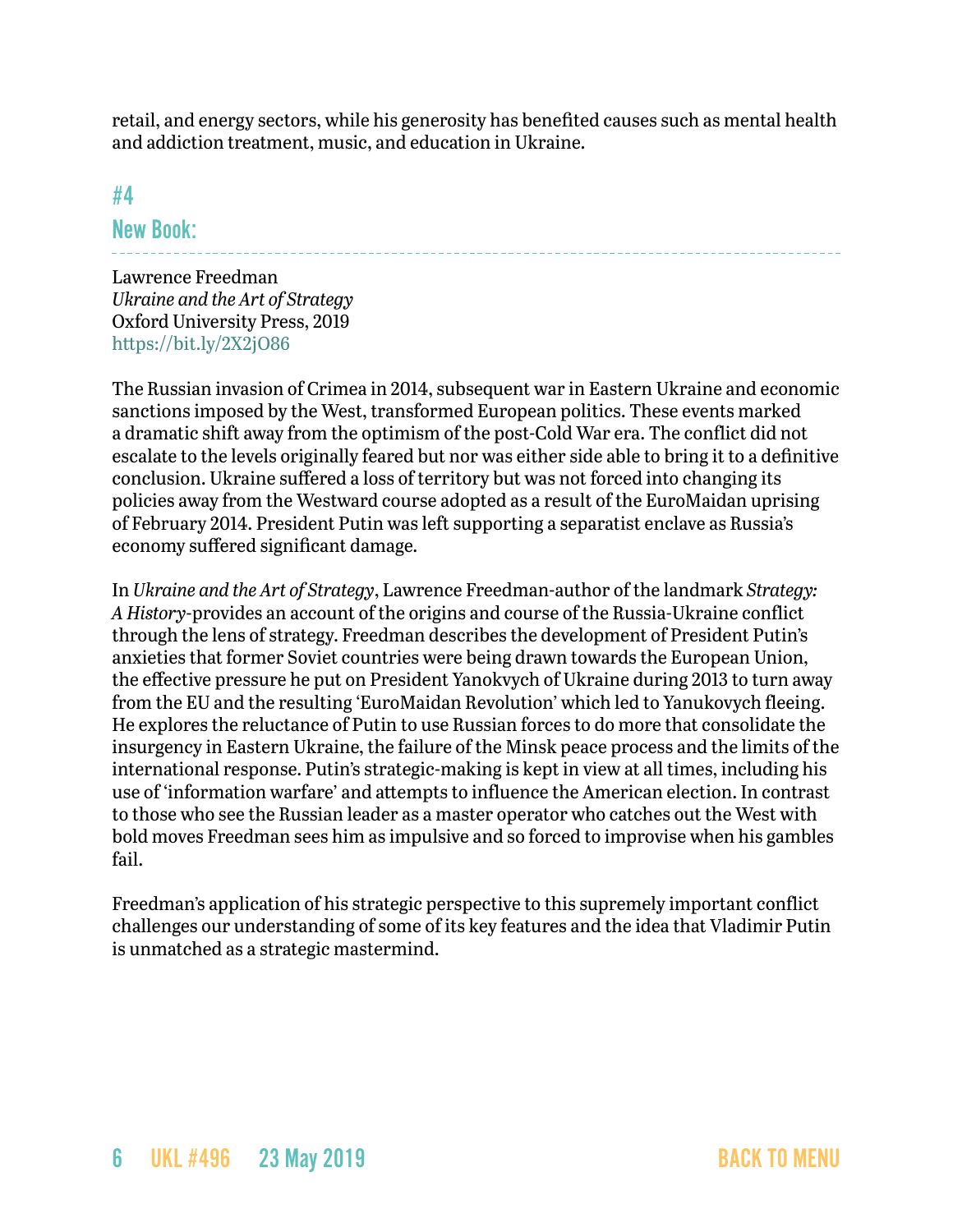| #5 |                  |
|----|------------------|
|    | <b>New Book:</b> |

<span id="page-6-0"></span>#5

Mychailo Wynnycky *Ukraine's Maidan, Russia's War* Frankfurt: ibidem, 2019 https://bit.ly/2CAFGQ5

In early 2014, sparked by an assault by their government on peaceful students, Ukrainians rose up against a deeply corrupt, Moscow-backed regime. Initially demonstrating under the banner of EU integration, the Maidan protesters proclaimed their right to a dignified existence; they learned to organize, to act collectively, to become a civil society. Most prominently, they established a new Ukrainian identity: territorial, inclusive, and presentfocused with powerful mobilizing symbols. Driven by an urban "bourgeoisie" that rejected the hierarchies of industrial society in favor of a post-modern heterarchy, a previously passive post-Soviet country experienced a profound social revolution that generated new senses: "Dignity" and "fairness" became rallying cries for millions. Europe as the symbolic target of political aspiration gradually faded, but the impact (including on Europe) of Ukraine's revolution remained. When Russia invaded—illegally annexing Crimea and then feeding continuous military conflict in the Donbas—, Ukrainians responded with a massive volunteer effort and touching patriotism. In the process, they transformed their country, the region, and indeed the world. This book provides a chronicle of Ukraine's Maidan and Russia's ongoing war, and puts forth an analysis of the Revolution of Dignity from the perspective of a participant observer.

#### <span id="page-6-1"></span>#6

#### New Book:

Tetyana Malyarenko, and Stefan Wolff *The Dynamics of Emerging De-Facto States: Eastern Ukraine in the Post-Soviet Space* London: Routledge, 2019 <https://bit.ly/2HAcSKf>

What are the causes and consequences of the crisis in Ukraine, and what has been the nature of local, national, and external actors' involvement in it? These are the questions that the authors examine in this comprehensive analysis of the situation in Ukraine.

The crisis evolved from peaceful protests to full-scale military conflict and to an unstable ceasefire frequently interrupted by, at times, intense clashes between government forces and separatist rebels. Tracing the emergence of two new de-facto state entities in the post-Soviet space—the self-declared Donetsk and Luhansk People's Republics—from the chaos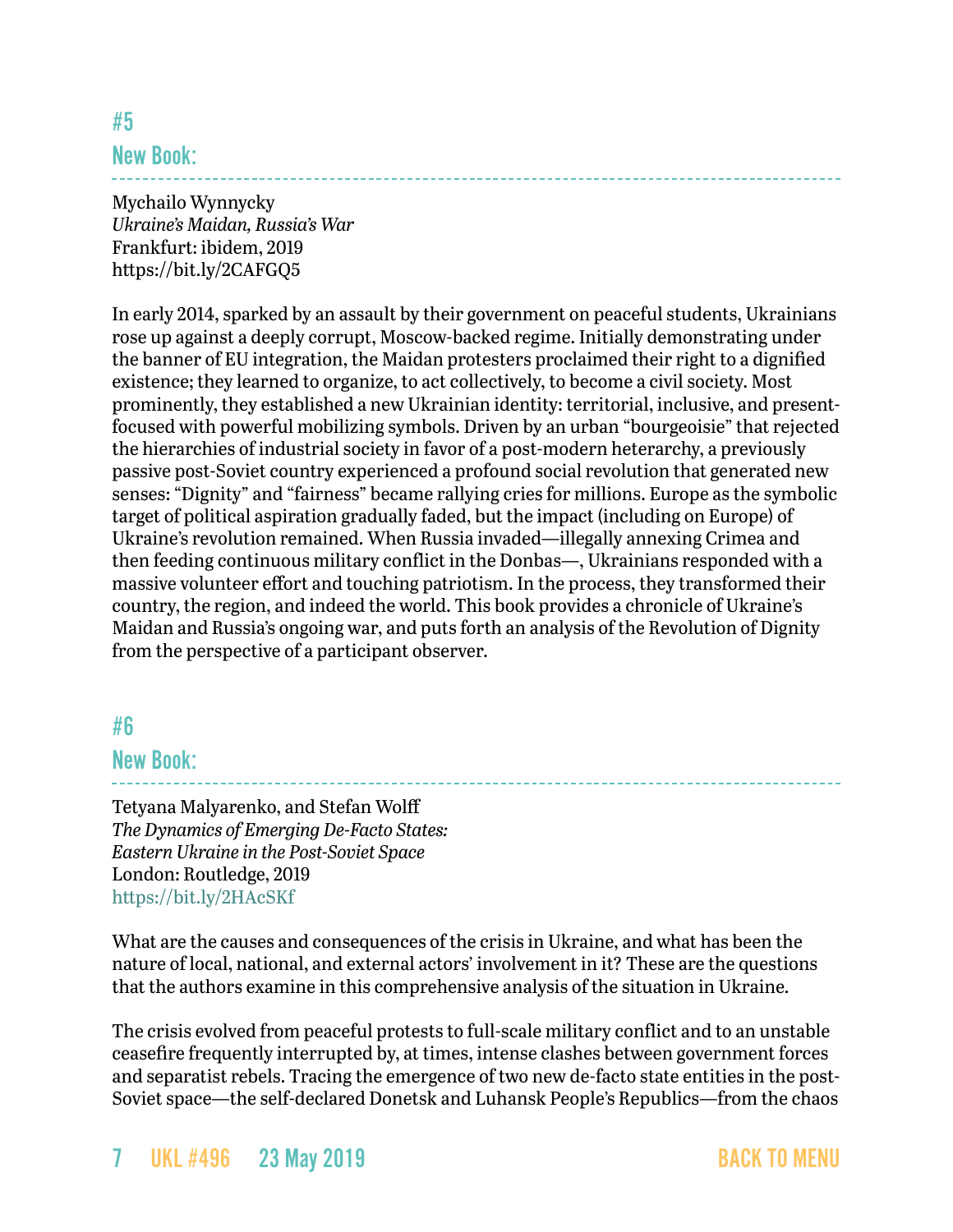of the early days after Russia's annexation of Crimea in Spring 2014 to the second Minsk Agreement in February 2015, and focusing on the actions of the immediate conflict parties and their external backers, the authors investigate the feasibility and viability of several prominent 'scenarios' for a possible future settlement of the conflict.

As an in-depth case study of the complex dynamics of the conflict at local, national, regional, and global levels of analysis, the book complements and advances existing scholarship on civil war and international crisis management and also provides insights for the policy community and the wider interested public.

#### <span id="page-7-0"></span>#7

#### New Book:

Bohdan Kordan *Strategic Friends: Canada-Ukraine Relations from Independence to the Euromaidan* Montreal, Kingston: McGill-Queen's University Press, 2019 <https://bit.ly/2Hwv2fM>

Since the end of the Soviet Union, Canada has played a leading role in the international response to Ukraine and to the challenges associated with its transition to independence. As Conservative and Liberal governments alike have sought to adapt foreign policy to contend with uncertainty and upheaval, the relationship between Canada and Ukraine has remained resilient.

In Strategic Friends Bohdan Kordan examines the intersections between global developments and Canada's evolving foreign policy in light of national interests, domestic factors, and political agency. His historical-comparative narrative follows the post-Cold War aspirations and ambitions of the Mulroney, Chrétien, Martin, and Harper governments as they worked to minimize conflict, increase security, contextualize the independence movement, manage bilateral relations, and promote election monitoring, as well as defend liberal democracy and the territorial integrity of Ukraine. Consulting media reports, official speeches, statements, published government documents, and archives of the Ukrainian Canadian Congress, Kordan highlights both continuities and shifts in policy during the leadership of four prime ministers, and reveals the undercurrents of contemporary Canadian foreign affairs.

Investigating the progression of the Canada-Ukraine relationship, Strategic Friends queries the dynamics that have shaped Canada's foreign policy response in an age of change.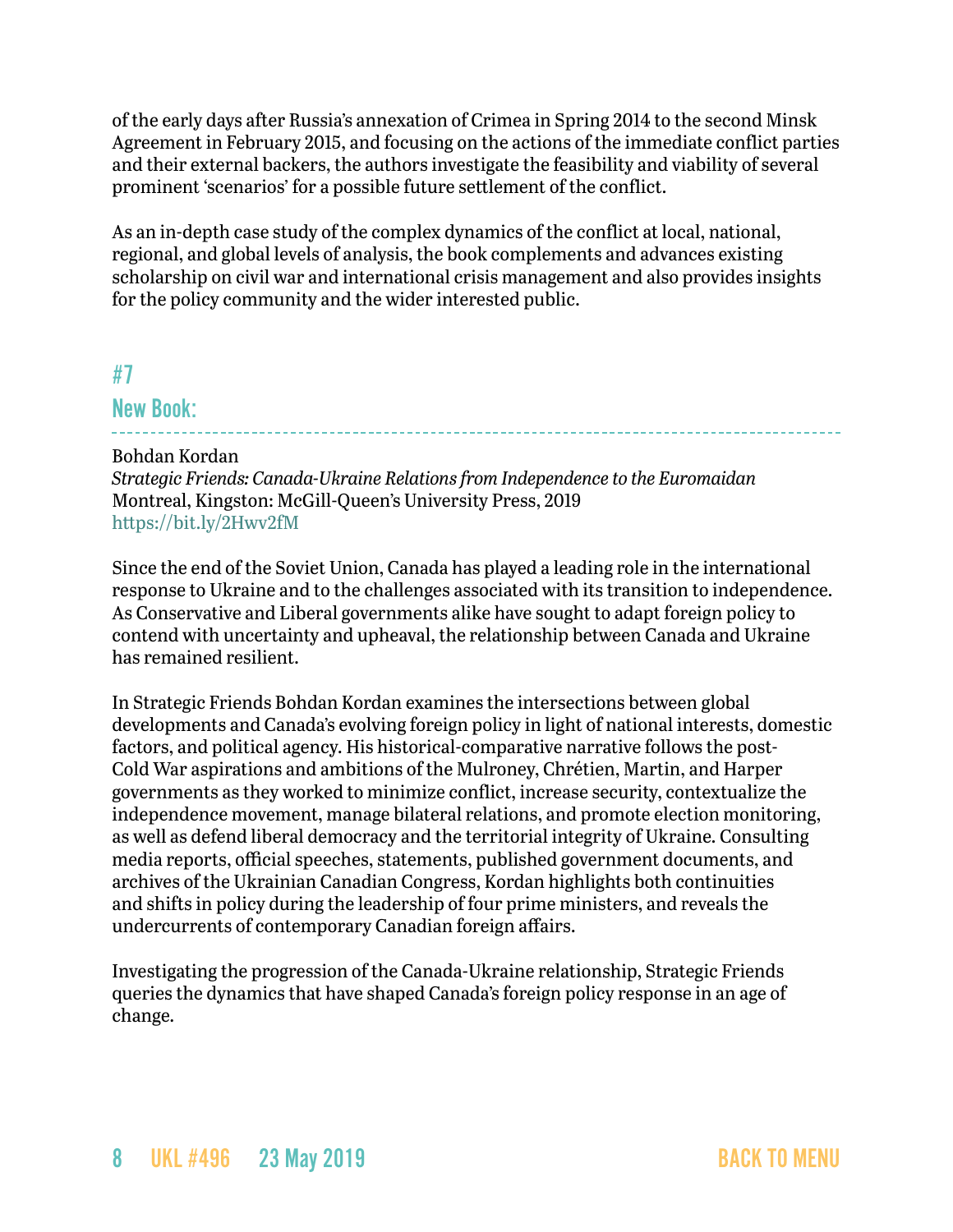New Book:

<span id="page-8-0"></span>#8

Nicholas E. Denysenko The Orthodox Church in Ukraine A Century of Separation Northern Illinois University Press, 2018 <https://bit.ly/30GjhuK>

 "Based on in-depth archival research, this study brings to light various neglected aspects of Ukrainian church history, casting into a sharp relief the connections between the issues of language, state independence, and church governance. The story that emerges is narrated with considerable nuance, elegance, and lucidity." —Paul Gavrilyuk, University of St. Thomas

The bitter separation of Ukraine's Orthodox churches is a microcosm of its societal strife. From 1917 onward, church leaders failed to agree on the church's mission in the twentieth century. The core issues of dispute were establishing independence from the Russian church and adopting Ukrainian as the language of worship. Decades of polemical exchanges and public statements by leaders of the separated churches contributed to the formation of their distinct identities and sharpened the friction amongst their respective supporters.

In The Orthodox Church in Ukraine, Nicholas Denysenko provides a balanced and comprehensive analysis of this history from the early twentieth century to the present. Based on extensive archival research, Denysenko's study examines the dynamics of church and state that complicate attempts to restore an authentic Ukrainian religious identity in the contemporary Orthodox churches. An enhanced understanding of these separate identities and how they were forged could prove to be an important tool for resolving contemporary religious differences and revising ecclesial policies. This important study will be of interest to historians of the church, specialists of former Soviet countries, and general readers interested in the history of the Orthodox Church.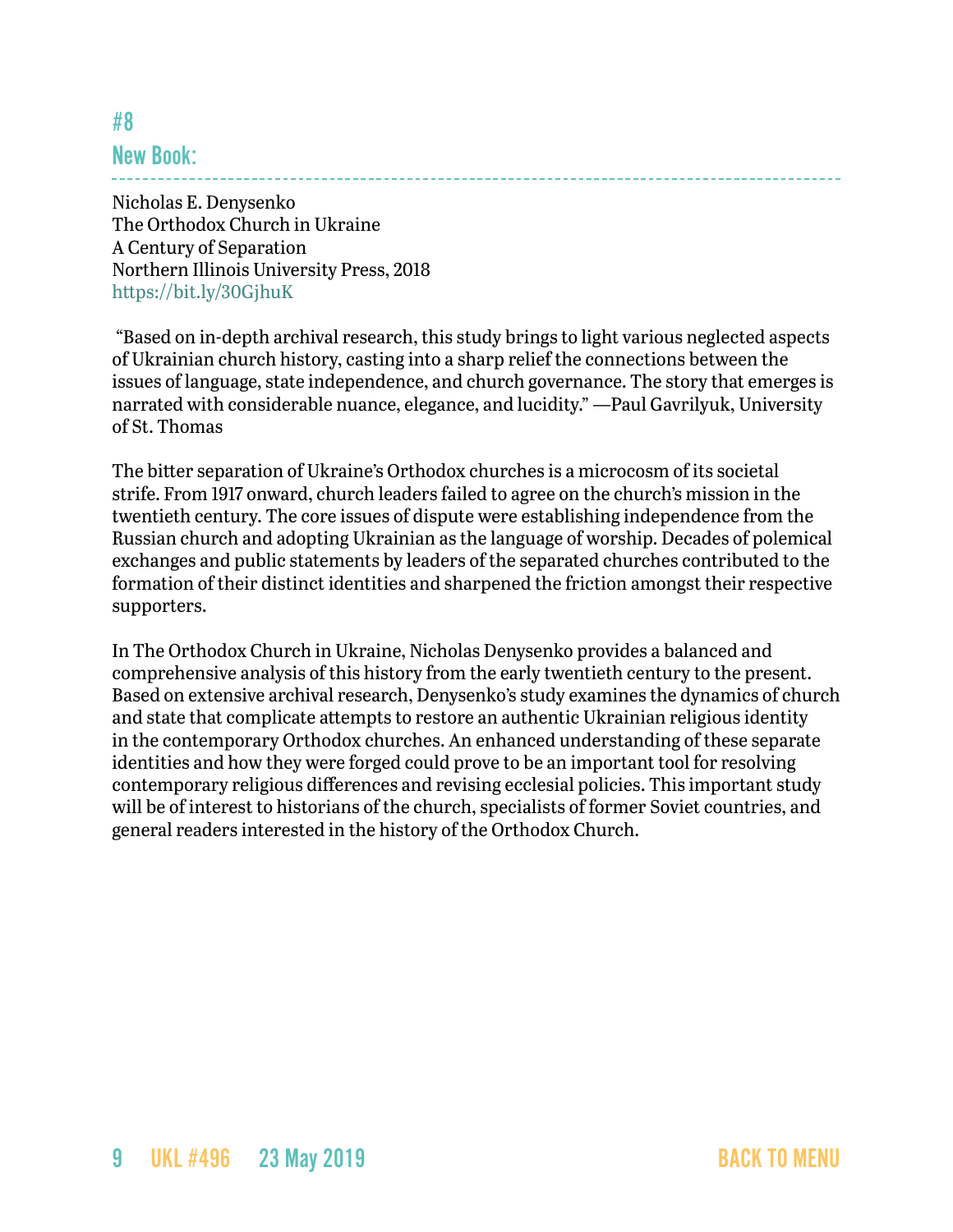<span id="page-9-0"></span>#9 **Chernobyl** 

TV Review, Tribeca 2019 Hollywood Reporter, 26 April 2019 <https://bit.ly/2HM2uxM>

HBO and Sky TV's miniseries, starring Jared Harris, Emily Watson and Stellan Skarsgård, tells the disturbing true story of a human-caused catastrophe. There is no getting around this fact about HBO and Sky TV's five-part miniseries, Chernobyl:It's very difficult to watch.

Initially, the factually accurate retelling of the worst nuclear reactor disaster in history is shift-in-your-seat uncomfortable because we know what (most of) the people at the nuclear power plant don't and what (all of) the people in the surrounding area don't that they are the walking dead.

One after another plant worker is exposed to insanely toxic amounts of radiation without knowing it, or certainly without knowing the full impact. Firefighters sent in to fight "the fire" have no idea what they are touching and breathing as they get as close as they can with their hoses. Local residents standing outside in a sea of radioactive ash from "the fire" and their children and babies inhaling it and playing in it don't know what it is, either. But you, as the viewer, know exactly what's coming, and series creator, writer and executive producer Craig Mazin (Identity Thief, The Hangover Part II & Part III) and director Johan Renck (Breaking Bad, The Last Panthers) forcefully — and arguably too heavily, at least in the first hour — lean into the dramatics of what it means to watch a relentless stream of black smoke billow into the atmosphere, so there's no let-up.

The second bit that's difficult is how the Soviets immediately went into cover-up mode and how all manner of abuses and bad leadership by ignorant people in power not only worsened events but killed infinitely more people. It can be maddening to witness, precisely because there's the benefit of distance. Lastly, there are the visuals that start as early as the second episode but hit peak horror-movie level in the third episode bubbling skin peeling off still-alive bodies in the hospital. There ultimately isn't much letup and Chernobyl is both successful for never wincing at the fallout as it gets to the truth of the issue and hampered by the relentless bleakness of the topic and its depiction.

This is a cautionary tale, of course, but the most effective message the miniseries sends isn't that the world has somehow been lucky to avoid another meltdown, but instead how frightened we all should be that a rogue country (or our own) or an accident could repeat this horrifying event all over again, except with a larger degree of damage. What Mazin nails is the dramatization of a horrible event that happened pre-cellphone, pre-internet, pre-cable-news-hysteria and thus exhumes a scary ghost we've all forgotten about.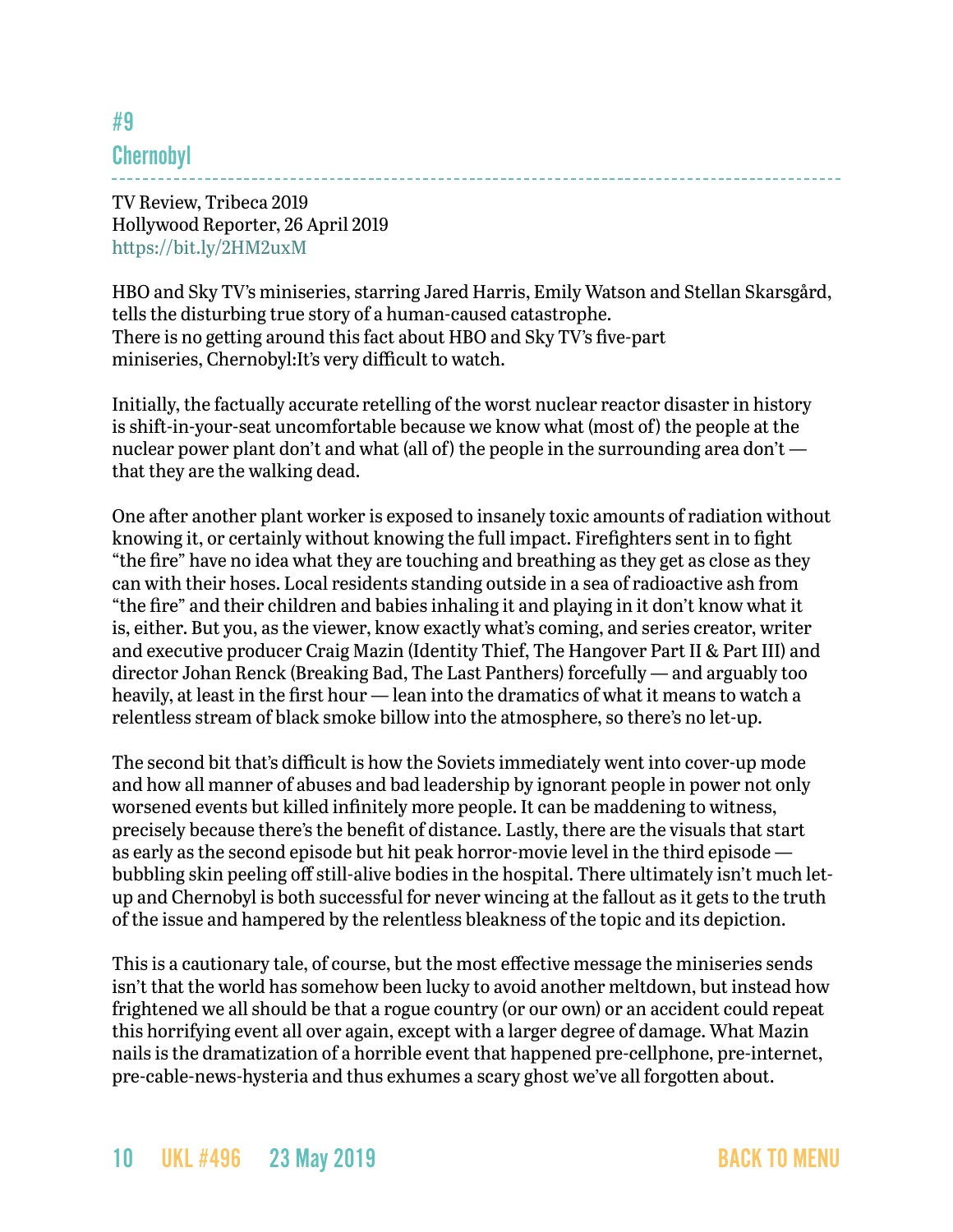It's a powerful story. The cover-up provides a kind of thriller element to the drama. But there's not much that needs gilding here for dramatic purposes, and Mazin has said he didn't make anything worse than what it was really like; the facts and the science and the human toll have an exactitude.

If there's a drawback beyond how difficult the story is to watch, it's the decision that was made to skip Russian accents entirely. Now, granted, that may be a blessing — Eastern Bloc voice work shifts almost too easily into parody. And for argument's sake, the Brits have been churning out historical dramas for decades that merely insert their people into the main roles — any fan of HBO's *Rome* will understand (and in that case probably accept) the decision. Short of an all-Italian cast, that might have also been an accident of accents.

But in *Chernobyl,* the decision is simply more stark. Everyone's name is Russian/Eastern European; city names, landmarks, official titles, the written word (and in a few scenes, full-on Russian being spoken over loud speakers to evacuate residents) clash noticeably with a heavily British cast told to speak effortlessly in their native tongue, making it all seem a bit like *Downton Abbey* or *The Crown* dropped into a Russian disaster movie. In addition, Stellan Skarsgard — not British — is excellent as the real-life Russian official Borys Shcherbina, who goes from annoyed party apparatchik to stunned believer, but plays his character with a Russian accent (note: that's how it sounded to me but Mazin reached out to confirm that's Skarsgard's real accent), clashing oddly with Jared Harris (the lead), who plays nuclear scientist Valery Legasov in full English accent.

Again, that might not be a problem for some people (particularly if you don't hear Skarsgard as Russian rather than Swedish!), but for others it will most certainly be a minor barrier or irritation.

Harris helps carry the early going of *Chernobyl* and fuels the rest of it with his ease at conveying, not only as a scientist but as a human, the unimaginable toll yet to come. "You are dealing with something that has *never* occurred on this planet before," he says at one point.

But Mazin indulges in some mildly troubling exposition as well as a certain repetitiveness in the clash between apparatchik apologists and scientists — as when Emily Watson appears as Ulyana Khomyuk (also in an English accent), a nuclear physicist alarmed that Minsk is getting radioactive readings so far from the Chernobyl plant (something she susses out and then works to help fix). As she confronts a local party official, Mazin's portrayal turns heavy-handed. The disbelieving bureaucrat is drinking vodka during the day and previously worked at a shoe factory.

"I've been assured there is no problem," he tells her. "I'm telling you that there is," she responds. "I prefer my opinion to yours," he says, taking a sip. "I'm a nuclear physicist," she says, dismissively.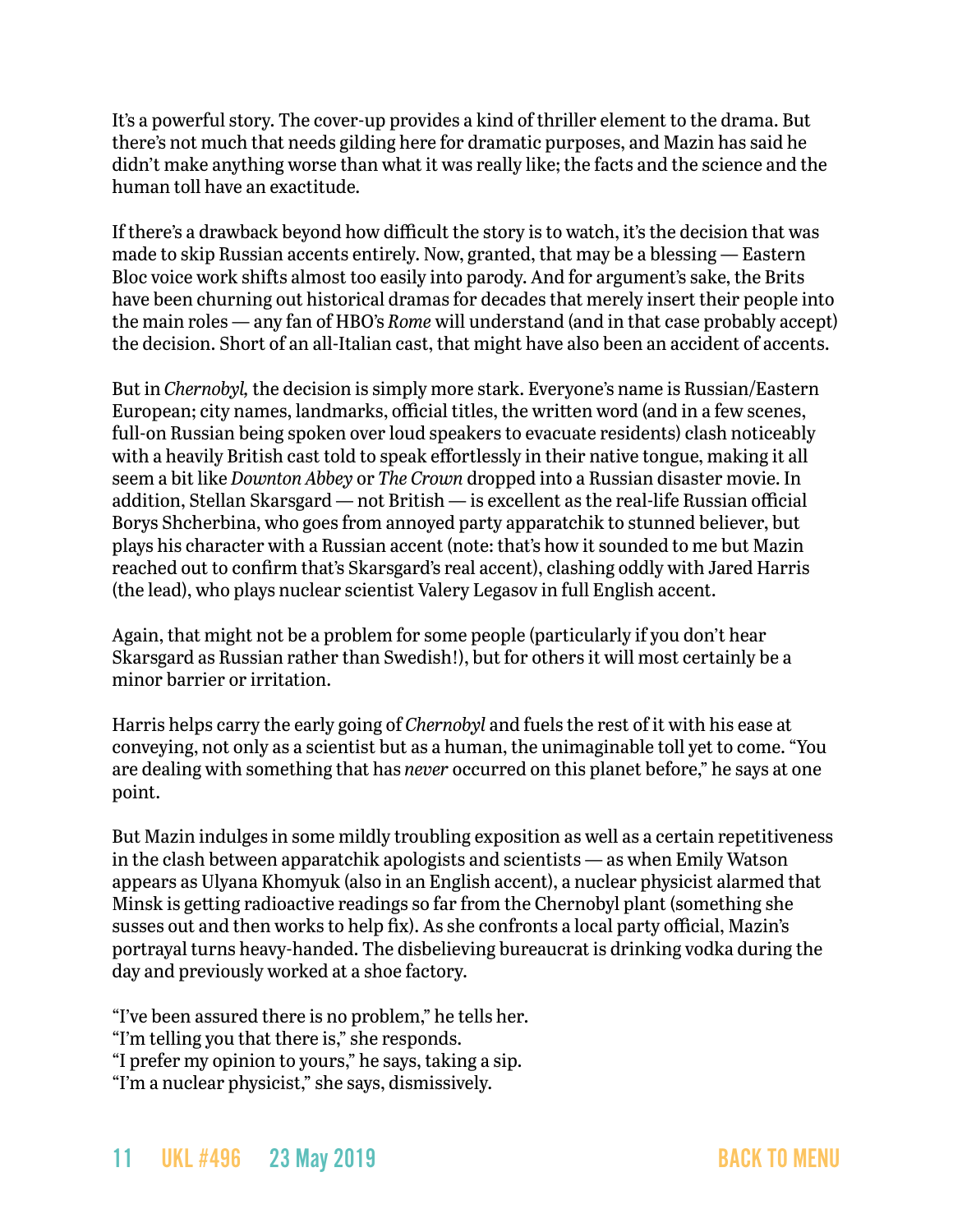The problem facing Mazin and Renck as they tell the Chernobyl story is that staggering incompetence mixed with political cover-ups results in depictions of many characters as dumb or evil while the scientists are left to explain the reckoning and there's not a lot of subtlety in between. In their defense, this is not a subtle story. The actual Chernobyl explosion and meltdown could have been exponentially worse if not for any number of Russians, either compelled by the state or willing to save their country (and many millions in Europe), who walked into certain death to help stave off further, unfathomable disaster. *Chernobyl* works particularly well when those stories are documented. Any time you're dealing with a narrative where people aren't just put into traditional coffins but their nearly liquid bodies are eased into metal caskets, welded shut and then *buried under concrete —* well, there's not a whole lot of ways to make that point subtly.

A subplot about a firefighter and his wife — neither initially understanding the grave circumstances and then later flaunting them to be closer together, with dire consequences — is no doubt based on countless real-life instances but nevertheless comes off as just another collection of very rough scenes to endure. Was there a better way to show this? Would that other way be softening the blow of reality for no reason? You should at least know what you're getting into with *Chernobyl* and if you can face that awful, true story, then by all means take it in. But it won't be for everyone.

*Cast: Jared Harris, Stellan Skarsgard, Emily Watson, Jessie Buckley, Paul Ritter, Adrian Rawlins, Con O'Neill Created, written and executive produced by: Craig Mazin Directed by: Johan Renck Premieres: Monday, May 6, 9 p.m. ET/PT (HBO)*

#### #10

#### Berlin Film Review: 'Mr. Jones'

by Guy Lodge Variety, 10 February 2019 <https://bit.ly/2Qgb8IR>

The story of truth-seeking anti-Soviet journalist Gareth Jones remains compelling through the highs and lows of Agnieszka Holland's overlong biopic.

Director: Agnieszka Holland With: James Norton, Vanessa Kirby, Peter Sarsgaard 2 hours 20 minutes

The story of Gareth Jones is such a fascinating one, built on such intrepid, one-managainst-the-system ideals, that it's a wonder it hasn't been filmed into oblivion over the past 80 years. A young Welsh journalist who blew the first public whistle on the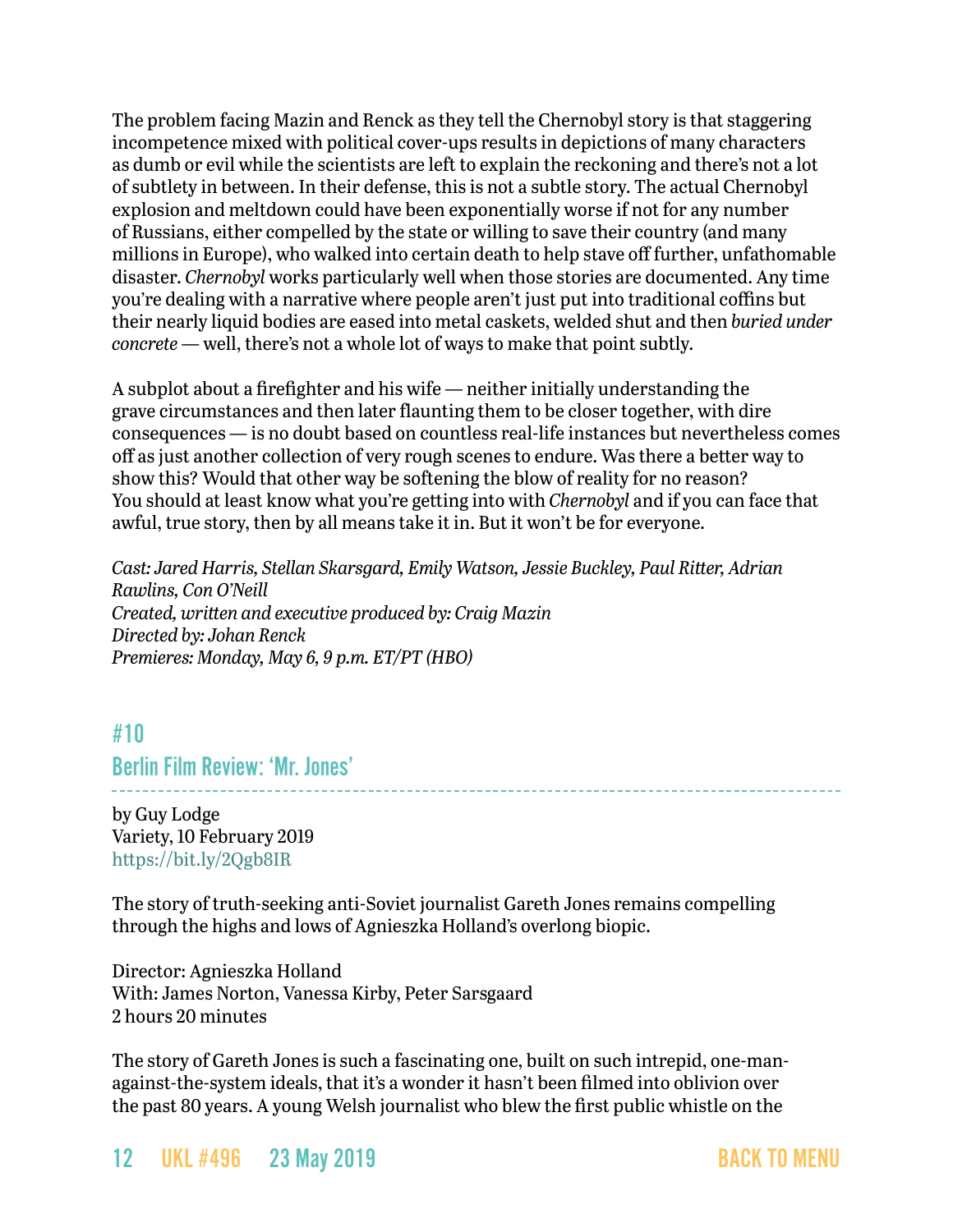Holodomor — the man-made famine of 1932-33 in Soviet Ukraine — only to be broadly discredited by his professional peers and murdered before his 30th birthday, he was the quintessential man who knew too much. "Mr. Jones," Agnieszka Holland's suitably absorbing but somewhat stuffy biopic, knows too much in a different sense: neophyte screenwriter Andrea Chalupa's plainly well-researched script is at such pains to put all its fact-finding on the screen that what should be an urgent political thriller proceeds at a bit of a trudge, its human dimensions not always clear in the ultra-low lighting.

A far stricter edit of this baggy 140-minute film would solve a number of its problems, but the good news is that "Mr. Jones" gets better and more soul-stirring as it goes along. After a particularly murky opening act detailing Jones's embattled time in Britain's Foreign Office, things slowly gather pace once he heads for Russia, peaking with a staggering, visceral stretch of survivalist drama in the frozen farmlands of Ukraine — where Holland's aptitude for skin-prickling visual storytelling finally comes to the fore. James Norton's plucky, deeply invested performance as Jones is good company even when the film around him is at its most opaque; that asset, plus fine supporting work from Peter Sarsgaard and "The Crown" breakout Vanessa Kirby as more questionably embedded Moscow journos, lends luster to a film that rather hides its commercial light under a bushel.

For the film's first few minutes, some casual viewers may wonder if they've inadvertently wandered into a George Orwell biopic instead: The film opens on Joseph Mawle's ripe impersonation of the socialist author, clattering away at a typewriter as he develops the idea for "Animal Farm." A separate arc of the film follows how the novel grew from Orwell's disillusionment with Stalinism, fed in turn by Jones's findings — an intriguing aspect of the journalist's legacy, certainly, but presented here in clunkily literal fashion, right down to corny cutaways of a vexed Orwell whittling wooden models of farmyard animals.

It's a relief when Jones takes center stage, his valiant lone-wolf credentials established in a scene that finds the 27-year-old — then a foreign advisor to Prime Minister David Lloyd George (Kenneth Cranham) — laughed out of the room by smoke-belching cabinet ministers when he suggests that war with Nazi Germany is imminent. (As with the Orwell subplot, Chalupa's script revels in thick applications of dramatic irony.) He loses his Whitehall job, but secures a journalist's visa to Russia, certain there's a bigger story to be found there than the mollifying, pro-Stalin reports being churned out by Pulitzer Prize-winning New York Times writer Walter Duranty (Sarsgaard, cast to slithery perfection). Circumspect British journo Ada Brooks — played by Kirby with vulnerably cracked femme fatale hauteur — offers him sympathetic but ambiguous counsel.

Even Ada doesn't share Jones's conviction that Stalin's brand of socialism is masking mass human suffering beyond the bright lights of Moscow, where Duranty effectively controls global understanding of the region — in between attending to a louche circuit of heroin-fueled society parties. (Chalk up another point the film is loath to make without an extended illustrative set piece.)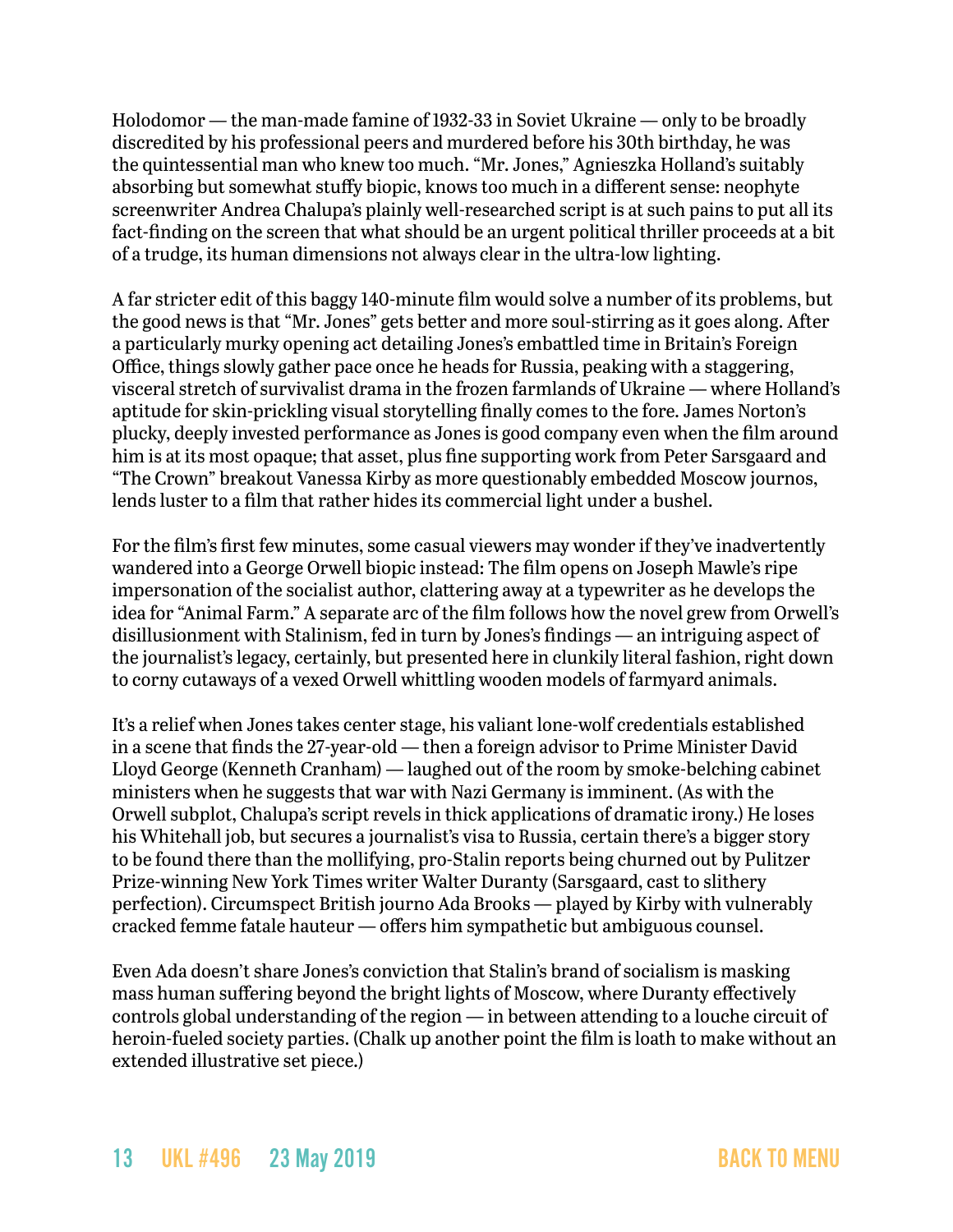Jones's only recourse is to defy foreign commissar Maxim Litvinov (Krzysztof Pieczynski) and journey to Ukraine himself, where even he is unprepared for the genocidal scale of death and starvation that greets him. His navigation of this ruined winter landscape could be a full film in itself. With Chalupa's dialogue at last pared to the bone, Holland likewise sheds her fussiest stylistic mannerisms to isolate haunting sensory specifics: the crunch of unpopulated snow, captured in blinding widescreen ribbons by d.p. Tomasz Naumiuk; the piercing wail of an abandoned infant; the palpable cold of every visible surface, raising gooseflesh even in a heated movie theater.

Nothing else in "Mr. Jones" quite matches this haunting, symphonic sequence for sheer emotional impact and narrative intensity, though the perilous aftermath of Jones' investigation cues a shift into rousing, clenched-fist conspiracy drama. Even when the filmmaking sinks back into relative dourness, Holland and Chalupa deserve credit for not soft-pedaling the politics in a slab of history that could have been blandly packaged as "Imitation Game"-style awards bait, while the film's expressionist visual style — all vertiginous low angles and vast blankets of shadow, with occasional frantic flurries of handheld lensing — offers challenges of its own. The powerful contemporary resonance of a story that veritably hinges on the dangers of "fake news" and its devastating consequences, meanwhile, hardly needs to be explained. As drama, "Mr. Jones" sometimes struggles to get out of its own way, but its message still lands with concrete force.

Berlin Film Review: 'Mr. Jones'

Reviewed at Berlin Film Festival (competing), Jan. 9, 2019. Running time: **140 min. Production**: (Poland-Ukraine-U.K.) A Film Produkcja, Parkhurst presentation in association with NEM Corp. (International sales: West End Films, London.) Producers: Klaudia Śmieja-Rostworowska, Stanisław Dziedzic, Andrea Chalupa. Executive producer: Leah Temerty-Lord. Co-producers: Angus Lamont, Egor Olesov.

**Crew**: Director: Agnieszka Holland. Screenplay: Andrea Chalupa. Camera (color, widescreen): Tomasz Naumiuk. Editor: Michał Czarnecki. Music: Antoni Komasa-Łazarkiewicz.

**With**: James Norton, Vanessa Kirby, Peter Sarsgaard, Joseph Mawle, Kenneth Cranham, Krzysztof Pieczynski, Celyn Jones, Patricia Volny. (English, Russian, Ukrainian, Welsh dialogue)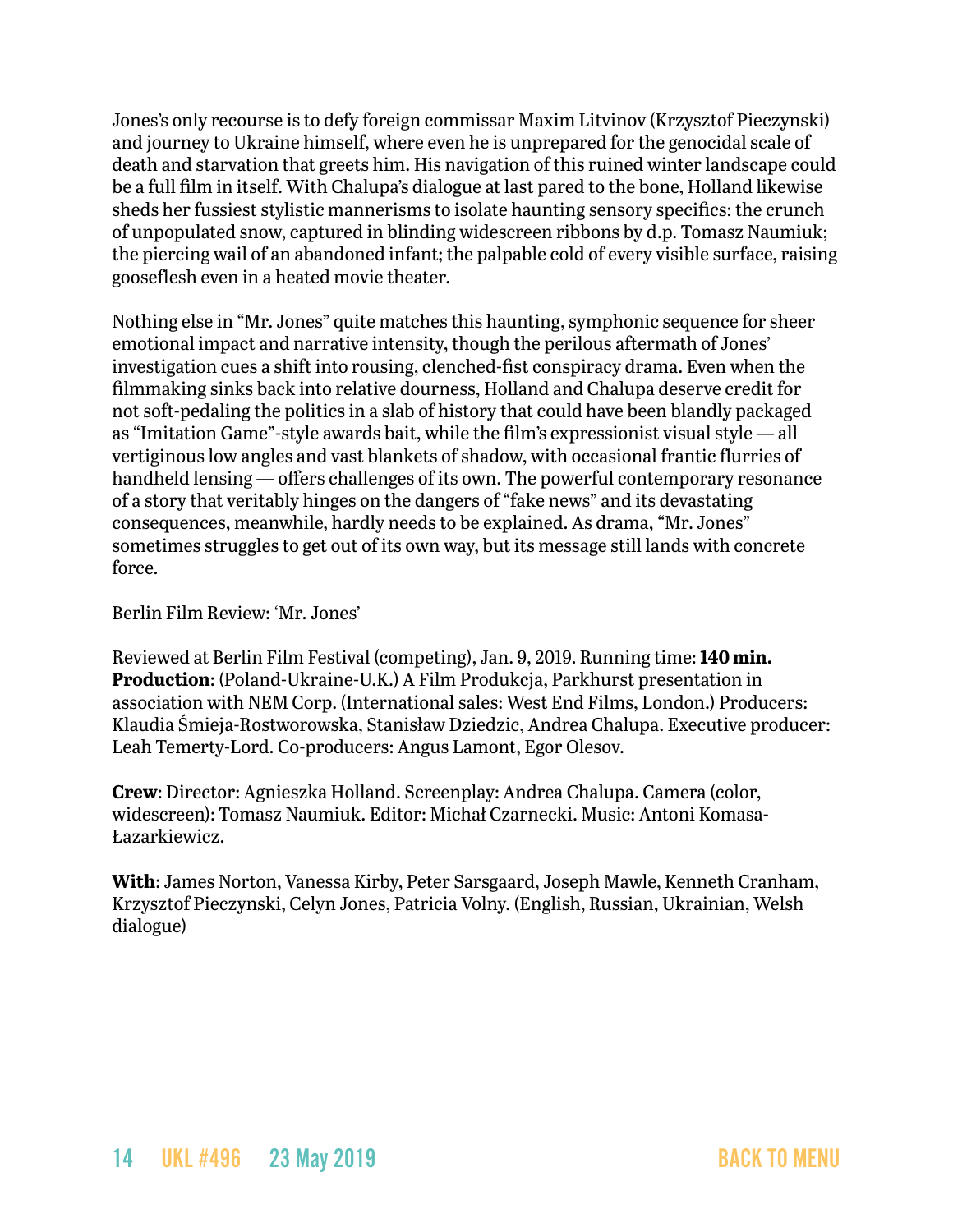# <span id="page-14-0"></span>#11 COMPLETED: Restoration of 1983 Symposium/Conference Famine Archives

### *REPORT:* Saving Archives in Montreal from 1983 on the 1932-33 Holodomor AVAILABLE ONLINE.

Yurij Luhovy, project director 2330 ave Beaconsfield, Montreal, Quebec H4A 2G8 E-mail: mmlinc@hotmail.com

The project entailed restoring and safeguarding the unique, historical archival material of the *first international Symposium on the 1933 Famine in Soviet Ukraine*, held on March 25-26, 1983 at Université du Québec à Montréal (UQAM), undertaken by Yurij Luhovy and Zorianna Hrycenko-Luhova and their team.

Refer to complete list of presenters, their topic, length of each section. Online are a total of 22 sections, speaker & topic identified, with codes. Their paper was delivered in English, French or Ukrainian. Section with the Symposium's question and answer period included.

The aim of this project was to make accessible materials on the early work on the Holodomor. This restoration project provides a unique record of the early work conducted in the diaspora on the 1932-1933 Famine-Genocide, during a time when the Soviet Union was still denying the famine, when archives in the Soviet Union were not accessible, and survivors were afraid to talk.

The two-day 1983 Symposium on the Ukraine Famine, organized by Prof. Roman Serbyn and Dr. Bohdan Krawchenko, was co-sponsored by Interuniversity Centre of European Studies (ICES), comprised of four Montreal universities, including the University of Montreal, McGill University, Concordia University and UQAM, together with the Canadian Institute of Ukrainian Studies, University of Alberta.

The 1983 Symposium held in Montreal was filmed by a crew from University of Concordia comprised of Peter Blysczak and his team, directed by Yurij Luhovy.

#### **THE RESTORATION PROCESS**

The Symposium speakers were filmed on U-MATIC ¾" videotape. This format, now discontinued, put the community at risk of losing these historic archives, since they were in a very fragile state, in danger of disintegrating and disappearing.

The Symposium restoration work entailed transferring the 14 one-hour U-MATIC tapes to DVD. Because the tapes became extremely brittle with the passing of time, each tape required constant attention to avoid breaking. The accumulation of magnetic oxide particles required cleaning the video heads every few minutes.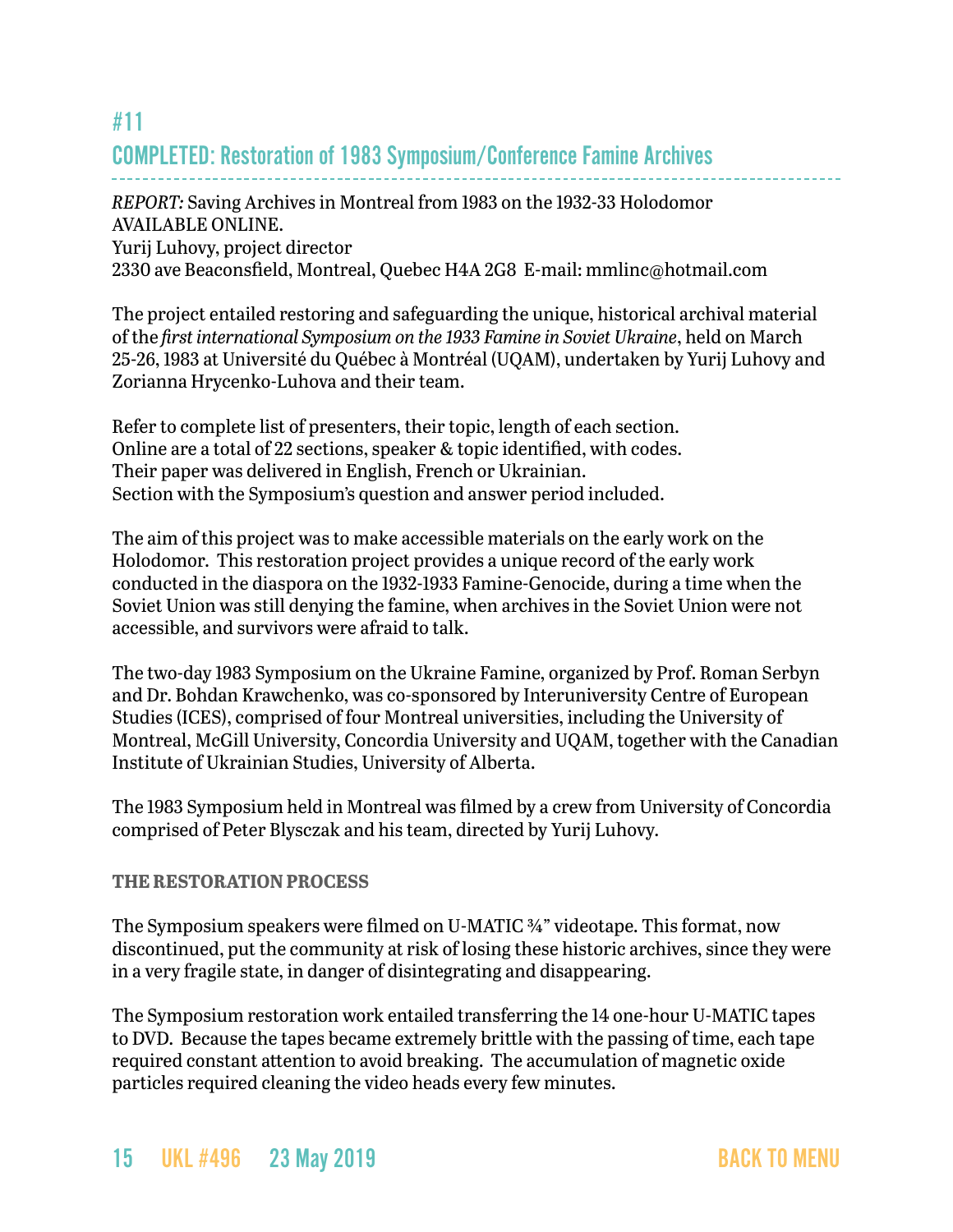Once successfully transferred to DVD, each shot which had faded with time, had to be color corrected, thereby enhancing the original as much as possible, to keep the quality of the original taping. Editing was required.

The restoration project included the Symposium's official opening remarks. In the introduction to the 1983 Symposium, Prof. Russell Breen, Vice-Rector Academics of Montreal Concordia University, stated: "The theme, indeed a challenging one, the 1933 little known though, man-made event, stands as a further example of man's inhumanity throughout history. …Your task, to attempt an understanding of this important event in the highest spirit of scholarly inquiry and with sensitivity and intellectual rigor it requires, I am confident you will perform the task well."

Prof. Michel Grenon, Director of ICES stated in 1983, "… scholars must eventually come to terms with the obscurity which still shrouds this event. In other words, how can a historical fact of such magnitude be obfuscated?"

Yurij Luhovy: "Had it not been for the far-sighted decision to film this Symposium in the 1980's, there would not be a lasting record of the proceedings over three decades later."

Prof. Roman Serbyn: "The uniqueness of the conference lay in the fact that it examined not only Stalin's starvation of the Ukrainian farmers but also the destruction of the Ukrainian national elites, the Ukrainian church, language, culture – all the qualities that made Ukrainians a nation and a culture."

*The restoration project, has links to other sites on the Holodomor*. Materials can be incorporated in the current Holodomor educational and awareness efforts.

#### **PHASE 2 OF PROJECT**

Having completed restoring the proceedings of the 1983 Symposium, *work continues on* 1/ conserving the Montreal public panel presentations held the day following, as well as 2/ work on restoring early interviews conducted with famine survivors in Montreal and additional survivors in Toronto**.** The eye-witness testimonies were filmed by Yurij Luhovy with the assistance of Volodymyr Hayduk, coordinated by Zorianna Hrycenko.

Oral history helps to reconstruct the past, enriches historical knowledge, and brings to life the voices and experiences of the genocide survivors, thus preserving historical memory for future generations.

**LIST OF PRESENTERS AT THE FIRST INTERNATIONAL SYMPOSIUM ON THE 1932-1933 FAMINE IN SOVIET UKRAINE, UNIVERSITÉ DU QUÉBEC À MONTREAL, MARCH 25 - 26, 1983**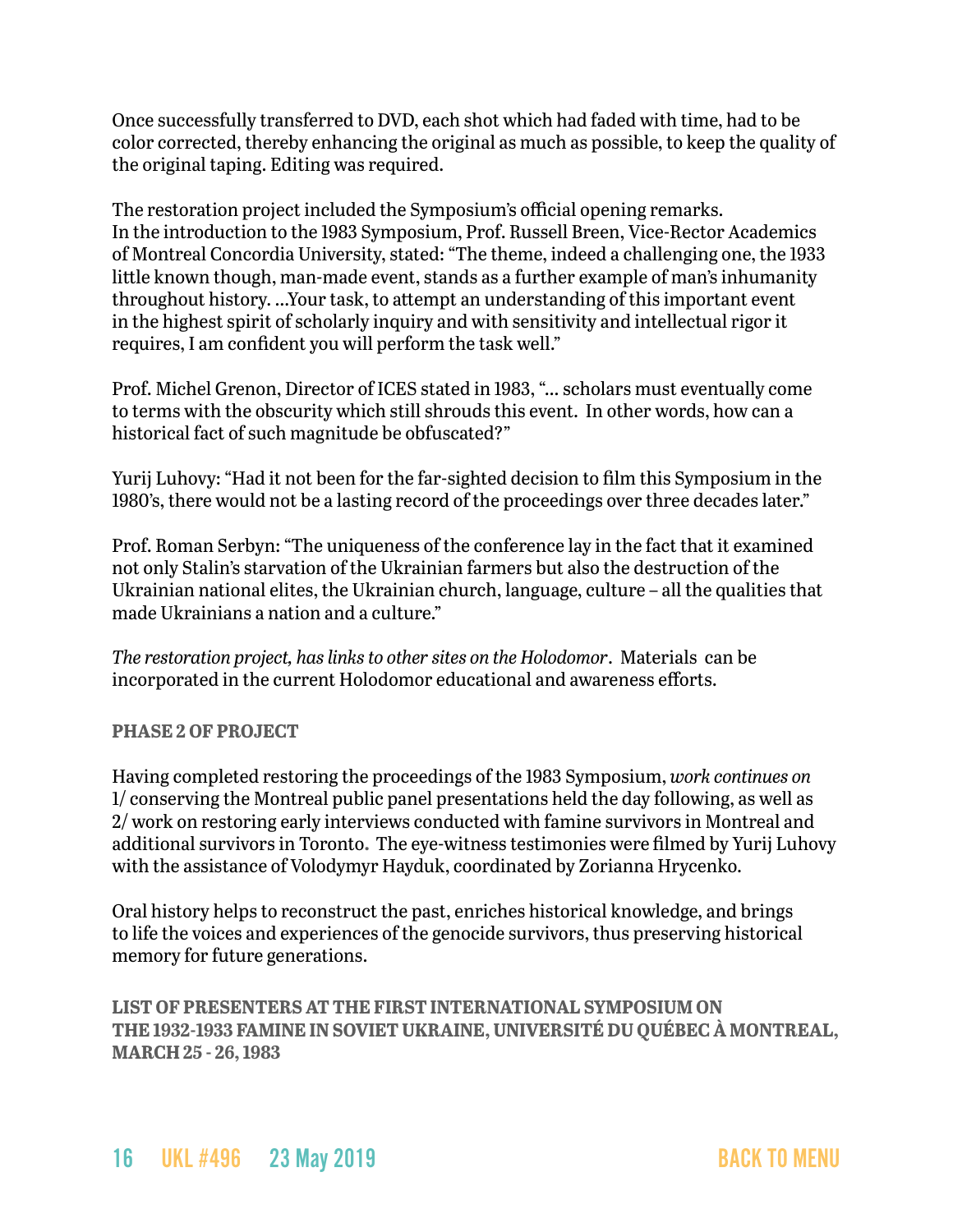1. 1983 Symposium on Famine 1932-1933 in Soviet Ukraine in Montreal, Canada, March 25 & 26, 1983. Intro by Dr. Russel Breen, Vice-Rector Concordia Univ, Prof. Michel Grenon, Univ. du Québec à Montréal (UQàM) Videotaped on U-Matic 3/4» (4 min 59 sec)

#### <https://youtu.be/v6S5l2eoz24>

2. "The Man-Made Famine of 1932-1933 in Soviet Ukraine". Dr. James E. Mace, Harvard University, USA. March 25, 1983. Symposium organized by Prof. Roman Serbyn, Université du Québec à Montréal (UQAM) and Prof. Bohdan Krawchenko, University of Alberta. In English - en anglais (24 min 59 sec)

#### <https://youtu.be/l3pgcWGvtEw>

3. 1983 Symposium on Famine 1932-1933 in Soviet Ukraine held at UQAM, Qc, Canada, March 25, 1983. Prof. Jaques Mascotto, UQàM: "L'ogre a faim: position de la Famine-Génocide en Ukraine soviétique dans le ventre de la dictature".

In French - en français. (19 min 35 sec)

#### <https://youtu.be/Q3MSfKe59Lw>

4. 1983 Symposium on Famine 1932-1933 in Soviet Ukraine held at UQAM, Qc, Canada, March 25, 1983. Prof. Bohdan Krawchenko," Le Parti Communiste d'Ukraine et la Famine de 1932-1933". In French - en français. (20 min 24 sec)

#### [https://youtu.be/VQG\\_wOaOB8c](https://youtu.be/VQG_wOaOB8c)

5. 1983 Symposium on Famine 1932-1933 in Soviet Ukraine held at UQAM, Qc, Canada, March 25,1983.First question period. Prof. Bohdan Krawchenko, Univ. of Alberta, Prof. Jaques Mascotto, UQAM, Dr. James Mace, Harvard Univ., Prof Roman Serbyn, UQAM, Prof. Jacques Lévesque, UQAM. In English and French. (40 min 14 sec)

#### <https://youtu.be/QrZHENrNZYo>

6. 1983 Symposium on Famine 1932-1933 in Soviet Ukraine held at UQAM, Qc, Canada , March 25, 1983. Orest Pytlar, independent researcher, New York, USA. "Reaction to the Famine of 1932-1933 in the Ukrainian Press in the West". In English - en anglais (25 min 54 sec)

<https://youtu.be/4zi64was43A>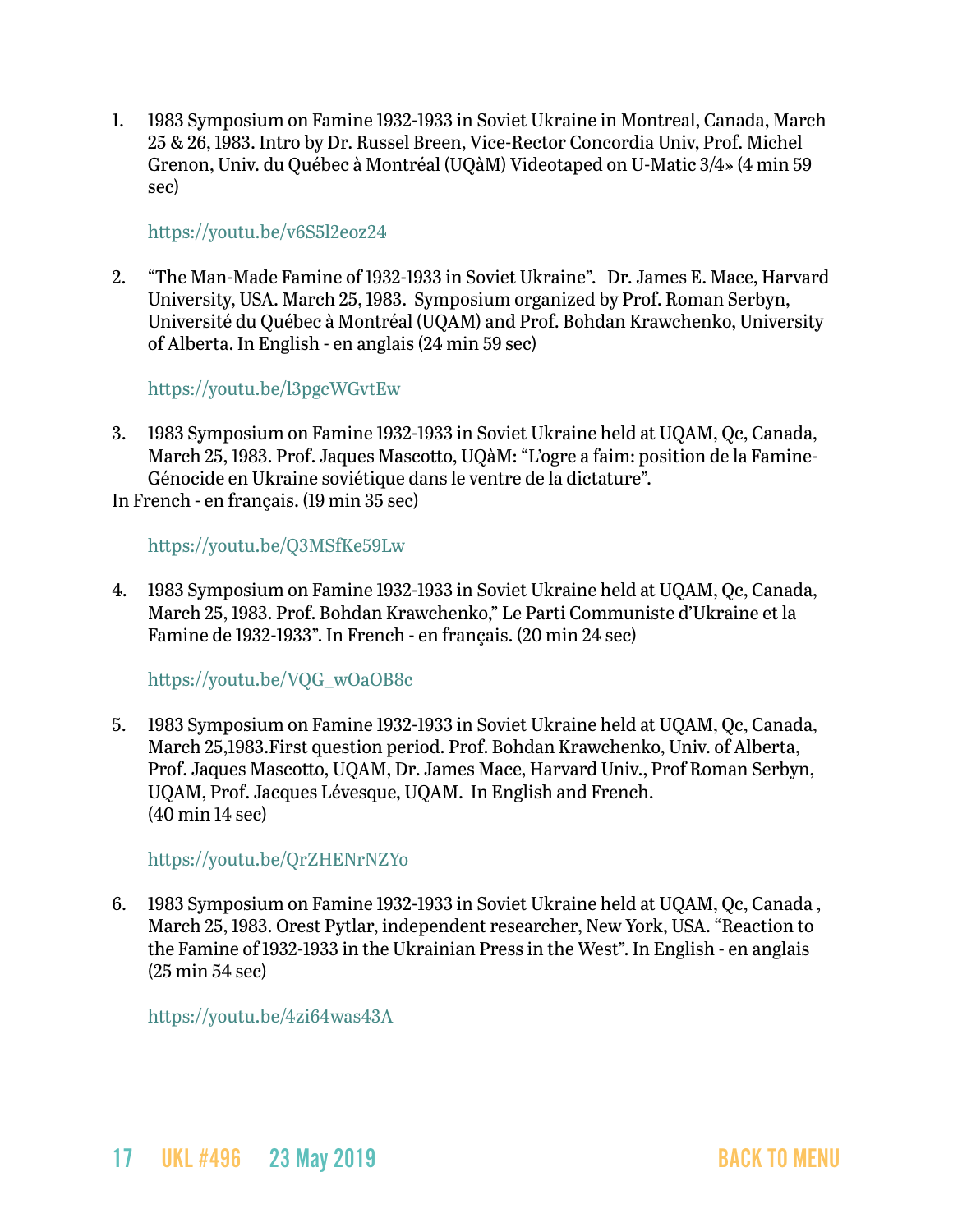7. 1983 Symposium on Famine 1932-1933 in Soviet Ukraine held at UQAM, Qc, Canada, March 25, 1983. Marco Carynnyk, researcher, writer, Toronto, Canada. "Reaction to the Famine of 1932-1933". In English - en anglais (28 min 50 sec)

<https://youtu.be/a-QJDdTXW6E>

8. 1983 Symposium on Famine 1932-1933 in Soviet Ukraine held at UQàM, Qc, Canada, March 25, 1983. Prof. André Liebich, UQàM: "Les Menchéviques luttent en exil et la Famine de 1932-1933". In French - en français.

<https://youtu.be/yMhxeKbE7lo>

9. 1983 Symposium on Famine 1932-1933 in Soviet Ukraine held at UQàM, Qc, Canada, March 25, 1983. 2nd question period. Marco Carynnyk, Toronto Canada; Orest Pytlar, New York, USA; André Liebich, UQAM, Canada. In English - en anglais (12 min 38 sec)

#### <https://youtu.be/eLjeUF0usPE>

10. 1983 Symposium on Famine 1932-1933 in Soviet Ukraine held at UQAM, Qc, Canada, March 25, 1983. Dr. James E. Mace, Harvard University: "How Do We Analyze the Famine of 1932-1933." In English - en anglais (23 min 40 sec)

<https://youtu.be/GoO2sdLzaU0>

11. 1983 Symposium on Famine 1932-1933 in Soviet Ukraine held at UQAM, Qc, Canada, March 25, 1983. Alexander Babyonyshev, University of Alberta, Canada: "Population loss in Soviet Ukraine 1926-1938". In English - en anglais (19 min 04 sec)

[https://youtu.be/Ak\\_SBZ9DU2I](https://youtu.be/Ak_SBZ9DU2I)

12. 1983 Symposium on Famine 1932-1933 in Soviet Ukraine held at UQAM, Qc, Canada, March 25, 1983 Marco Carynnyk, Toronto, Canada: "Diplomatic archives and oral history on the Famine of 1932-1933". In English - en anglais (8 min 42 sec)

<https://youtu.be/Hrt6b7HN2mI>

13. 1983 Symposium on Famine 1932-1933 in Soviet Ukraine held at UQAM, Qc, Canada, March 25, 1983. 3rd question period, Alexander Babyonyshev, University of Alberta, Dr. James Mace, Harvard University, Marco Carynnyk, Toronto, Prof. Wsevolod Isajiw, Univ. of Toronto, Prof. Bohdan Bociurkiw, Carleton Univ., Orest Putlar, Prof. Ivan Myhul, moderator, Bishop's University, Disrupter. In English - en anglais (37 min 33 sec)

<https://youtu.be/q-kvbvNw5l4>

18 UKL #496 23 May 2019 [BACK TO MENU](#page-0-0)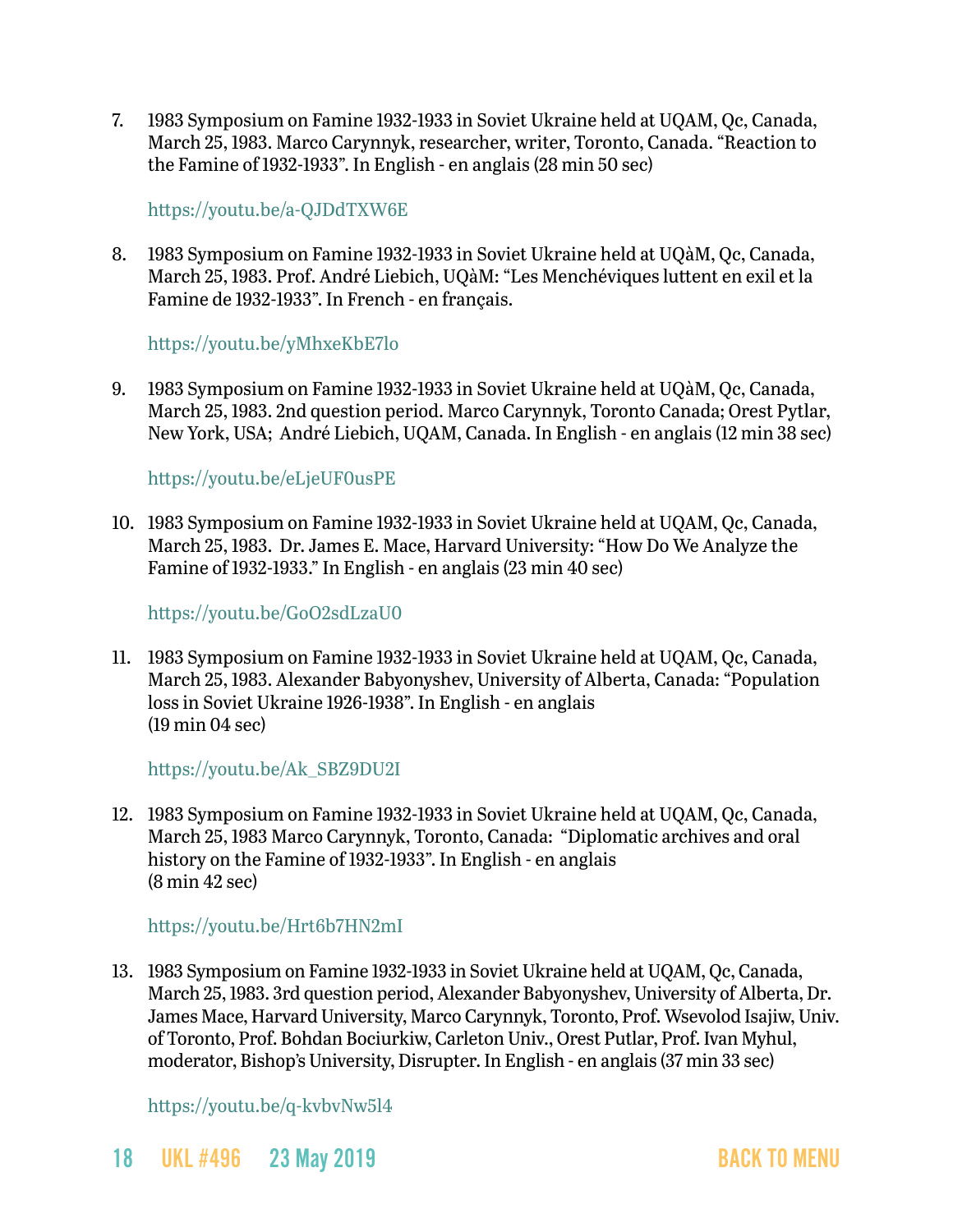14. 1983 Symposium on Famine 1932-1933 in Soviet Ukraine held at UQàM, Qc, Canada, March 26, 1983. Prof. Wsevolod Isajiw, Univ, of Toronto, Canada: "The Consequences of the Famine of 1932-1933 on the structure of the Ukrainian society". In English - En Anglais (26 min 45 sec)

[https://youtu.be/\\_l8dHfuX0qA](https://youtu.be/_l8dHfuX0qA)

15. 1983 Symposium on Famine 1932-1933 in Soviet Ukraine held at UQàM, Qc, Canada, March 26, 1983. Prof. Bohdan Bociurkiw, Carleton University, Canada: "Destruction of the Ukrainian Church". In English - En Anglais (29 min 14 sec)

<https://youtu.be/3pqe8oCmYHw>

16. 1983 Symposium on Famine 1932-1933 in Soviet Ukraine held at UQàM, Qc, Canada, March 26, 1983. Prof. Titus Hewryk, University of Pennsylvania, USA: "The Lost Architecture of Kyiv". Mostly voice-over as it was filmed in darkness, due to his slide presentation. In English - En Anglais (34 min 21 sec)

<https://youtu.be/-vcpoQhAWrc>

17. 1983 Symposium on Famine 1932-1933 in Soviet Ukraine held at UQàM, Qc, Canada, March 26, 1983. Marco Carynnyk, researcher, writer, Toronto, Canada: "Ukrainian Writers and the Famine of 1932-1933". In English - En Anglais ( 15 min 09 sec)

<https://youtu.be/01ayixkE-Iw>

18. 1983 Symposium on Famine 1932-1933 in Soviet Ukraine held at UQàM, Qc, Canada, March 26, 1983. Prof. Frank Chalk, Concordia University, Montreal, Canada: "Conceptualizing Genocide and Ethnocide". In English - En Anglais. (32 min 40 sec)

<https://youtu.be/BGEuZaxlxUU>

19. 1983 Symposium Famine 1932-1933 in Soviet Ukraine held at UQàM, Qc, Canada, March 26, 1983. Dr. Nina Strokata-Karavanska, New York, USA: "Malnutrition: une politique sociale de plus de 60 ans". ("Malnutrition: A social policy for over 60 years".) Lada Topchan translates from Ukrainian. In French - En Français. (22 min 34 sec)

<https://youtu.be/0Q54WP8JBmQ>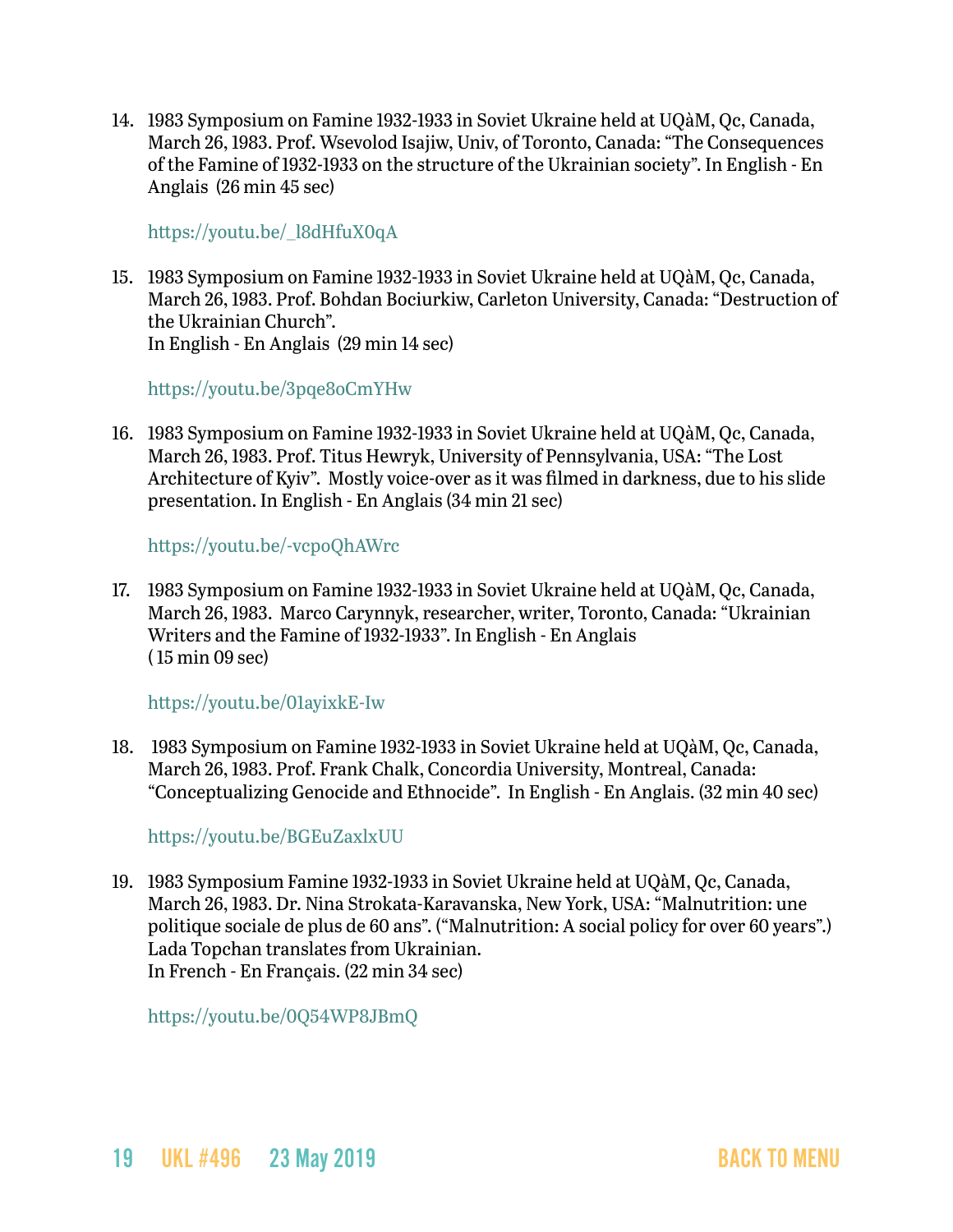20. 1983 Symposium on Famine 1932-1933 in Soviet Ukraine held at UQàM, Qc, Canada, March 26, 1983. Prof. Yuriy Shevelov, Columbia University, USA: "La Montée et la chute de la politique d'ukrainisation". ("The rise and fall of the ukrainization policy"). In French - En Français (35 min 10 sec)

[https://youtu.be/z\\_FWiPl6ZmM](https://youtu.be/z_FWiPl6ZmM)

21. 1983 Symposium on Famine 1932-1933 in Soviet Ukraine held at UQàM, Qc, Canada, March 26, 1983. Prof. Roman Serbyn, Dept of History, UQàM. Co-organizer of the first international Sympos

### #12

Full Text of Volodymyr Zelenskyy's First Speech as President of Ukraine

Hromadske, 20 May 2019 <https://bit.ly/2HAOUPe>

Hromadske publishes unadulterated speech of President of Ukraine Volodymyr Zelenskyy given after the inauguration in the parliament in Kyiv, Ukraine on May 20.

Dear Ukrainians! After [my] election win, my 6-year-old son said: "Dad, I saw on TV that Zelenskyy is now the president! Does that mean I'm the president too?" Back then, it sounded like a childish joke. But then, I came to realize that it was actually the truth. Because each and every one of us is the president. Not just the 73% who voted for me, but the entire 100% of Ukrainians. This is not my victory, it's our shared victory. And it's our shared chance that we all bear responsibility for. And just now, it wasn't just me who took the oath. Each one of us placed their hands on top of the Constitution, each one of us took the oath to be loyal to Ukraine. Imagine screaming headlines like: "The President does not pay his taxes," "The President drove on the red light after drinking," "The President steals money in secret –because that's what everybody does." You agree that that would be a shame. And that's what I mean by saying that "each one of us is President."

From today onward, each one of us has responsibility for the Ukraine that we leave behind for our children. Each one of us – being in their jobs – can do everything in their power for the development of Ukraine. A European country starts with each of us. Yes, we chose a path to Europe. But Europe is not somewhere over there. Europe is right here (points at his head, -ed.). And when Europe is right here, it will be here, too (points at his surrounding, -ed.). It will be in Ukraine. That's our shared dream. But we also have a shared pain. Each one of us has died in the Donbas. And each day, we're losing each one of us. Every one of us is an internally displaced person. All those who lost their homes and all those who opened up their homes to share the pain. And every one of us is a worker abroad. Yes, those who did not find themselves in their home country and went to work abroad. Those who, while fighting poverty, are forced to lose their dignity.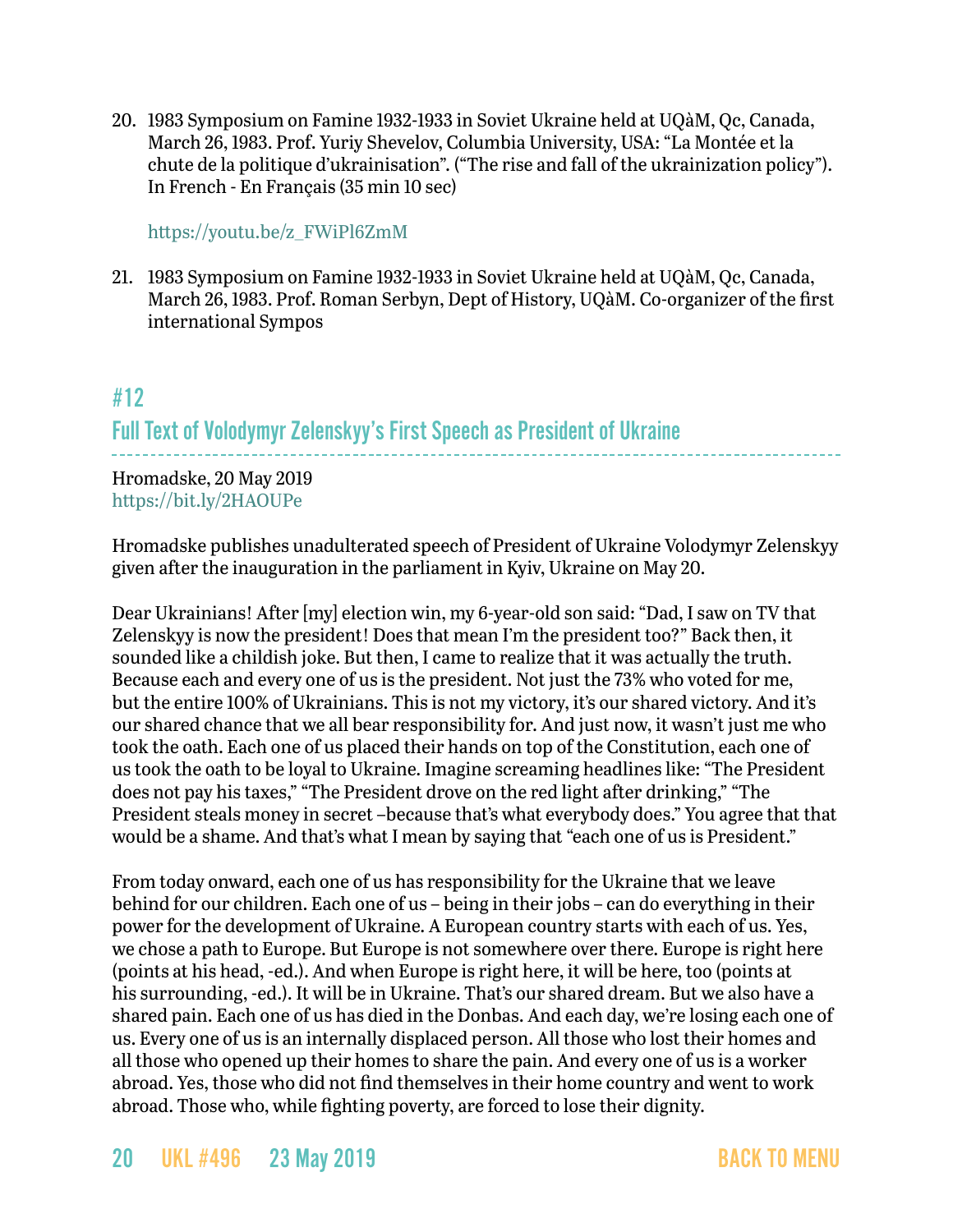But we will overcome all of this. Because each one of us is a Ukrainian. We're all Ukrainians. There are no bigger or smaller [Ukrainians], proper or wrong [Ukrainians], we're all Ukrainians. From Uzhhorod to Luhansk. From Chernihiv to Simferopol. In Lviv, Kharkiv, and Donetsk. In Dnipro and Odesa. We're all Ukrainians. And we need to stay united because that's the only way to stay strong.

Today, I address all the Ukrainians in the world. There's 65 million of us. Don't be so surprised – yes, there are 65 million of us. All those who were brought to life by the Ukrainian land. The Ukrainians in Europe and Asia, in North and South America, in Australia and Africa. I address all the Ukrainians on this planet: we really need you. All those who are prepared to build a new, strong and successful Ukraine – I will happily provide you with a Ukrainian citizenship. You shouldn't be coming "to visit" Ukraine, you should be coming home. We're waiting for you. Don't bring souvenirs from abroad, please bring your knowledge, experience, and mental values [instead.] All of this will help us start a new epoch. The skeptics will say that it's a fantasy and it's impossible. But maybe that is our national idea: to do the impossible by uniting together. In spite of everything.

Think about the Icelandic national team during the European football championship. When a dentist, a film director, a pilot, a student, and a cleaner fought together and defended their country's dignity. And they managed to do it successfully despite nobody believing in them.

That is our path. We need to become the Icelandic in football, the Israelis in defending their rightful land, the Japanese in terms of technology, the Swiss in terms of knowing how to co-exist happily with each other despite any differences. Our first task is to end fire in the Donbas (the whole audience in the parliament stands up and applauds after these words, -ed.).

I've often been asked what I'm prepared to do in order to stop fire. It's a strange question. What are you, the Ukrainians, prepared to lose for the lives of the people close to you, what? I can assure that in order for our heroes to stop dying I am ready to do everything. And I am definitely not afraid to make difficult decisions, not afraid to lose my own popularity, my ratings. And if there's a need I'm prepared to give up my own position – as long as peace arrives. But without giving up our territories – ever (people stand up and applaud again, -ed.).

History is not fair, that's true. It wasn't us who started this war, it wasn't us. But it's our job to end it. And we're ready for a dialogue. But (switches to Russian at this point, probably for the Russians to understand, -ed.) I'm confident that the first step for this dialogue to take place would be the return of all Ukrainian prisoners of war.

(Switches back to Ukrainian, -ed.:) Our next challenge is to return the lost territories. But, to be honest, I don't think such wording is correct since it's impossible to lose something that rightfully belongs to us. Both Crimea and Donbas are Ukrainian lands. We didn't just lose the territories, we lost the most important thing: the people. (Switches to Russian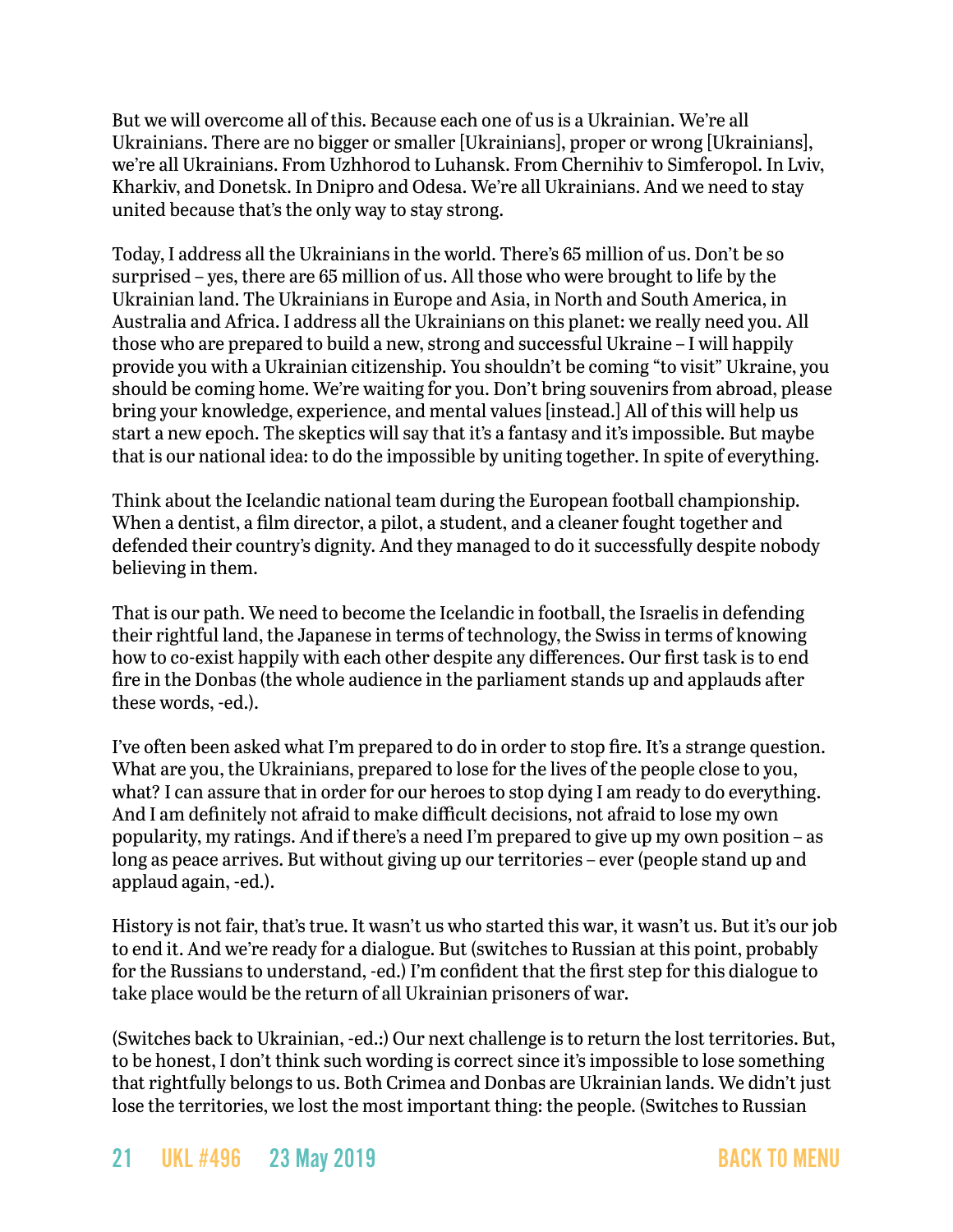again, -ed.:) Today, we just must – I'm sure they're listening to us – to get their conscience back. We lost this conscience. All these years, the government has not done anything to make them feel Ukrainian.

(Switches back to Ukrainian, -ed.:) They're not foreign, they're our people, they're Ukrainians. Excuse me? (Zelenskyy addresses MP Oleh Lyashko in the parliament who shouted that the people in the Donbas and Crimea can understand Ukrainian, -ed.) They understand Ukrainian? Really? Thank you very much. Thanks for carrying on dividing the nation, Mr. Lyashko. Because a Ukrainian... I want to say: yes, we're all Ukrainians. Regardless of where we live because Ukrainian is not what's written in your passport. Ukrainian is what's right here (points at his heart, -ed.). And that's it.

I know this for sure. I know this from the soldiers who defend Ukraine, from our heroes. Both the Ukrainian- and the Russian-speaking ones. There's no such thing as a strong army – I want to address them – there's no such thing as a strong army in places where a government does not respect the people who give up their lives for their own country every day.

I will do everything so that you feel this respect. That means a worthy and, most importantly, stable financial support. It's your living conditions. It's your legal vacations after carrying out military tasks. Vacations for you and your families. We need not to talk about the NATO standards, but to create them – to create these standards.

Of course, apart from the war, there are many other problems here that make Ukrainians unhappy. I'm talking about the shocking tariffs, humiliating salaries and pensions, painful prices, the absence of job opportunities. It's the healthcare the improvement of which is only talked about by those who never had to stay in a regular hospital with a child. It's the infamous Ukrainian roads that are only being repaired inside someone's imagination.

Please let me quote one American actor who turned into a great American president. The government is not here to solve all our problems, the government is our problem. It's just a quote.

And to be honest, I don't understand our government when all it does is shrugs and says "there's nothing we can do." That's not true, you can. You can take a piece of paper and a pen and free your seats in favor of all those who will think about the next generations and not about the next elections. I think that the people will appreciate [this step.] Somehow, only some of you are applauding, I'm speaking from the nation, please...

My election [as president] only proves that the citizens are tired of the experienced politicians who over the past 28 years created a country of opportunities – opportunities to steal, bribe and loot. Let's build a country of other opportunities. Where everybody is equal before the law and where the rules of the game are honest and transparent, that are the same for everyone. And for this to happen, people who want to serve the nation, need to take office. And please, I really don't want you to hang my portraits on your office walls.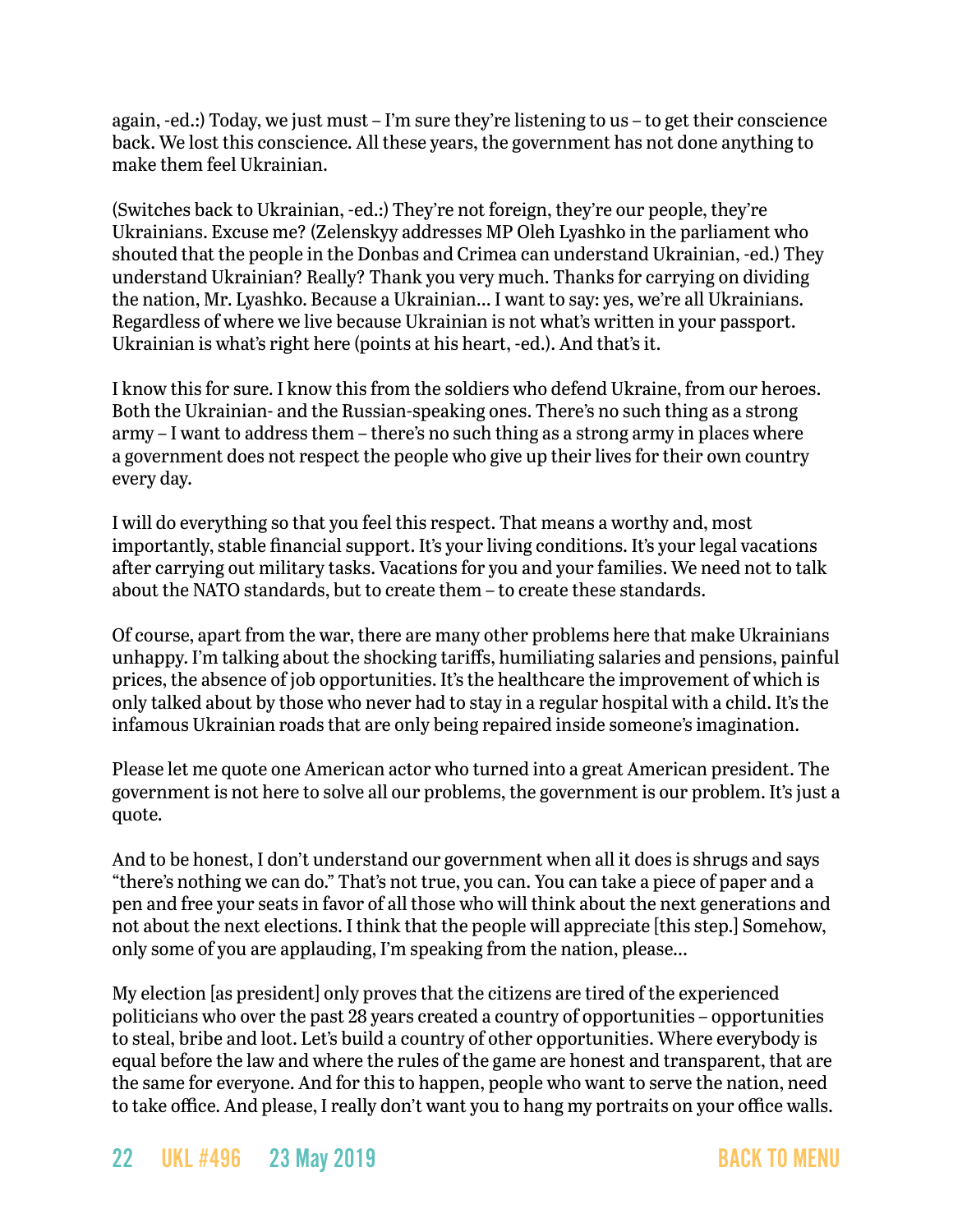Because a president is not an icon and not an idol. A president is not a portrait. Hang pictures of your children. And before you make any decision, look into their eyes.

You know, I could talk a lot more but I know that Ukrainians want actions, not words. Therefore, dear lawmakers... You yourselves have chosen Monday to be the inauguration day, a weekday. I see a pro in this. This means we won't party but we will work instead. So I'm asking you to please adopt the law on canceling the parliamentary immunity, the law on criminal responsibility for illegal enrichment, the much-anticipated electoral code. And please make the lists open to the public.

And please, I'm asking you to dismiss the following people: the head of the Security Service of Ukraine, the Prosecutor General of Ukraine, the Minister of Defense of Ukraine. And that's far from all you can do. But that would be a good enough start. I give you two months to do that, you have two months for that. Please do that and then get yourselves medals. And this is a good chance to announce snap parliamentary elections. I'm dissolving the Ukrainian Parliament of the 8th convocation.

Glory to Ukraine!

Thank you all! As far as I understand, you've all just consulted already. And the last thing, in short. Dear nation, throughout my life, I've been trying to do everything for Ukrainians to smile. I felt with my heart that it wasn't just my job, it was my mission. In the next five years, I will do everything so that you, Ukrainians, don't cry. Thank you.

# <span id="page-22-0"></span>#13 Cultural Recovery: Zelensky, the Post-Soviet Man

by Peter Pomerantsev The American Interest, 6 May 2019 <https://bit.ly/30HtBD8>

*Part of Zelensky's appeal is that he offers a way for people who still feel close to Soviet and Russian pop culture to become politically European.*

Peter Pomerantsev is a director of the Arena Program at the London School of Economics. He is the author of Nothing is True and Everything is Possible: The Surreal Heart of the New Russia, which won the Royal Society of Literature Ondaatje Prize.

In the early 2000s I arrived at graduate film school in Moscow thinking I would be surrounded by brooding lovers of avant garde Soviet cinema, devotees of the evasive spiritual allegories of Tarkovsky or the high-art agitprop of Sergey Eisenstein. To my surprise, most of my mature co-students-many of whom were from outside Moscow, as well as from the Baltics, the Caucusus, and Ukraine-were more interested in imitating the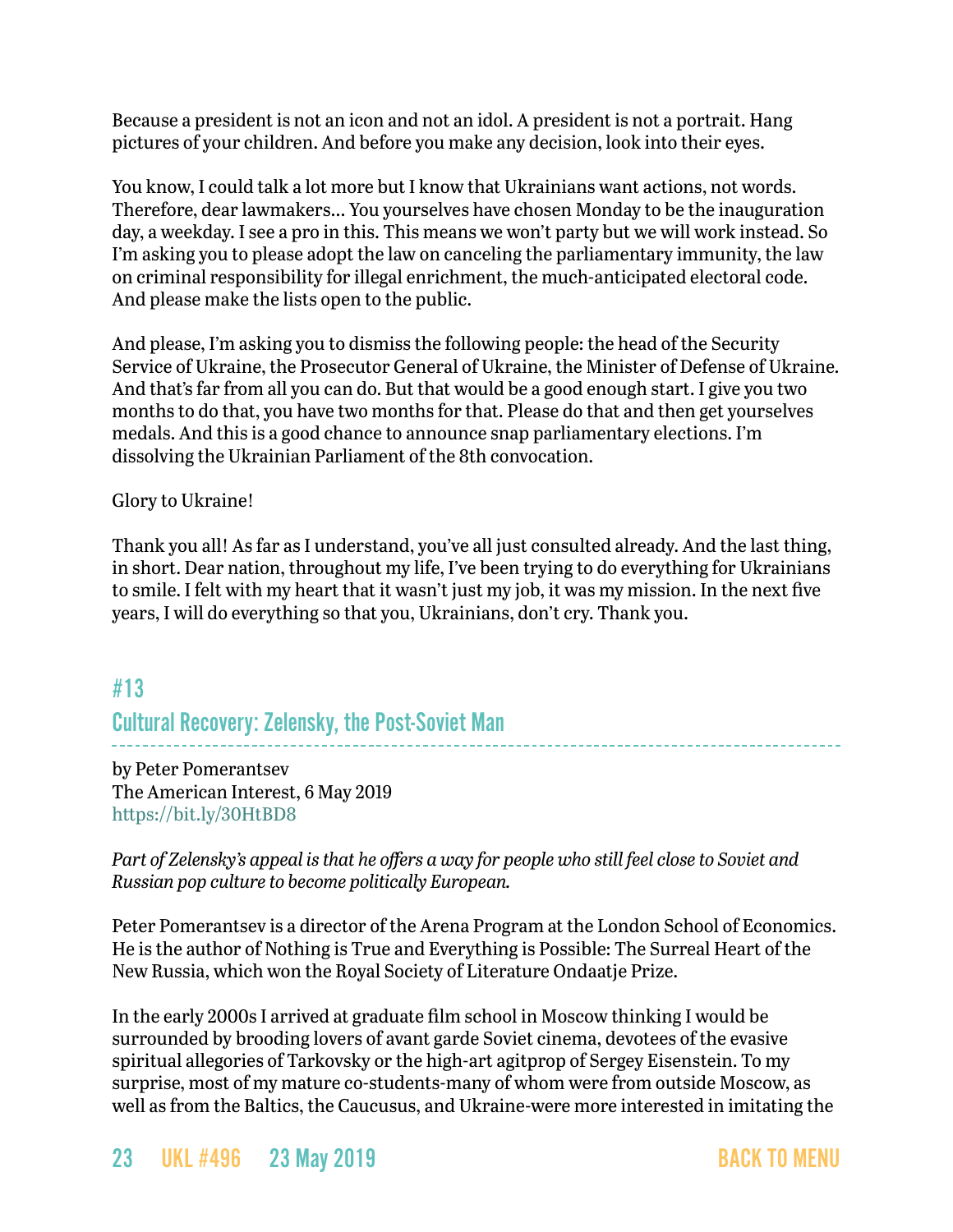bittersweet psychological dramas of the late Soviet era. The films they loved were quietly anti-Soviet in that they shunned great power narratives in preference for private stories about love and friendship. The heroes of these films were often humble, tired men looking for the sparks of values-friendship, loyalty, love-in a somewhat cynical, cold world.

I was reminded strongly of these 1970s Soviet movies when I began watching the new Ukrainian President, Volodomyr Zelensky's, television series Servant of the People, where, as I'm sure you've heard, he plays a humble school teacher who accidentally becomes President. The utterly lovely opening song, with its easy melody and friendly irony, is right out of a late Soviet film:

I love my country, my, wife, my dog

I already have everything I need, decency and honor...

Zelensky's character, the school teacher Goloborodko, is an archetypical 1970s crumpled male: His wife has left him; he lives with his parents in the most Soviet-looking apartment one could possibly imagine; the characters in the communal courtyard seem to have wondered out of Mosfilm central casting.

Thrust into the cynicism of government-level politics, Goloborodko is the late Soviet "decent" everyman trying to preserve his values in a mean world. His guides are great historical figures who advise him how to behave in dreams, such as Plutarch and Abraham Lincoln. They are largely from the Western canon of democratic heroes (Ukrainian historical characters only appear late in season 2). Thus the positive part of the Soviet cultural legacy is fused with aspiration for a Western-style government and global history.

As the very sharp Ukrainian philosopher Volodomyr Yermolenko first noted to me, part of Zelensky's appeal is that he offers a way for people who still feel close to Soviet and Russian pop culture to become politically European. This is attractive to many. Since 1991 the main way to head towards "Europe" in Ukraine was a post-colonial Ukrainian identity, centered, like many 19th- and 20th-century national-liberation projects, around language and memories of martyrs sacrificed in the name of independence over many centuries of imperial oppression-an approach that the previous President Poroshenko tried to encapsulate with his election slogan "Army, Language, Religion." With Zelensky's approach, one can be "European" while retaining the attributes of late Soviet culture.

This process can upset those who have risked, sacrificed, and staked much on the project of Ukrainian national liberation over the centuries. But it is also potentially subversive for Putin's cultural model of the Russian world too: It opens a space where you can take the positive associations of Soviet culture and fuse them with a desire for democracy. The great, late 1970s Soviet films are still shown in prime time TV slots in Russia and beamed to Russian speakers in the post-Soviet "near abroad." The emotions they capture-that desire for values in a cynical world-still resonate. By screening them next to Putin TV's ultra-propaganda with its sneering, sarcastic tone, the Kremlin has managed to co-opt the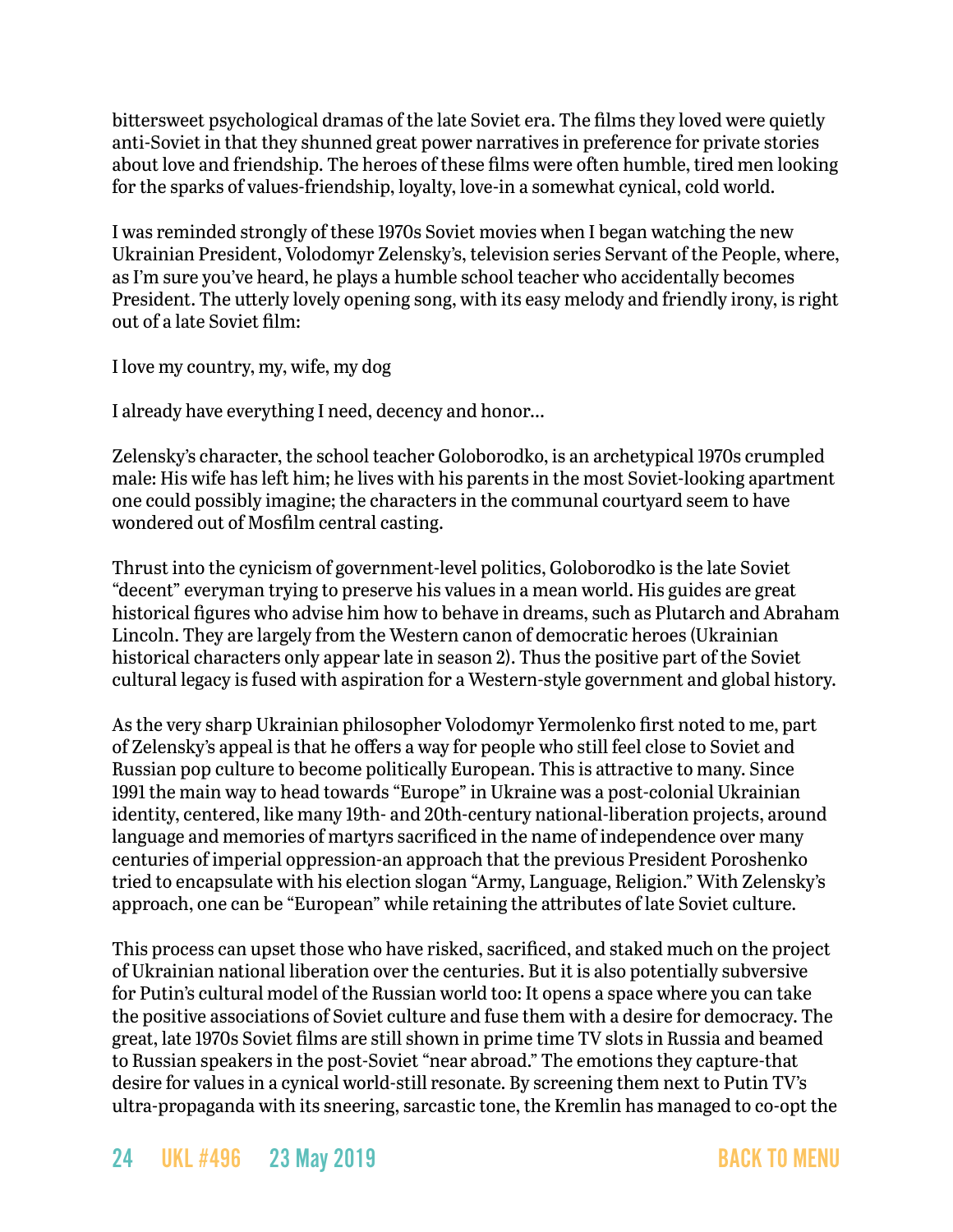wistful yearning for decency of the older Soviet films with geopolitical ambitions: Come for the lovely, gentle movies that prove you have a soul, stay for the spittle-laden current affairs show brimming with hate that satisfies other needs.

This has been the skill of the Kremlin: to own both the snarling cynicism of Great Power Bullying and its emotional critique-simultaneously to own arrogance and humbleness, so the whole rainbow of experiences can be subsumed into one great Russian World of feeling where all emotional roads and cultural associations lead to the Kremlin. Breaking the Kremlin's emotional geography on all ways to think and feel in Russian, to feel a connection to the past, is an important and subversive project.

And it could resonate in other countries once colonized by Moscow, where large parts of the Russian-speaking population, descendants of peoples moved there by Soviet population shift, find themselves caught up in local national liberation projects which by definition they struggle to belong to. I have met "Russian minority" Latvians and Estonians who are completely loyal to their Baltic homelands politically, but feel adrift in terms of culture, not wanting to be part of Putin's "Russian World" but also unable to find a steady sense of self in the national liberation projects around them. It's a challenge that is producing a generation of very interesting writers and poets who deal with the question of how to be simultaneously Latvian, Estonian, Russian, and European in ways more subtle, if less popular, than Zelensky.

Just to be clear: I'm making no comment here about Zelensky's politics, which are perturbingly opaque. Though he speaks of "fighting corruption," it is as yet unclear if part of his appeal is not more reforms but actually undoing the few that have taken place already, which, like securing independence from Russian energy flows, have been hard and expensive for people. The more experienced Ukrainian experts I have spoken to roll their eyes at all the identity dramas I have discussed in this piece. Zelensky, they fear, is just another layer of cover for another set of clans to exploit the country.

### <span id="page-24-0"></span>#14

# Brotherly Ukraine Answers Back

by Thomas de Waal Carnegie Europe, 7 May 2019 <https://bit.ly/2M47bIP>

The delight in Moscow at seeing the back of Ukrainian president Petro Poroshenko has not lasted long.

In Volodymyr Zelenskiy the Russian leadership got the kind of Ukrainian leader it said it wanted—a Russian speaker from outside the old political elite, who talked more emollient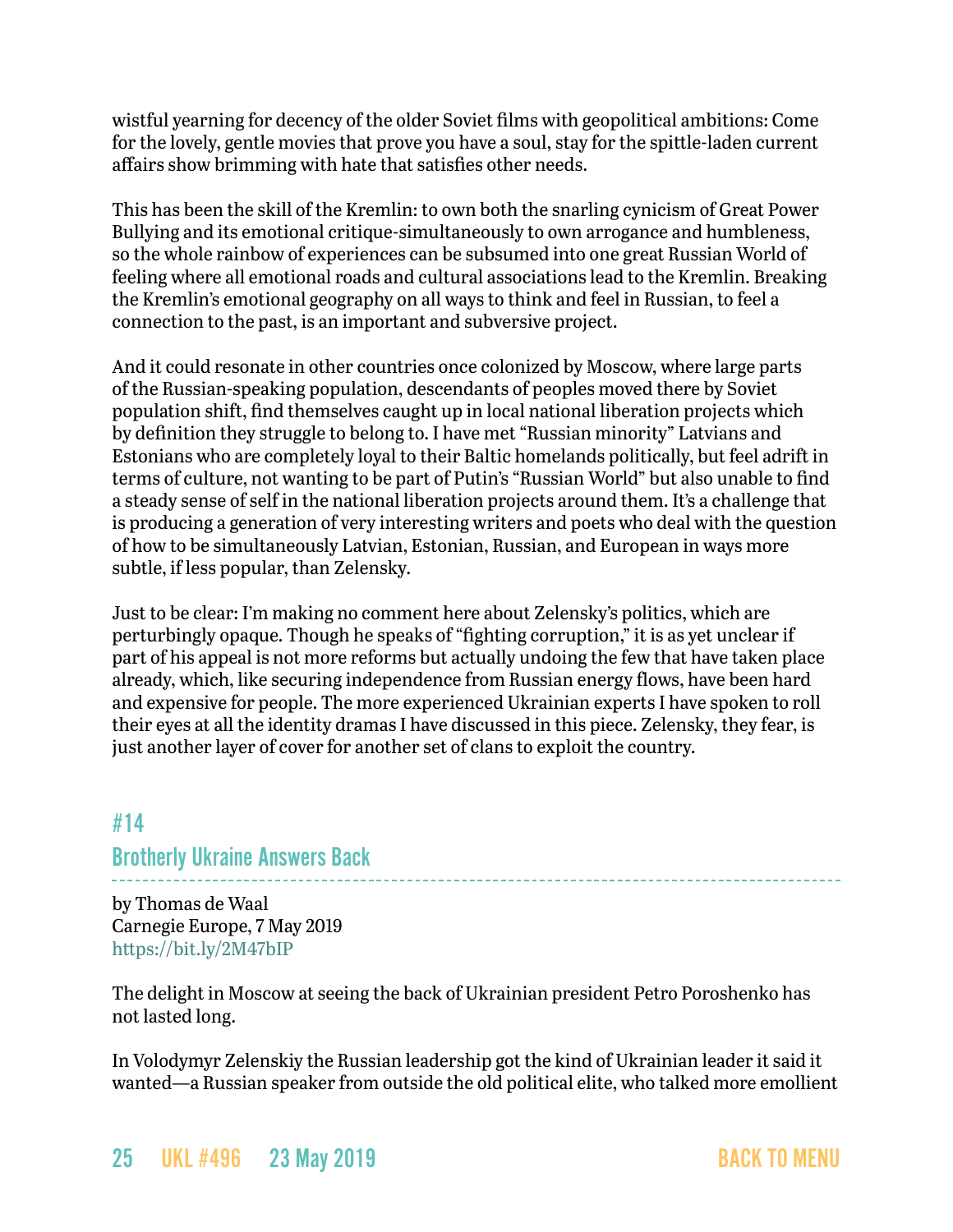language about the Donbass conflict. Some corresponding Western comments portrayed a Zelenskiy win as a victory for the Kremlin.

This notion vanished on first contact with reality. In his first victory speech, Zelenskiy encouraged Russian voters to wake from their slumbers, saying, "as a citizen of Ukraine, I can say to all countries in the post-Soviet Union look at us. Anything is possible!" The warmest response in Russia to Zelenskiy's victory came not from the Kremlin but from opposition leader Alexei Navalny (the two men are almost exact contemporaries) who praised Ukrainiansfor their exercise in democracy.

Putin followed up with an extreme provocation, offering Russian passports to residents of the two Moscow-backed breakaway territories in eastern Ukraine. In answer to this, outgoing Petro Poroshenko would probably have doubled down on patriotic rhetoric. In the first shot of what has been called a game of state-level ping-pong, Zelenskiy's response was masterful. He announced that he was offering Ukrainian passports to dissident Russians, then, in a measured Facebook post, told Russians why his was a much better offer than Putin's.

"Ukraine is different in particular because we Ukrainians have freedom of speech, a free media, and internet in our country. Which is why we clearly understand what a Russian passport really offers someone: the right to be arrested for a peaceful protest; the right to not have free and competitive elections; the right to forget about your natural rights and human freedoms."

The medium was as important as the message itself, being conveyed in both Ukrainian and Russian.

Ukraine's language politics since independence has been, to put it mildly, a mess. Under Poroshenko there has been a new push to cement Ukrainian as the language of the state, while offering far too little to the millions who still speak Russian by choice. A new language law, adopted by the Verkhovna Rada, Ukraine's parliament, on April 26, made use of the Ukrainian language in public places, businesses, the media, and education mandatory. Zelenskiy was critical, saying that "the government should enable development of the Ukrainian language by establishing stimuli and positive examples, and not bans and punishments."

A native of eastern Ukraine, Zelenskiy belongs to the social group that mixes the two languages freely, who do not like Russia but still speak it as their first language of choice. In "Servant of the People," the sitcom that propelled him to the presidency, most of the characters speak Russian, while switching back and forth to Ukrainian. Essentially this is a rejection of the flawed notion, shared by both Ukrainian nationalists and Russian politicians, that using the Russian language in Ukraine constitutes a political affiliation to Russia.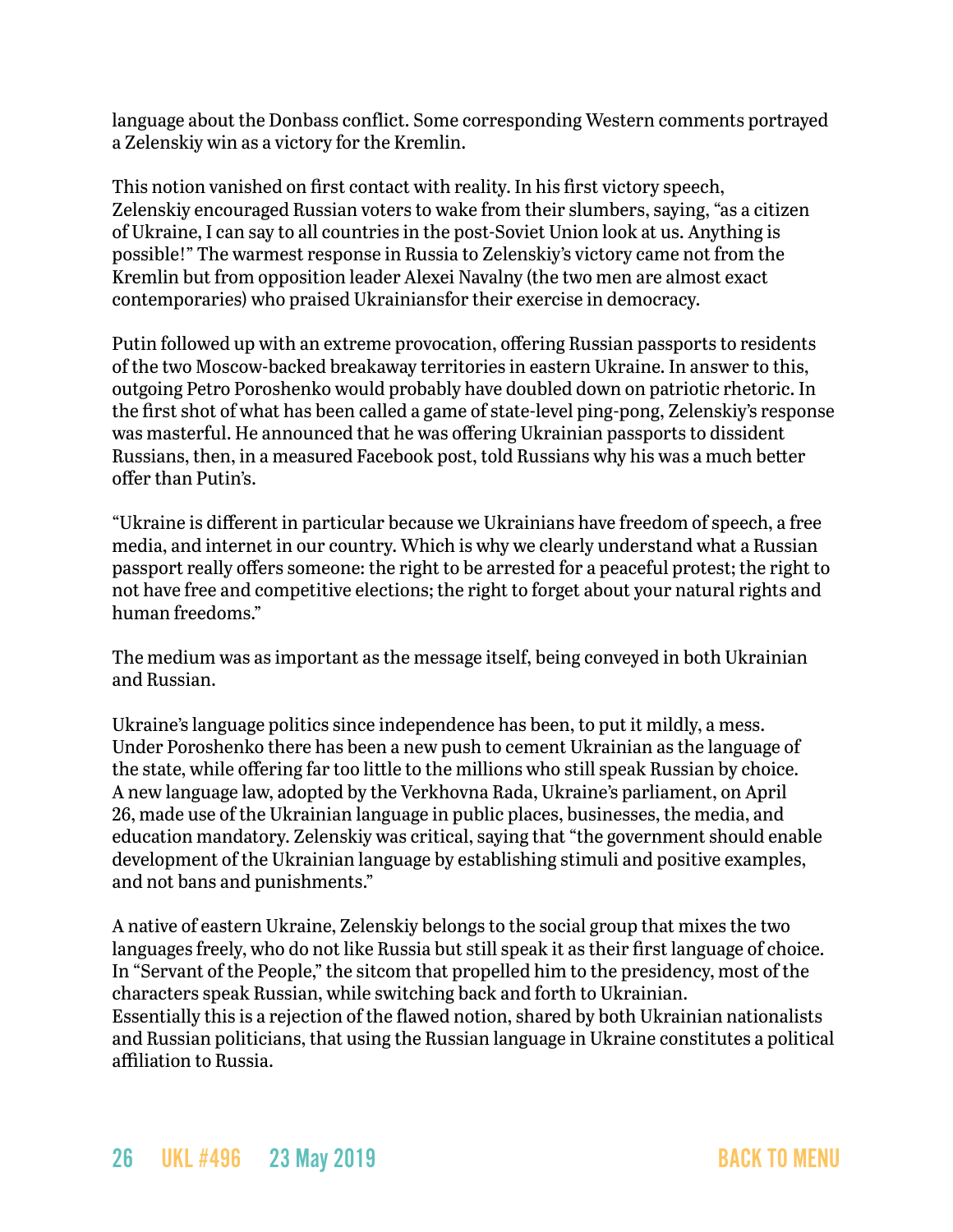If he gets the chance, we can expect Zelenskiy to promote a more nuanced language policy, promoting Ukrainian as the state language but without seeking to penalize use of Russian.

How much does this matter? Raw power matters more, people will say, and Russian military hardware is still in the Donbass. The Russian establishment will find ways of undermining Zelenskiy. No doubt we will hear a Russian media message that the new president is "hostage" of establishment hardlines.

It does matter, however, because Ukraine policy in Russia is about more than the elite. The public has a view too, and consistently a more pacific one than its leaders. Since 2014, Putin has spun the idea that Russia is an embattled fortress, with Ukraine its most hostile frontline state. The message is that "brotherly Ukraine" was captured in a coup d'état by pro-Western stooges who are trying to drag their country into NATO and oppress its Russian speakers.

Putin told American correspondent Charlie Rose in 2015, "[Ukraine] is our closest neighbor. We've always said that this is our sister country…What I believe is absolutely unacceptable is the resolution of internal political issues in the former USSR Republics, through "color revolutions," through coup d'état, through unconstitutional removal of power."

A smiling Ukrainian leader, with a big democratic mandate, rejecting Russian state aggression but reaching out to the Russian public in its own language, makes a mockery of this narrative.

The evolution of Georgia since 2012, the year it voted out the party of Mikheil Saakashvili, is an interesting precedent.

The Georgian Dream government has fashioned a fairly successful dual-track policy of distinguishing between the Russian political elite and Russian society as a whole. On a high state level, since the 2008 war, Tbilisi has kept diplomatic relations with Moscow suspended and defended its red lines on Abkhazia and South Ossetia. But Georgia's recent leaders have refrained from Saakashvili's inflammatory rhetoric and have cultivated trade and tourism. Up to one million Russian tourists visited Georgia last year.

Russian attitudes to Georgia have changed, surely in large part due to this deployment of Georgian charm. Levada Center polls show a precipitate drop in the number of Russians who consider Georgia to be an "enemy country"—from 62 percent in 2009 to 8 percent in 2018.

The Kremlin can still try and pick a fight with Georgia, and intervene in Ukraine, but it is not going to win any votes by doing so.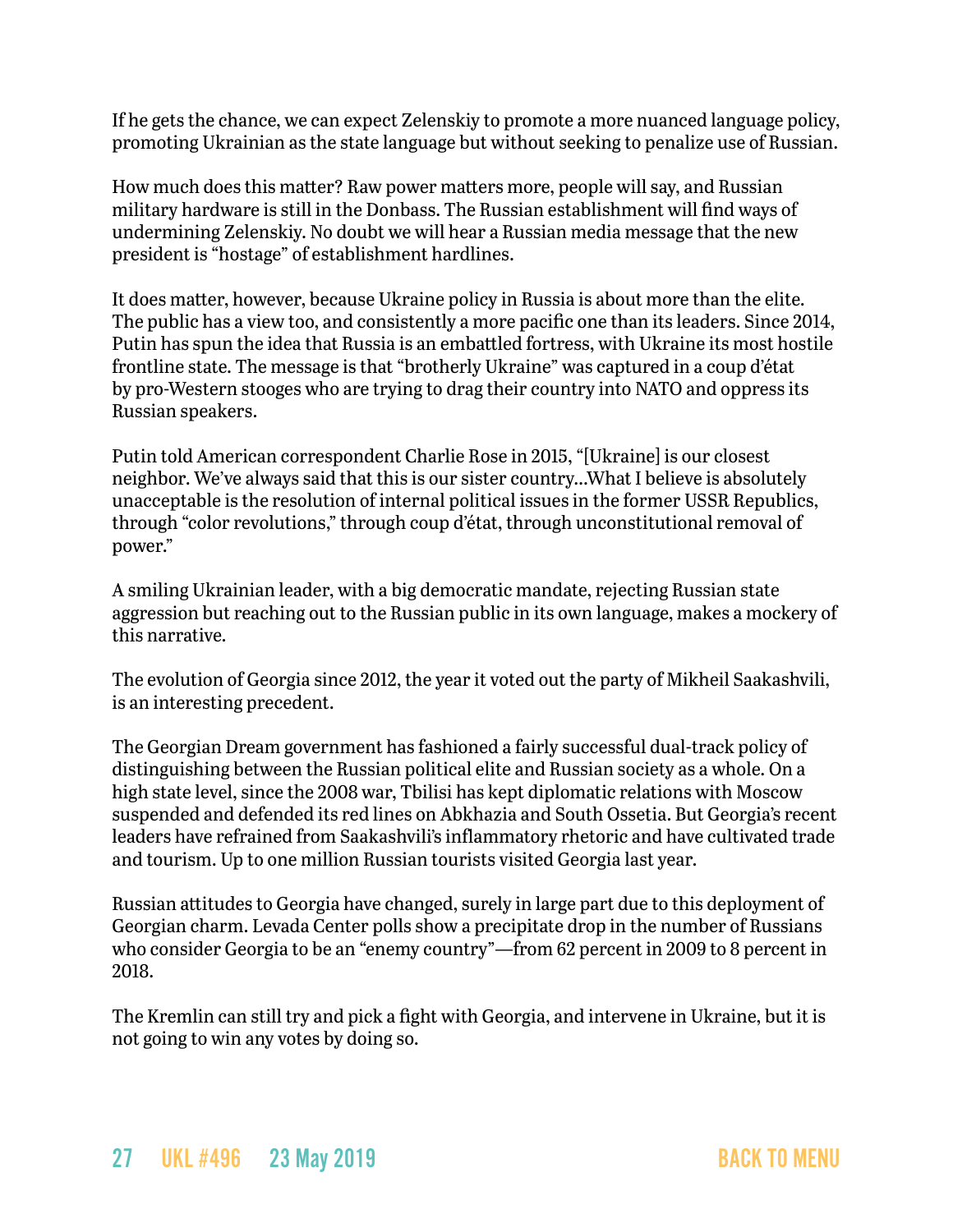To put it another way, on a modest level in Georgia and perhaps now in Ukraine, Putin's regime is dealing with a new phenomenon—soft power from its neighbors. Beware brotherly Ukraine!

# #15 What to Expect from Ukraine's Next President

by Matthew Rojansky and Mykhailo Minakov Focus Ukraine, Wilson Center, 25 April 2019 <https://bit.ly/2WYAygM>

On April 21, Ukrainians elected a new president. He is Volodymyr Zelenskiy, an actor, comedian and political satirist, who won by a compelling margin of nearly three to one (73 percent of all votes cast and majorities in every region of the country but one). When his five year term begins next month, Zelenskiy will lead Europe's largest state by territory, a country divided by war with neighboring Russia and weary of corruption, but also wary of both external and internal "change" that could make an already difficult situation even worse.

**Who is Zelenskiy and why did Ukrainians choose him?**

Zelenskiy is an entertainer, a political satirist rather than a politician in any traditional sense. At 41, he is certainly young. He came of age well after the dissolution of Soviet Union and Ukraine's independence in 1991, and has therefore experienced firsthand the high hopes of the early independence years, but also the political chaos, economic collapse, and the rise of the oligarchs—people like incumbent president Petro Poroshenko and Zelenskiy's own business partner, Igor Kolomoisky.

In his television appearances, Zelenskiy has been merciless in shredding the country's corrupt, oligarch-controlled political class. The younger generation of Ukrainians is especially familiar with his comic show "Block 95," which blended slapstick comedy and variety show acts with cutting political satire. Underscoring Ukraine's traditions of free speech and pluralism, Zelenskiy's show lampooned the absurdity of Ukrainian political events and figures from the pro-Western, reformist Orange Revolution (2004-5) to the grossly corrupt Yanukovich years (2010-14). Indeed it was on television, live on New Year's Eve last year, that he announced his presidential bid.

Zelenskiy's other signature television project 'Servant of the People,' in which he plays an upright and honest schoolteacher turned president, is now also the name and the manifesto of his political party. His landslide victory, defeating the incumbent by a 3-1 margin and winning majorities in all but one region of the country, was more than anything a resounding rejection of the status quo by voters who are justifiably outraged. These voters may well see Zelenskiy's television character as far preferable to the present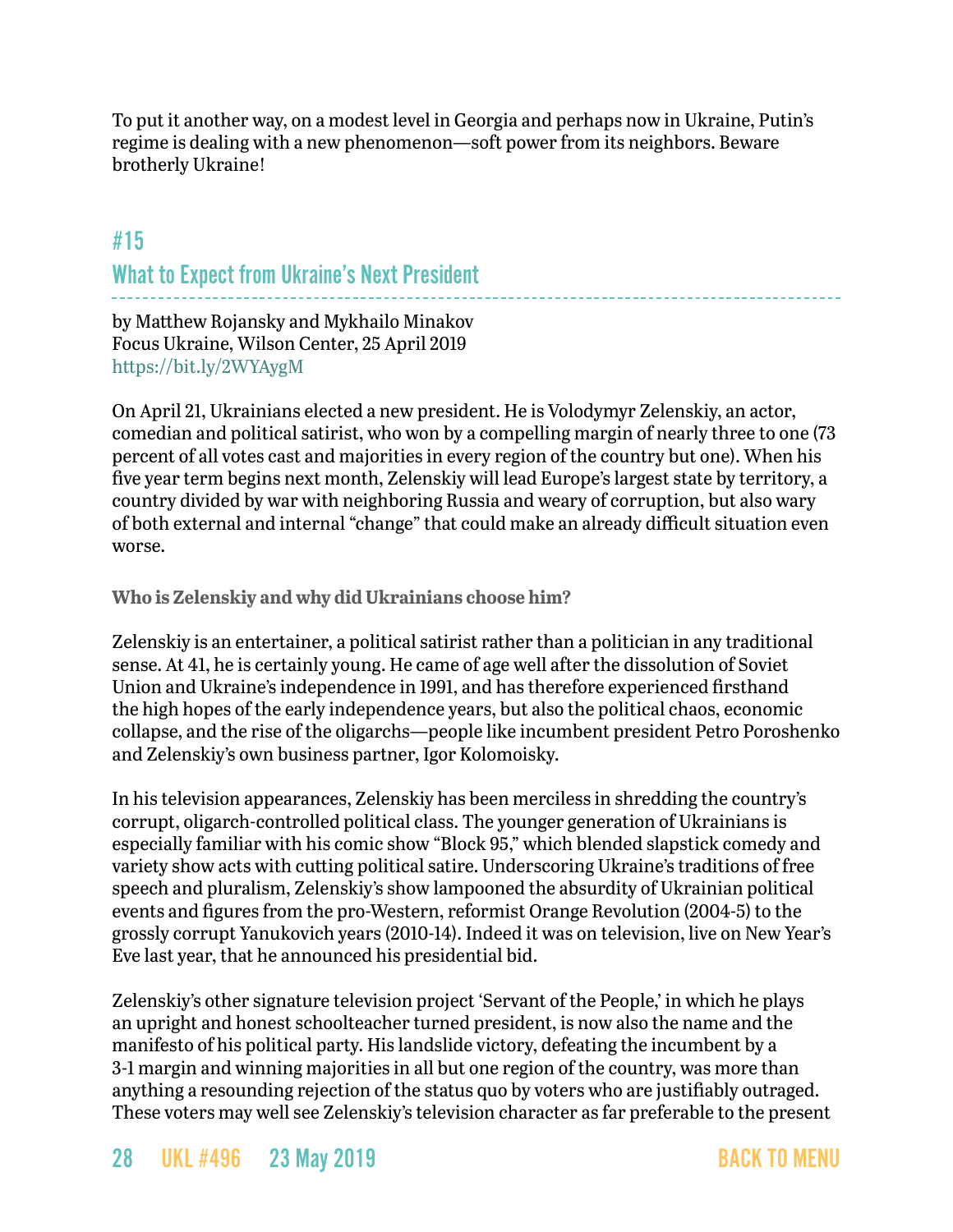political reality. As Zelenskiy himself said to Poroshenko in the pre-election debate, 'I am not your opponent, I am your sentence.'

Zelenskiy's own honesty was tested in the recent campaign: he has acknowledged his business partnership with Kolomoisky (who owns the TV channel on which Zelenskiy appears), as well his own commercial interests in Russia. When asked pointedly about Kolomoisky, Zelenskiy said that if the oligarch breaks the law in Ukraine under his presidency, he will go to jail. He also claims to have wound down his business in Russia, and rightly pointed out that president Poroshenko has had extensive business dealings in Russia during his tenure. Despite intense attacks by opponents, Zelenskiy has not suffered any loss of popularity nor shed the image of a candidate of hope shaped to a large degree by his TV personality, 'President' Holoborodko.

How will Zelenskiy's election impact the conflict in eastern Ukraine?

First, he has offered an inclusive political alternative to the nationalist policies and rhetoric of the current president. A native Russian speaker himself, Zelenskiy was seen by his electorate as preferable to president Poroshenko and his nationalist campaign slogan, "army, language, faith." In his last years in office especially, Poroshenko has pushed hard to promote the dominance of the Ukrainian language over Ukrainian-Russian bilingualism (which is widespread in the center, east and south of the country), and touted his successful bid for the Orthodox Church's independence from the Moscow Patriarchate. Meanwhile he has prosecuted a grinding and bloody war of attrition against Russian backed forces in Donbas, which has cost thousands of civilian and military lives but delivered no measurable progress on the ground.

Second, Zelenskiy has promised to negotiate with Russian President Vladimir Putin to end the conflict. While Poroshenko and other critics warn that the comedian would be no match for his wily Russian adversary, Ukrainians appear weary of endless conflict and hopeful that a new president can at least bring peace and a chance to rebuild, if not restoration of territories seized by Russian forces in 2014. With his overwhelming victory over Poroshenko, Zelenskiy at least comes to any negotiation – whether with Russia or with local Donbas separatists – with a powerful mandate that can strengthen his hand.

Can Zelenskiy fulfill his promises to the Ukrainian people?

Any president can deliver on promises only to the extent he is able to cooperate with the parliament (Verkhovna Rada), which enjoys considerable power under Ukraine's constitution. Zelenskiy's compelling victory sets the stage for the next phase of political competition in Ukraine's parliamentary elections (to be held in October 2019). According to a recent poll, his party has the highest level of support among all Ukrainians (26 percent). However, the party lacks any real infrastructure: it has neither members nor regional organizations, which are critical for mobilizing voters. Even if Zelenskiy's party wins a quarter of seats in the Rada In October, he will still need allies from other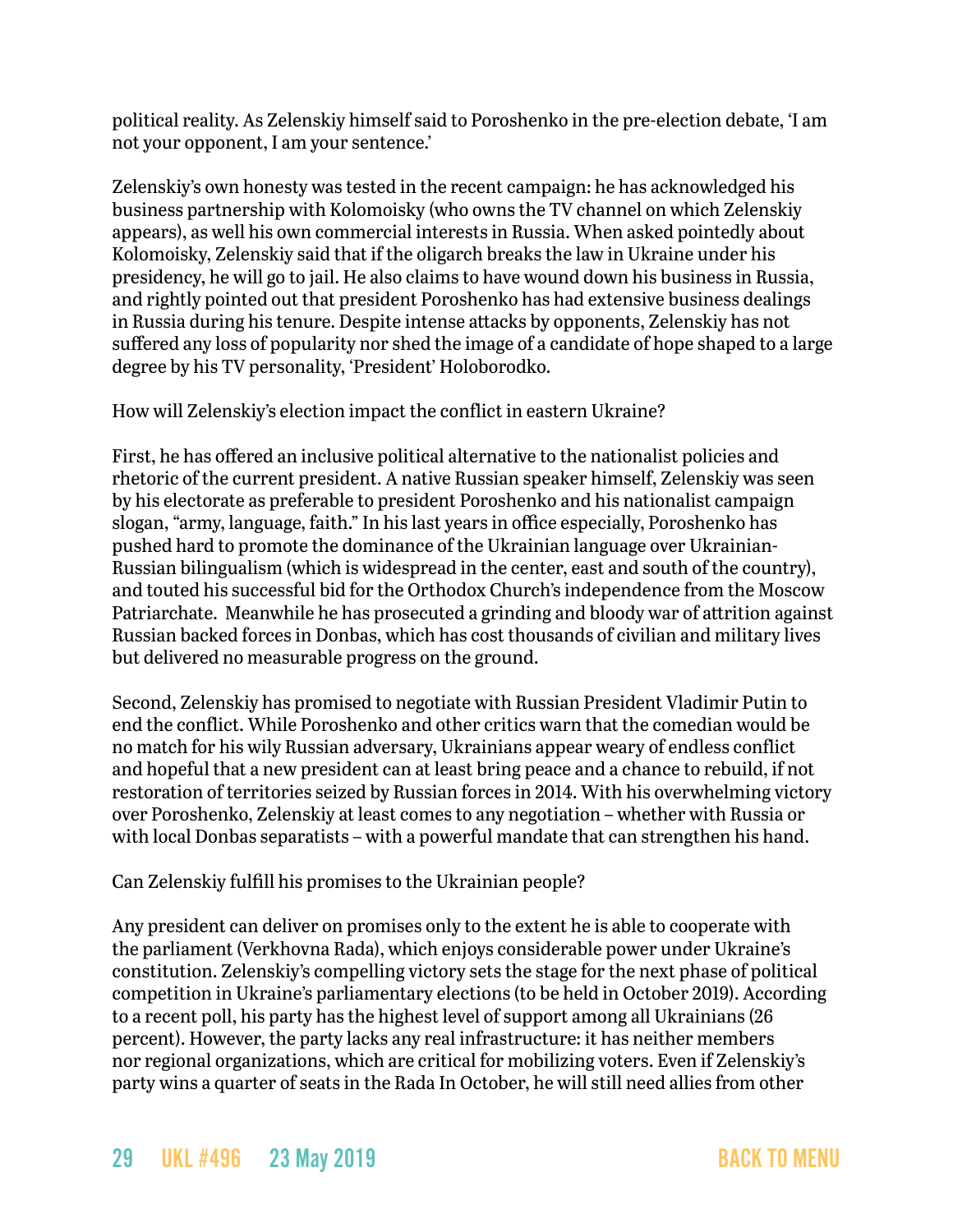factions to build a stable coalition and confirm his appointment of allies to the Cabinet of Ministers – especially to the powerful post of Prime Minister.

Without the political party infrastructure enjoyed by his vanquished presidential rivals, Zelenskiy faces the risk of not being able to deliver what is expected from him. Voters' disappointment with the slow pace of fulfilling the promises could already count against the new president by the fall, lowering his parliamentary result from the current 26% to far less and making the formation of a favorable coalition even more important. What Zelenskiy may then be ready to sacrifice to the political and oligarchic old guard to secure such a coalition and actually implement the remainder of his agenda has yet to be seen.

#### How does Russia see Zelenskiy?

For the Kremlin, which has not yet formally congratulated Zelenskiy on his victory, the "anyone but Poroshenko" enthusiasm appears to be shared with Ukrainian voters. On the one hand, this might reflect a cynical calculation that Ukraine under a new, inexperienced president who is determined to trash the political status quo will be a weaker adversary and thus more easily pressured and manipulated. On the other hand, Russia has shown little appetite for 'owning' the costly conflict it unleashed in eastern Ukraine and may be ready to settle the dispute on terms that permit outsiders, especially wealthy western countries, to step in and help reconstruct the Ukrainian economy.

Zelenskiy's focus on pursuing peace and fighting corruption would potentially facilitate these goals in the short term. In the longer term, though, Zelenskiy says he is fully committed to Ukraine's western orientation, including pursuing EU and NATO membership. These can hardly be to the Kremlin's liking, but Moscow may be willing to keep its powder dry and offer Zelenskiy some concessions just to help consolidate his defeat of Poroshenko and the national conservative constituency he represents. After all, Russia can always attack Zelenskiy with real or fake "kompromat" in the future, and can at any time escalate violence by its proxy forces in Donbas to discredit the new president as a peacemaker and demoralize his core constituents.

#### What does Zelenskiy's victory mean for the West?

In terms of implications for the United States and the European Union, Ukraine's election may become a critical turning point. With the Mueller investigation concluded, Ukraine remains the biggest sticking point for President Trump's long-standing goal of repairing US-Russia ties. Trump was among the first to congratulate Zelenskiy on his victory and may seek to highlight in the comedian's victory a version of his own message that only a political outsider can contain the "deep state" and deliver real change for the benefit of the majority of ordinary people.

In any case, if Zelenskiy is successful in tamping down the Donbas conflict and restoring some degree of normalcy to Ukraine's economic and political ties with Russia, then the impetus for further escalation of US sanctions on Russia will be reduced, and there will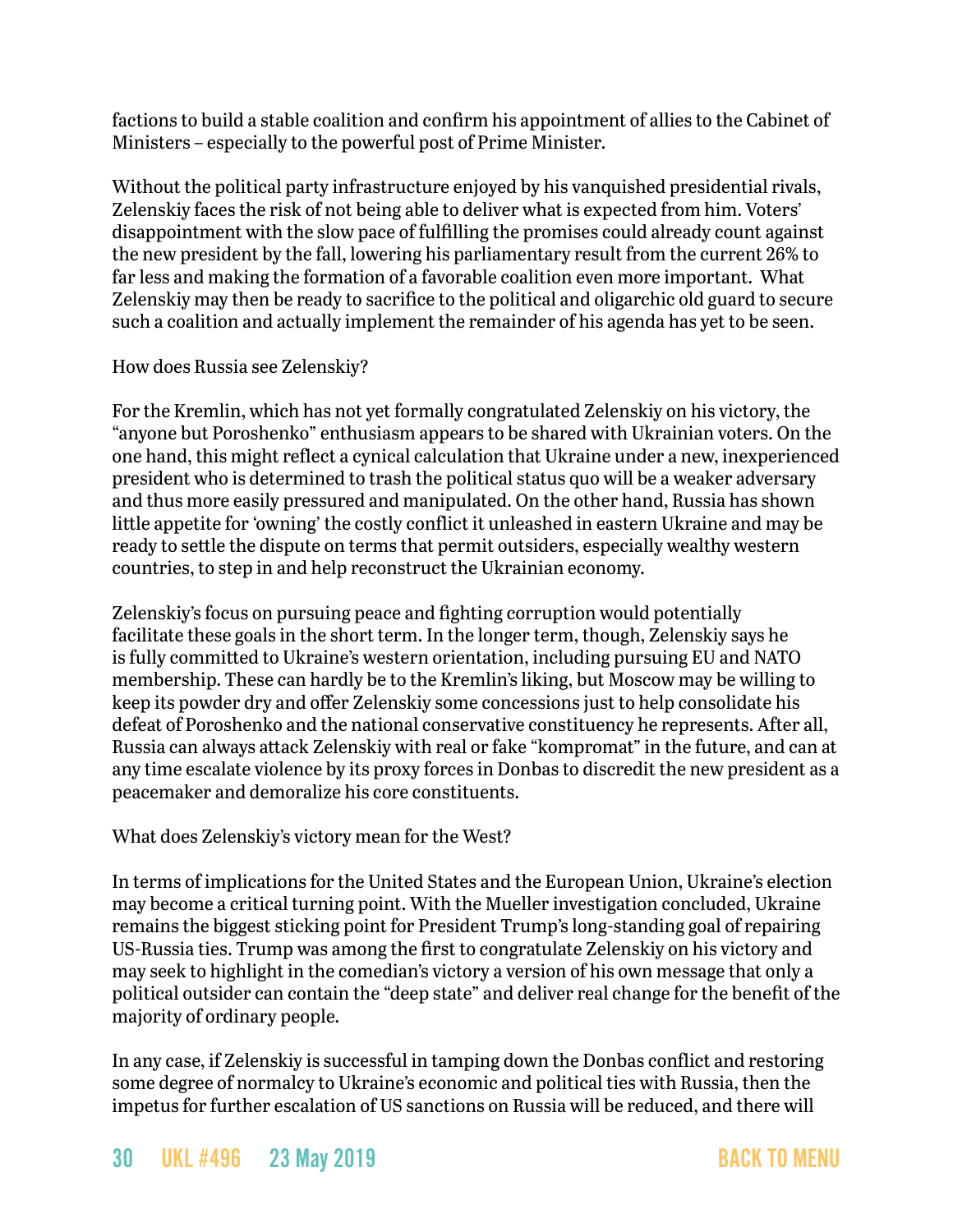be less tension between Washington and European capitals like Berlin and Rome, which now strongly oppose piling on new sanctions. Such steps could likewise clear the air for a Trump-Putin summit in the near future and permit progress on a long-frozen list of US-Russia priorities, from getting nuclear arms control back on track to deescalating risks around regional conflicts in Latin America, the Middle East, the Black Sea and the Baltic, which would be broadly welcomed by Europeans as well.

In sum, President-elect Volodymyr Zelenskiy is for the moment more a symbol and a beneficiary of Ukrainians' rejection of the past than a figurehead for any concrete political movement or policy program. He won the election first and foremost because he is not a politician, and not a creature of the old system. But to be an effective president, he will have to master national politics and wrestle the old system into submission. Whether he can do that will depend on which domestic forces rally to his banner in the months leading up to the fall parliamentary elections, as well as on the attitudes of Washington, Moscow and European capitals. Amid Ukraine's ongoing severe economic difficulties and the costly war in the east, Zelenskiy can certainly use all the help he can get.

# #16 Why We Can't Get Enough of Ukraine

By Francis Fukuyama Atlantic Council, 6 May 2019 <https://bit.ly/2M7q39P>

The impact one can have on building institutions like the modern state, the rule of law, and democracy is limited. The area where it's easiest is the third category, building democracy. The first two, building the modern state and building a real rule of law, are much harder, and those are the areas that have been the real obstacles to the modernization of the political systems of many countries, including Ukraine. The reason that those are particularly difficult is that they're essentially about power. If you hold an election, the old guard can think we will win the election. We know how to run candidates, we can contest things, we can protect our interests. If you want to build a modern state, it's a different task. If you want to have a rule of law that applies to powerful people in a society, that is much harder because one is basically forcing them to give up power.

A lot of the well-meaning efforts of outside donors and governments to influence that process has been quite disappointing, especially in the area of corruption, which is the area I have looked at most closely. Corruption exists because it's not in the self-interest of existing elites to have things change. Elites like the status quo. Therefore, changing that system is a matter of power. It's a matter of gaining power on the part of people that are not corrupt and want a modern system. One can help that along by creating the proper kinds of incentives; one can do things like create special prosecutors, anti-corruption courts, and the like, which Ukraine has been involved in. One can try to pay people better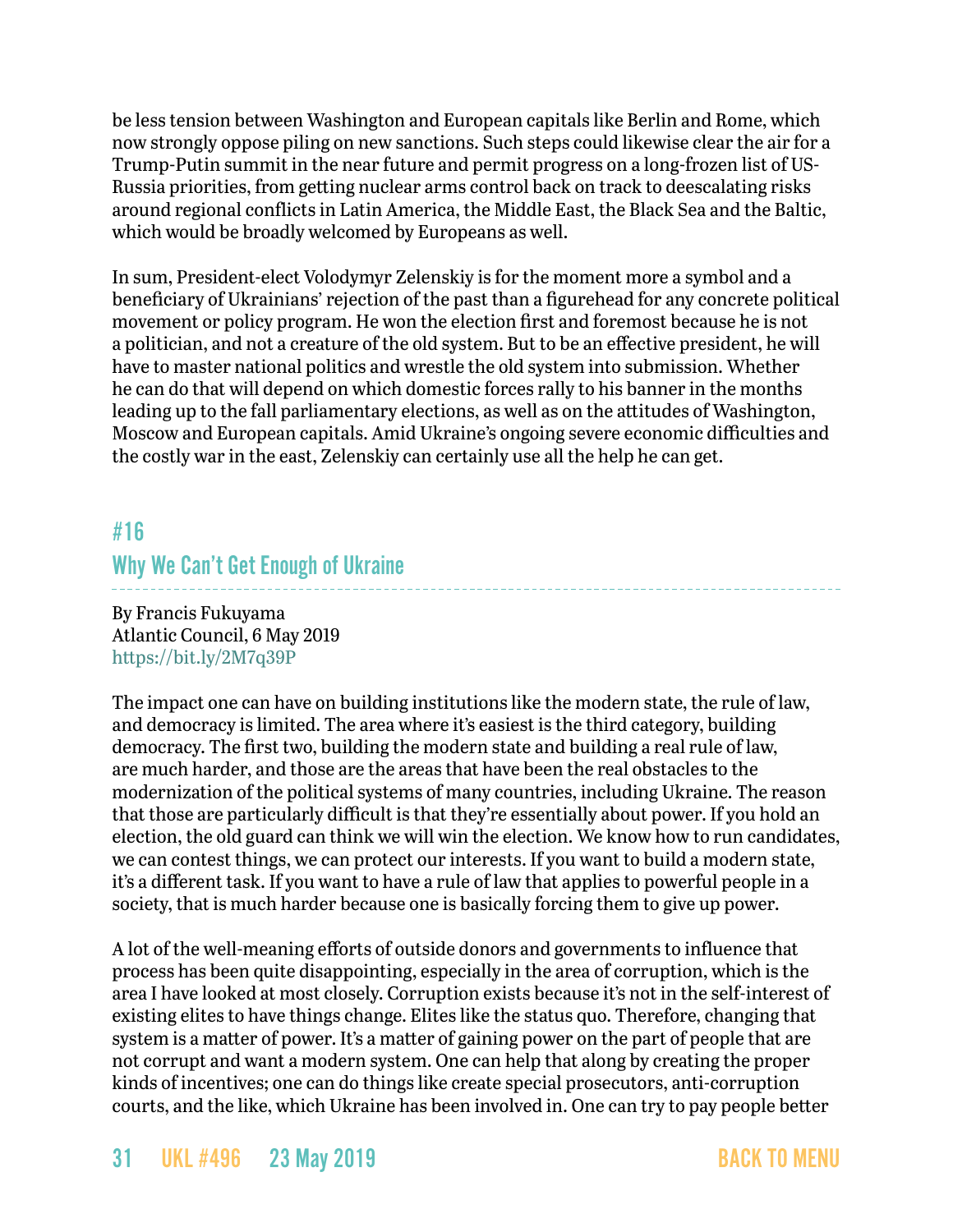in the bureaucracy so that they're not as tempted to take bribes. So there some short-term things in terms of people's incentives.

But fundamentally good government is not simply this incentive structure. It's also a matter of human capital. And this is why modernizing the state in so many countries has taken a long time, because it is basically an educational project. It's a matter of the skills and knowledge and the level of education that's carried around in the heads of the people that run the government or that come in to the government and that is a long-term project.

Every effective modern bureaucracy, in Britain, in France, in Germany, in the United States, in Japan, was also connected to a big educational project in which the educational system was renovated in order to provide a whole class of people that could enter the bureaucracy, that could go into politics, and would be able to govern the country. For example, the Stein-Hardenberg reforms in Prussia after their defeat by Napoleon was connected with Wilhelm von Humboldt's reform of the German university system. The Trevelyan Northcote reforms in Britain were connected to reform of Oxford and Cambridge. The American progressive movement was built on the back of the Morrill Act creating a network of land-grant universities that trained agronomists and other people that could go into a much more professionalized American bureaucracy. This observation about the connection between education and state modernization has guided my understanding of what possible role I as a researcher could play in this process.

I have watched external donor organizations try to affect the short-term incentive structure in different countries. Empirically if one steps back from two decades of trying to fight corruption, one will see certain local victories, but in the aggregate the results have been less than transformational. On the other hand, one thing we can do is help build a new generation of professional, modern people.

So, I have been going to Ukraine a lot. In addition to this Emerging Leaders Program, I have a program called The Leadership Academy for Development, which has been supported by the Center for International Private Enterprise, where we are training people to be policy reformers. We hope to build a network and a a new generation of reform-minded younger Ukrainians. And the single thing that makes me very optimistic every time I go there is that I meet a lot of young people that really do want a different kind of country. It is going to take a lot of time but when these people come into their own and run the country, it's going to be a completely different place.

Last thing I will say is why this is important, why Ukraine. At Stanford, we receive lots of requests from different countries. As soon as Brazilians found there's a Ukrainian Emerging Leaders Program, they said how about a Brazilian Emerging Leaders Program, and you know Brazil is an important country. Of course it is, but Ukraine plays an outsized role in Europe as a whole. It's both a symbol and also a geopolitical role that is much more important than other countries, other post-Soviet or post-communist countries. It has twice now made an effort to break with its Soviet past, with its authoritarian, kleptocratic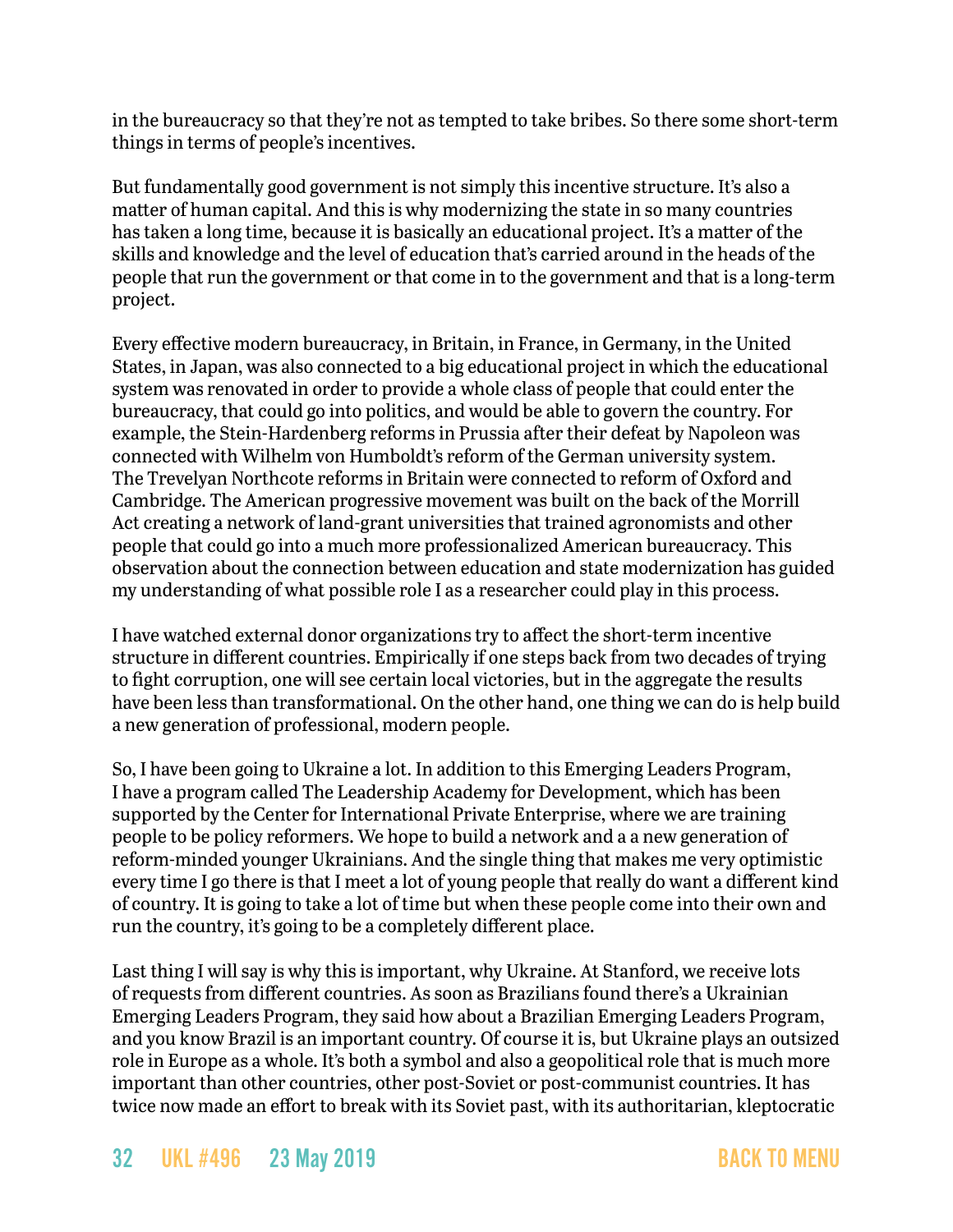neighbor. That neighbor does not want this to happen. The Russians understand fully well how important it is that Ukraine not succeed. Ukraine's success, that it can be a democracy with real competition in politics, that it can clean up its act in terms of the way its governed, is really the critical battlefront in a global situation that in the last years has not looked good for democracy.

We have seen a huge amount of backsliding in Eastern Europe. The most disappointing things have been the fate of Hungary and Poland and the Czech Republic and Romania and a lot of other countries that still seem very much mired in corruption but also tempted by their own domestic forms of Putinism. And in that respect Ukraine is doing better because it still believes that Europe and the European Union and the idea that liberal democracy coupled to an open capitalist economy is still the wave of the future and the way to go.

In many ways, the way to counter Russia and Russia's long-standing imperial ambitions is to make Ukraine succeed. That's the single thing Western powers can do that's going to make a big difference in Ukraine's struggle.

 *Francis Fukuyama is Olivier Nomellini Senior Fellow at the Freeman Spogli Institute for International Studies (FSI) and the Mosbacher Director of FSI›s Center on Democracy, Development, and the Rule of Law at Stanford University. Editor's note: This essay was a speech that Fukuyama gave at the Atlantic Council on April 18. It has been edited with the author's permission. Atlantic Council intern Katherine Hewitt transcribed Fukuyama's remarks.* 

### #17

### Ukraine's State Language Law Enshrines the Lingua Franca

Eurasia Daily Monitor, 16 May 2019 <https://bit.ly/2X3GTay>

On May 15, Ukraine's outgoing president, Petro Poroshenko, promulgated the "Law on Ensuring the Functioning of the Ukrainian Language as the State Language." The accompanying communique characterizes this law as "one of the fundamental acts in the formation of Ukrainian statehood" (Ukrayinska Pravda, May 15).

The long-debated language law is a centerpiece of Ukraine's post-Maidan transformation, alongside such nation-building gains as the development of the Ukrainian Armed Forces and the establishment of the autocephalous Orthodox Church of Ukraine (see EDM, September 13, 2018; March 11, 2019). These processes consummate Ukraine's break with the Russian metropolis. In this perspective, the language law strengthens the efforts to reverse the centuries-long russification of Ukraine. After 1991, Ukrainian state weakness and the persisting ascendancy of the Russian language on the psycho-social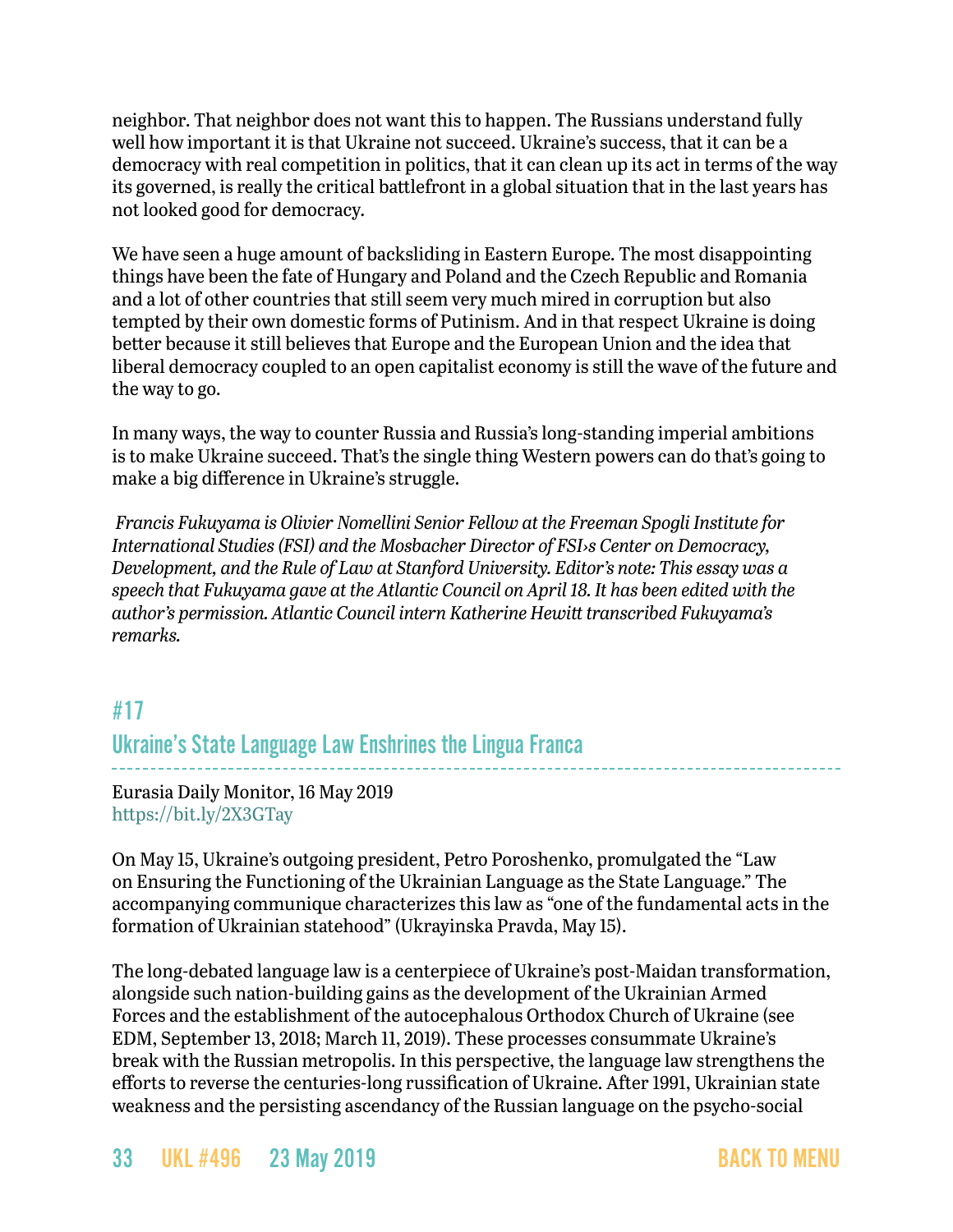level prevented the Ukrainian language from assuming the normal functions of a *lingua franca* in Ukraine's public sphere. Moreover, Ukraine remained fully exposed to the impact of Russia's far more powerful mass media and mass-culture products until 2014. The regime change and Russia's war at last inspired measures to protect and promote the Ukrainian language as a state-building foundation.

The Verkhovna Rada (Ukrainian parliament) adopted the language law on April 25, 2019, with 278 votes in favor, 38 opposed, and the remainder seemingly uncommitted in the 450-seat chamber. Motions by the pro-Russia opposition to block the law's promulgation were defeated by similar margins on May 14 (Ukrinform, April 25, May 14). The less-thanoverwhelming majority is illustrative of the inertia that the de-russification process still encounters in some sections of Ukraine's society. At the same time, the constituency actively defending the legacy of russification has dwindled, as the balance of political forces has shifted. For comparison, the 2012 language law, which favored the Russian language, was adopted with the votes of 248 deputies in the Verkhovna Rada at that time (Ukrayinska Pravda, June 6, 2012).

The just-promulgated law (Ukrinform, April 25; Golos Ukrayiny, May 16) obligates state officialdom to be capable of speaking the state language, and to use it in the performance of their official duties. The officials covered by this legislation range from the head of state, prime minister, ministers and heads of government departments, members of parliament, heads of state institutions and enterprises, and on down to civil servants, judges and notaries, police officers, professors and teachers in the public education system, postal workers, as well as medical personnel in state and municipal health care institutions.

Law enforcement, medical, and other personnel providing public services are, however, free to use languages other than Ukrainian when dealing with persons who cannot speak Ukrainian. State officials and civil servants in those categories are given a three-year transition period to learn the Ukrainian language with state assistance (see below). These provisions are meant, in part, to remedy a uniquely Ukrainian linguistic imbalance. Russian remained the primary language of political elites (in interconnection with the business elites) in Ukraine long after 1991. Of all the presidents and prime ministers of this era (21 persons in toto), only one president (Viktor Yushchenko) and one prime minister (Arseniy Yatseniuk) are Ukrainophone in terms of native language and language of first choice. Several of Ukraine's leaders (e.g., Petro Poroshenko, Yulia Tymoshenko, Volodymyr Groysman) chose to switch from Russophone to Ukrainophone as their preferred language. Ukraine's industrial-financial "oligarchs" are all Russophone, as is the business sphere generally (this language law does not affect the private sphere).

This law introduces a state program to assist in learning the Ukrainian language, to be approved by the Cabinet of Ministers. The state program shall sponsor courses to help achieve Ukrainian language fluency for adults who did not have such an opportunity until now.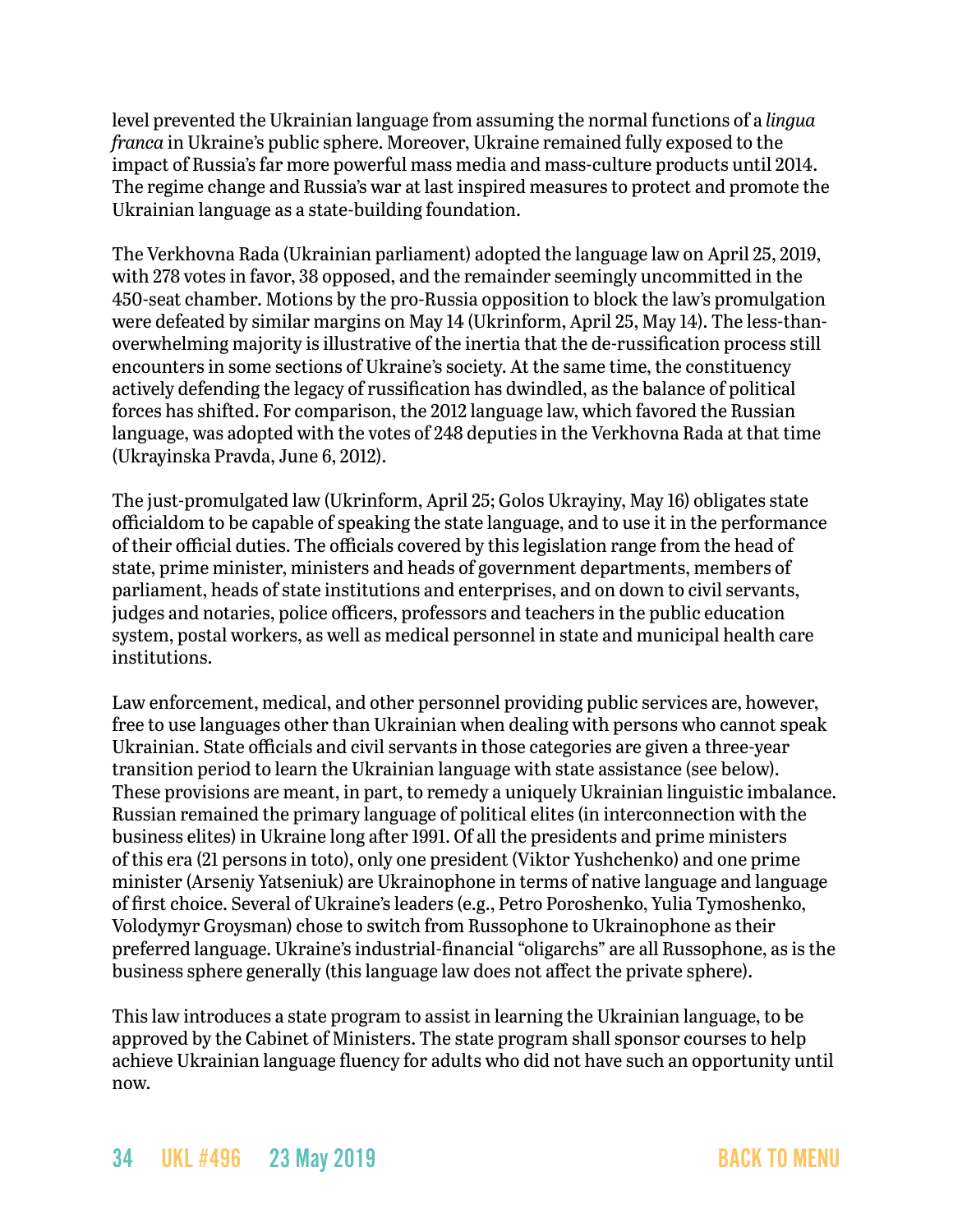Under this law, foreign citizens who apply for Ukrainian citizenship will have to pass a Ukrainian language test. Foreigners serving in Ukraine's armed forces and applying for citizenship shall have that test deferred by one year.

The law regulates the use of Ukrainian and non-Ukrainian language content in television and radio broadcasting, printed publications, IT systems, as well as advertising in these types of media. Ukrainian-produced print media in "other" languages (meaning, primarily, Russian) must offer a parallel, Ukrainian-language print run. (Many Ukrainianlanguage media outlets of all types offer parallel Russian-language versions). At least 50 percent of printed publications offered in each retail distribution site should be in Ukrainian. Breaches, such as exceeding the proportion of non-Ukrainian language content in audio-visual media, are punishable by fines. Insulting the Ukrainian language in public is deemed a criminal liability and may result in prison terms.

This law establishes a National Commission on State Language Standards and, in parallel, a Commissioner for the Protection of the State Language, both under the authority of the Cabinet of Ministers. The Commission is mandated to define requirements for language proficiency and conduct the testing. The Commissioner's office shall consider complaints and impose fines for breaches of this law, mainly in the sphere of consumer services.

While regulating the public use of the Ukrainian language, this law (or any other) does not apply to private communications, the business sphere, or the use of national minority languages. These and other languages shall be freely used in the cultural life of national minorities, religious rites, academic publications, as well as publications in English and the other languages of the European Union, regardless of whether those publications include texts in Ukrainian or not.

Ukrainian society and members of parliament had debated the terms of such legislation literally from the next day after the EuroMaidan-precipitated regime change. The Verkhovna Rada adopted the first draft in October 2018. In total, no fewer than 2,000 amendments were considered until the law was finally adopted on April 25 (see above). In his message on this occasion, Prime Minister Volodymyr Groysman commented that Ukraine honors its ethnic and linguistic pluralism, "but our state language can only be one—Ukrainian—which we must protect and develop. Esteem of the state language is self-esteem" (Liga.ua, April 25).

President-Elect Volodymyr Zelensky's message (via his campaign team) has straddled the issue, apparently seeking to hold together his heterogenous electorate. Inaccurately claiming that this law was adopted "hastily" and that it had been prompted by electoral considerations, Zelensky's message nevertheless fully endorsed the status of the Ukrainian language as the sole state language deserving of state support. But he objected to the penalties contained in this law, and promised to undertake a "thorough analysis" as soon as he takes office as president (Ukrinform, April 25). In his entertainer's career, Zelensky has a track record for satirizing (among many other things) Ukrainian national values, even in front of Russian audiences. As a presidential hopeful, in October 2018 he criticized the Ukrainian authorities' language policy for "dictating" to Ukrainians what to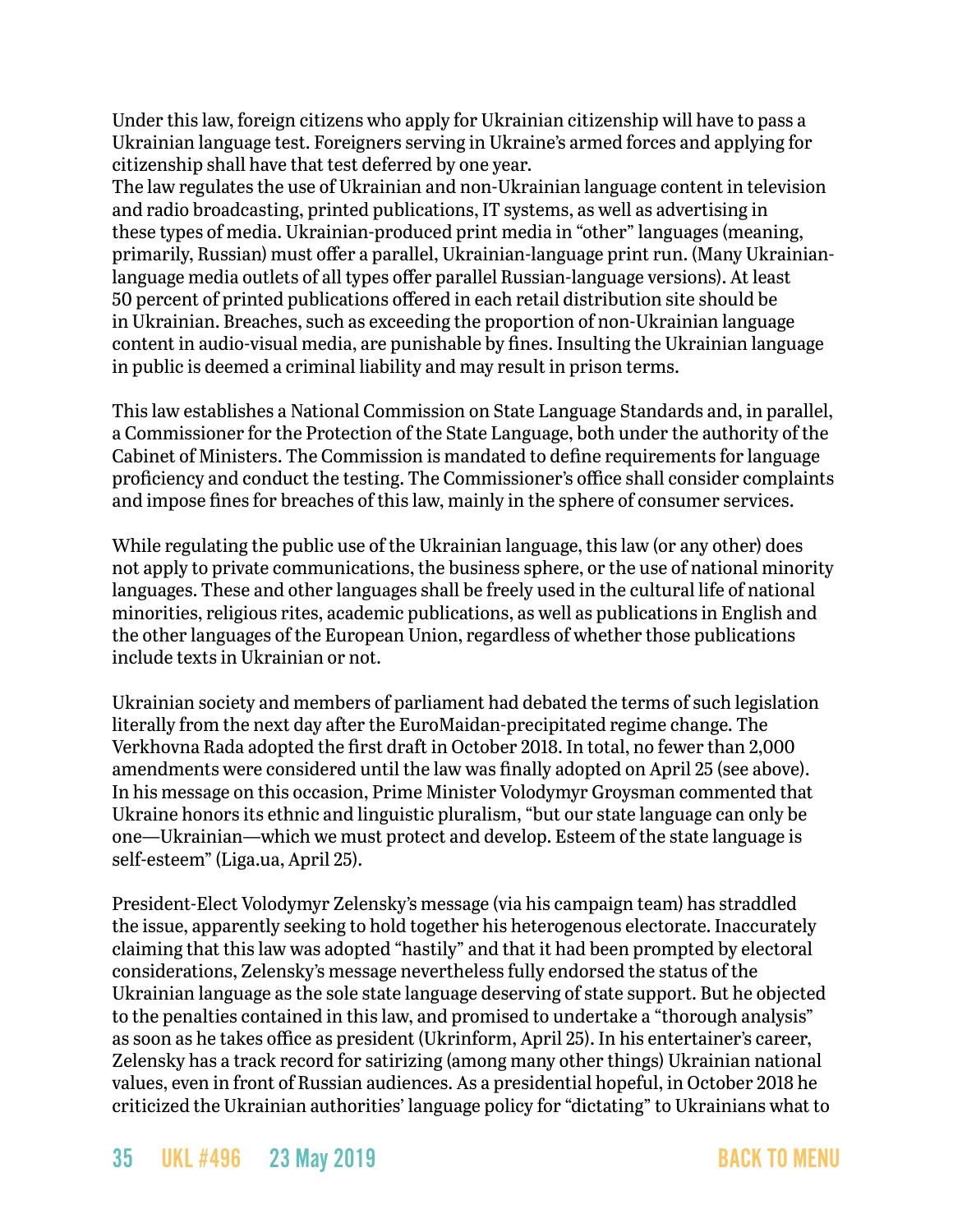watch and "how to speak" (BBC Monitoring, November 13, 2018). As president, however, Zelensky will undoubtedly become respectful of Ukrainian national values.

### <span id="page-35-0"></span>#18

Half of Ukrainians Identify with Orthodox Church of Ukraine; Only One in Seven with Moscow Jurisdiction, Poll Shows

by Paul Goble Windows on Eurasia, 22 May 2019 <https://bit.ly/2Wj8qb8>

Staunton – A new poll shows that 48.8 percent of Ukrainians identify with the Orthodox Church of Ukraine while only 14.2 percent say they are followers of the Moscow Patriarchate Church in Ukraine. 16.3 percent say they're Orthodox without identifying a jurisdiction, 4.3 percent identify as atheists, and 4.9 percent are followers of other confessions.

This poll reflects the fact that while the number of parishes still part of the Moscow Patriarchate's organization is still very much larger than that of those affiliated with the OCU, the number of participants in the former is much smaller than in the latter.

The survey also found that 64.5 percent consider the tomos or grant of autocephaly is sufficient for the development of an independent Ukrainian church and that the grant should not be rejected, while 8.8 percent disagree and call for restoring the Ukrainian Orthodox Church of the Kyiv Patriarchate. Perhaps significantly one in four did not answer this question.

As to the impact of autocephaly, 50.6 percent of those queried said it unified society, while 30.5 percent said on the contrary that it is divisive. Again, a large share did not answer – 18.9 percent or nearly one in five.

Yesterday, in another Ukrainian church development likely to have an impact on the shift of parishes and bishoprics from the Moscow church to the OCU, Metropolitan Ioann of Cherkass announced that from now on each parish will keep a list of members on the basis of declarations by them.

That list will not be used to exclude anyone who wants to take part in religious services, but it will, the metropolitan said, determine who will be able to vote on the affiliation of the parish. As a result, the compilation of these lists is likely to become a new flashpoint in the fight between the OCU and the Moscow church.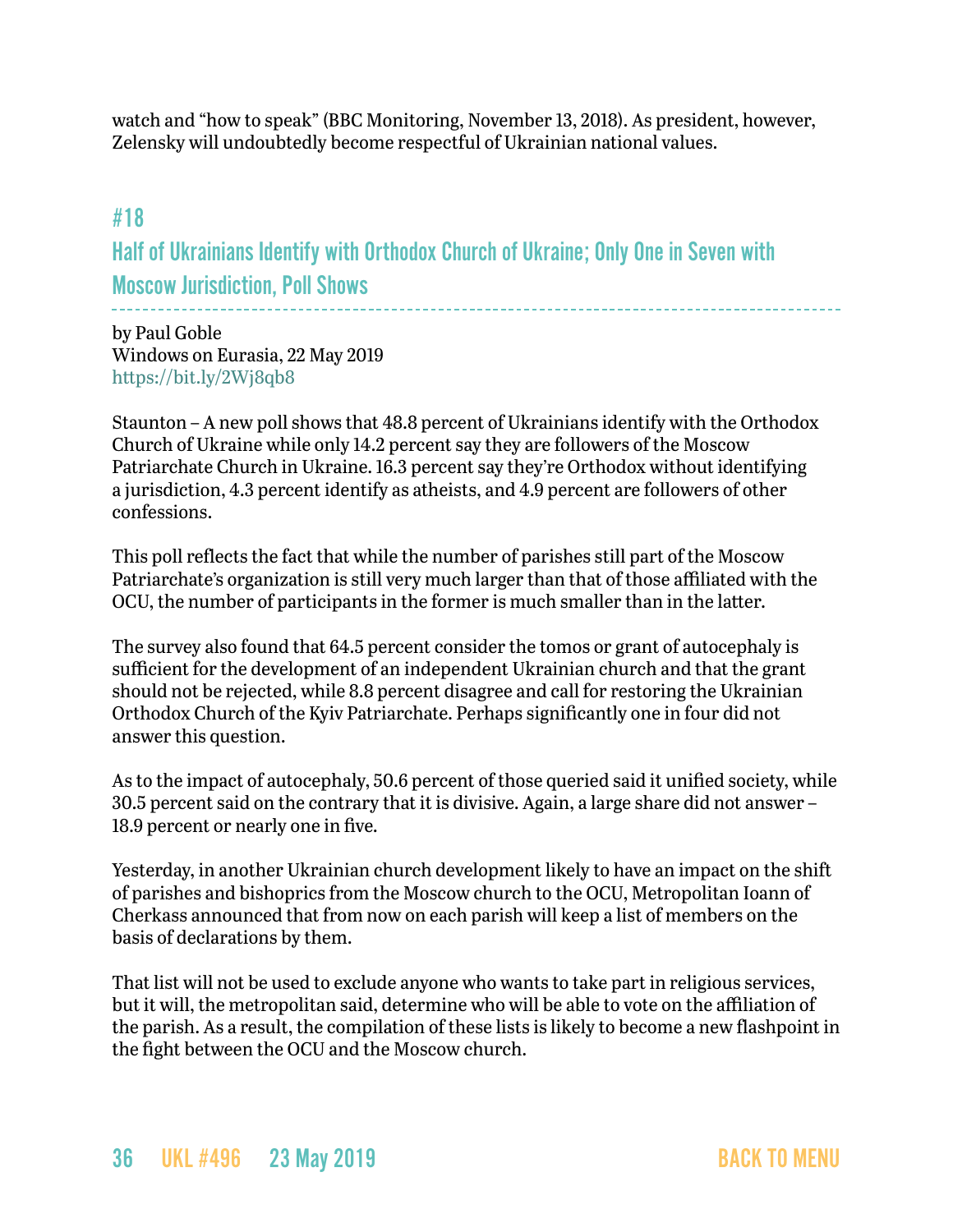# #19 "A Good Career, if I Satisfied Him." Ukraine Fights Sexual Abuse, and a War

by Iuliia Mendel New York Times, 19 May 2019 <https://nyti.ms/2Ets1v5>

VINNYTSIA, Ukraine — On her first day of service as a commissioned officer of the Ukrainian military, Lt. Valeria Sikal reported for duty at her base and received an unusual order.

She said the commander, Col. Viktor Ivaniv, ordered her to accompany him in his personal car for a trip to a summerhouse to meet a friend, who turned out to be a local police chief.

The colonel then "ordered me to sit beside him," and though he was her commanding officer, he "tried to touch me and patted my leg," said Lieutenant Sikal, who is 24 and has become the first woman to speak out about sexual harassment in the Ukrainian Army.

"He promised me a good career if I satisfied him," she said of the episode in January 2018. "I felt like a whore. He was bragging that he could do anything he wanted with us."

Colonel Ivaniv, who declined to be interviewed for this article and has denied engaging in any abuse, has retained his command. A Defense Ministry spokesman, Col. Bohdan Senyk, said that the base commander faced accusations but they had not been proved in court.

"Anyone can be accused," he said. "Men also accuse women."

The country's military, poor and under tremendous pressure from a smoldering war with Russian-backed rebels, is admired for recent changes that have greatly improved its professionalism and battlefield resilience. The United States has provided more than \$1 billion to the Ukrainian Army since 2014. But sexual harassment remains an unacknowledged problem.

Formally, the military has promoted attempts to improve gender equality. In 2018, it expanded a list of positions that women can hold to gunners on armored vehicles, snipers and infantry commanders. Sexual harassment is illegal in Ukraine, in private companies and the military. Under the law, superior officers who coerce subordinates into sexual relationships can be jailed for up to six months.

Yet, while 57,000 women currently work in the Ukrainian military, with 26,000 on active duty, the authorities last year registered only five sexual harassment cases, including Lieutenant Sikal's. In the course of the five-year war, no top army commander has ever been disciplined for sexual abuse.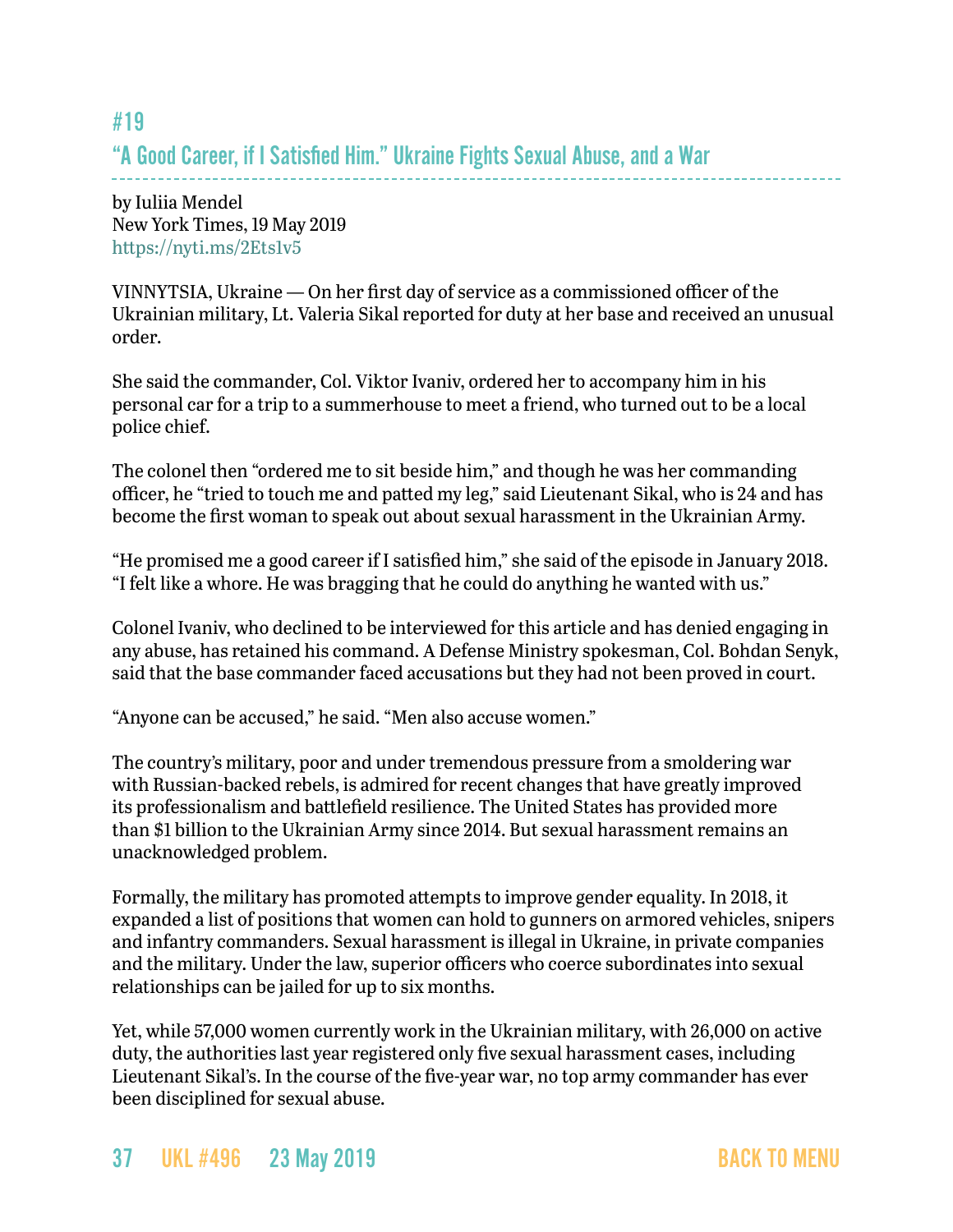Though sexual abuse in the army is widespread, Ukrainian rights groups say, it is typically overlooked in a society reluctant to criticize soldiers during a war.

That has led to an agreed conspiracy of silence, said an activist, Vitaly Pavlovsky, director of the nongovernmental group Auditing Authority. If victims speak out, he said, they risk dismissal and the loss of their military housing.

"To prove harassment, a victim must find like-minded people or other victims who will be ready to risk their careers," he said. They must "be ready for conflicts in the family and to be attacked in public," as was the case with Lieutenant Sikal.

The Ukrainian Defense Ministry is reluctant to prosecute sexual abuse in the ranks, Mr. Pavlovsky said, for fear of damaging the image of the army. But protecting abusive officers, he said, only "creates an impotent and weak army, physically and in spirit."

Bolstering Lieutenant Sikal's case, seven other women have told investigators about alleged sexual harassment by Colonel Ivaniv, according to transcripts provided to a military office that looks into morale problems in the army, but does have authority to press charges. One woman said he had forced her to sleep with a general, according to the transcripts. Another said she resorted to asking her male relatives to help protect her from him.

Colonel Ivaniv's former deputy, Lt. Col. Viktor Mishchuk, said he had been compelled to carry out demeaning and abusive orders on behalf of the colonel.

"Ivaniv noticed that a girl had three earrings in one ear," he said in a phone interview. "He asked me to check if she had piercings on her breasts," as well. "With his actions, he humiliates the honor and dignity of a Ukrainian military officer."

Women harassed at work say they do not trust the authorities to take their side, so few report the episodes. "Unfortunately, this is a problem not only of the Ukrainian Army, but of our society," said Alona Kryvuliak of La Strada Ukraine, a group opposing gender discrimination. "These cases kill the inner motivation for women to seek help."

Ukraine, of course, is hardly the only country with sexual abuse in the military. This year, Senator Martha McSally, an Arizona Republican who was the first American female fighter pilot to fly in combat, told a committee hearing that a superior officer in the Air Force had raped her, and that when she tried to report it to military officials she "felt like the system was raping me all over again."

For Lieutenant Sikal, the trip to the summerhouse on Jan. 3, 2018, was just the start. There, sitting with the police chief, Lieutenant Sikal said the colonel boasted of the attractive junior officers under his command. He then asked her to kiss the policeman, she said.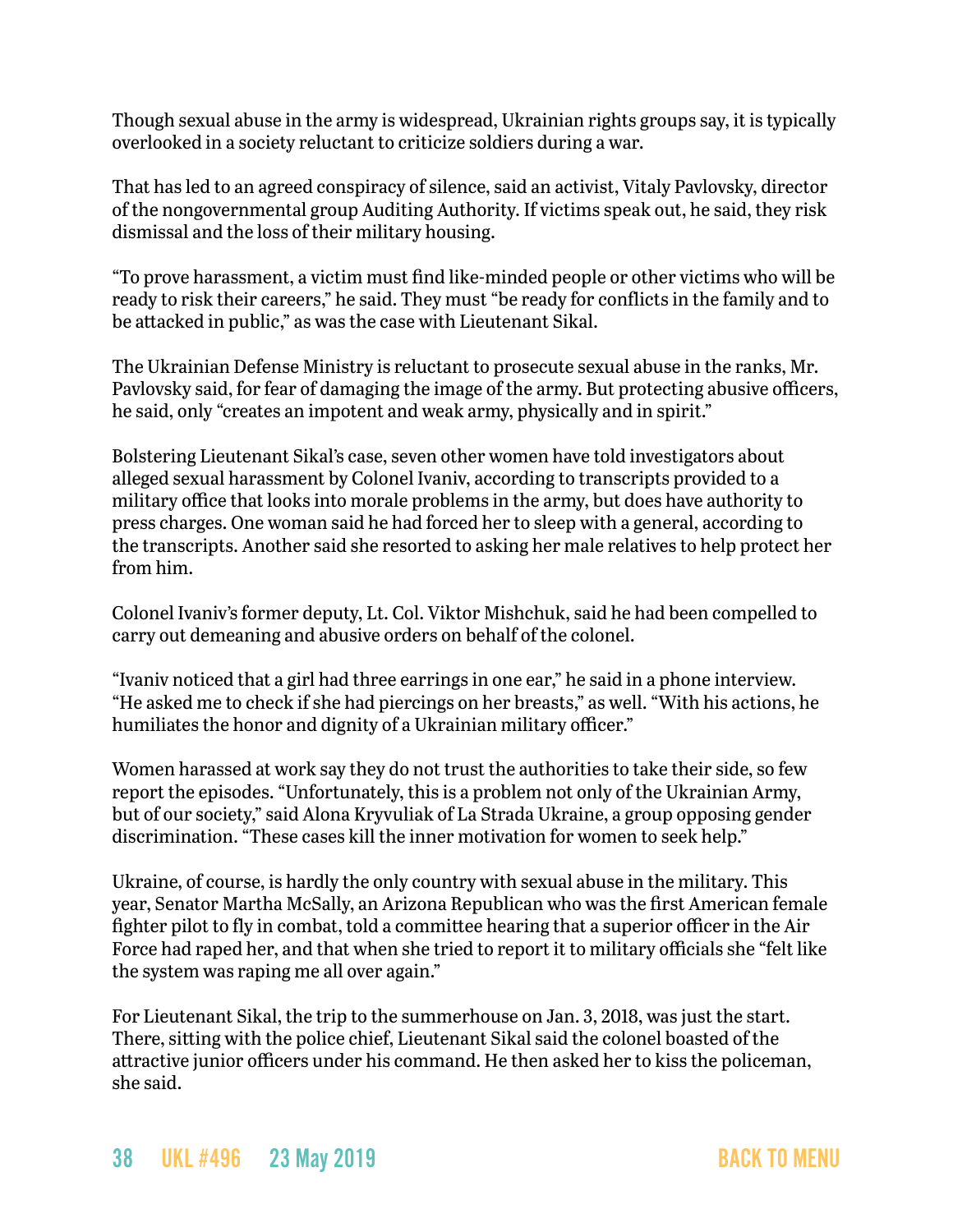"He bragged that he had two young, new female lieutenants and suggested we all take a sauna together," she said, her voice trembling.

For months, she said, daily harassment ensued and she tried a variety of ways to escape him. She tried hiding and directly confronting him with a plea to stop. Nothing worked.

"His apartment was one floor above mine" in the barracks, she said. "He was coming drunk, checking my underwear in the drawers of my nightstand. Once, he said my sofa was good and suggested we check it."

Every new rejection caused further humiliation, punitive reprimands and senseless orders, she said.

"I was not a human for him," Lieutenant Sikal said.

Finally last December, she filed a sexual harassment complaint with military prosecutors and the national police authorities that is still under investigation.

She said the local police did not take Lieutenant Sikal's complaint seriously until activists pressured the leadership. An officer on a military hotline for complaints said he could do nothing. Prosecutors initially rejected her written report. She said she felt invisible to the police.

It is far from clear whether Lieutenant Sikal will prevail in her case. After she gave interviews to the Ukrainian news media, a taxi driver tried to punch her when she got into his cab, she said. Fellow soldiers heaped abuse on her online.

"Valeria, if you cannot resist ordinary harassment in training, what will happen to you in a combat unit or if you are captured," one man, who identified himself as Yuriy Opr, wrote in comments under an article in Strana.ru, an online news portal.

"Her approach has no place in the armed forces," he added. "I am writing for myself and my sworn brothers."

A man who identified himself as Viktor Margelov wrote, "Why did you wait a year" before filing a complaint? Another, Pavel Vasiliev, answered, "Perhaps she liked it." Lieutenant Sikal's husband, Oleksi Vdovychenko, himself a veteran of the war in eastern Ukraine, now regularly receives anonymous phone threats.

"I don't feel that the state can defend me," Lieutenant Sikal said. "The state is passive in this case."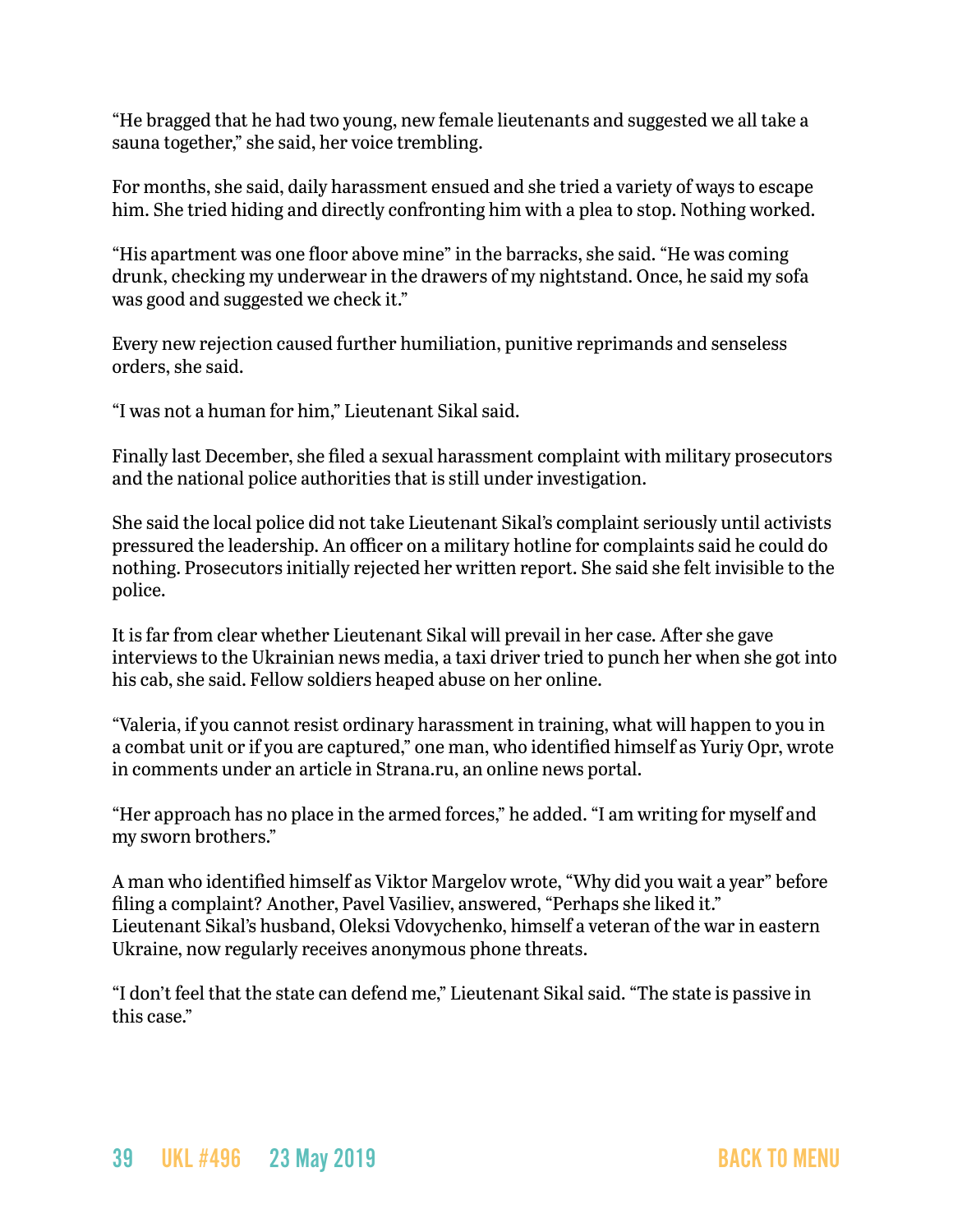# <span id="page-39-0"></span>#20 Getting Aid to Separatist-held Ukraine

by Anna Arutunyan International Crisis Group, 13 May 2019 <https://bit.ly/2M5qn9e>

*The front lines in eastern Ukraine are slowly freezing in place, as is civilian deprivation in the conflict zone. An embargo, bureaucracy and distrust conspire to keep humanitarian aid out. Russia and Ukraine should find politically neutral ways to unblock the flow of assistance.*

After five years of war, a humanitarian crisis drags on in the self-proclaimed Luhansk and Donetsk People's Republics (L/DPR), the parts of eastern Ukraine nominally governed by Russian-backed separatists. More than 3.5 million people in eastern Ukraine are in need of aid, according to UN figures. The need is particularly dire in the rebel-held territories, which confront a Ukrainian economic blockade as well as isolation imposed by the rebels themselves. The aging segment of the L/DPR's population is hardest-hit of all, struggling to get by on pensions as low as \$30 per month. But humanitarian groups face several obstacles in getting these people the aid they need.

All sides are erecting hurdles. Citing obstruction by the L/DPR authorities, the UN has scaled back its humanitarian response in rebel-controlled areas, focusing on the less hard-hit but still in need people on the government-controlled side of the line. Ukraine's trade blockade of the L/DPR limits aid access. Russian humanitarian groups say indiscriminate shelling from the Ukrainian side of the contact line makes aid distribution dangerous, and that they also face obstacles from L/DPR authorities whom they decry as corrupt. They perceive the Russian government as doing too little to coordinate assistance efforts and say they cannot trust anyone in power.

"The Russians, they have forgotten about them [people in eastern Ukraine]", said Marina (not her real name), a Muscovite who regularly travels to Donetsk to deliver goods and help families buy groceries. After trying to work through established charities operating in Russia, she decided to go solo, citing a lack of transparency and corruption. "The government of L/DPR, when it comes to big convoys there, they just steal the goods", she added. Another aid worker in Rostov-on-Don, a Russian city not far from the separatistcontrolled areas, told a similar story. Exasperated, she founded her own charity, which distributes food, money, toys and animated films to children in affected areas.

Many of the independent Russian aid workers who raise these concerns sympathise with the separatist cause. But the depth and frankness of their frustration reflects their belief that both Kyiv and Moscow have abandoned the people whom the workers are trying to serve. As the conflict stagnates, and contact across the front lines becomes ever more difficult, humanitarian aid could yet be a rare, vital avenue of cooperation among the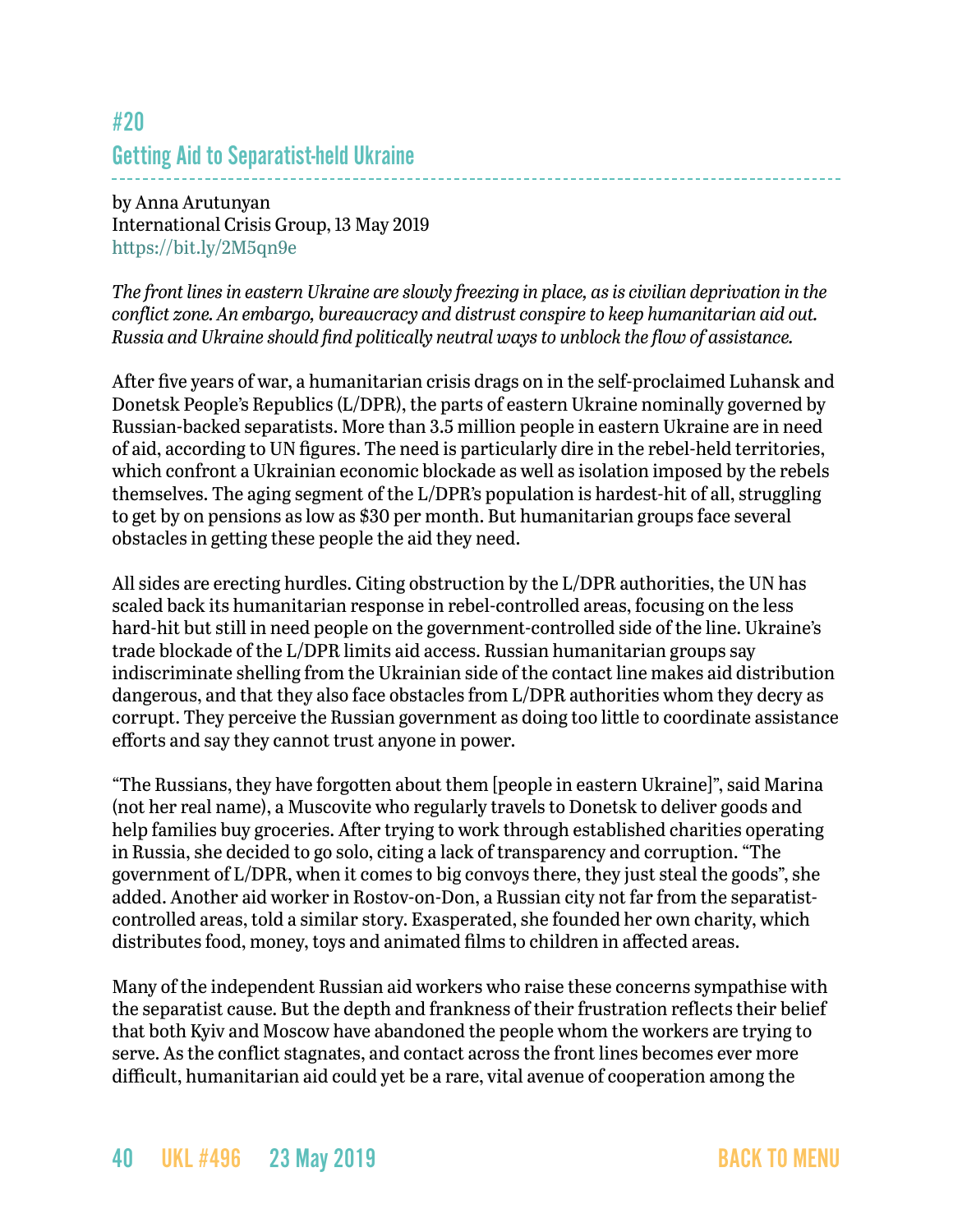Russian, Ukrainian and European governments. That, however, will require all sides to focus on the residents' plight rather than tactical gains vis-à-vis their adversaries.

#### **Many Obstacles**

Over five years of conflict, humanitarian access to the east has shrunk. Early in the war, militias supporting the Ukrainian government, such as Dnipro-1 and Aidar, were known to intercept humanitarian convoysheaded to L/DPR territories because they did not want supplies getting through to people they regarded as the enemy. In 2017, Kyiv imposed an economic blockade on the separatist-controlled areas, not only paralysing what remained of the war-shattered L/DPR economy, but also in effect slashing the volume of assistance distributed there. As Crisis Group has reported, the embargo made an explicit exception for humanitarian convoys crossing the contact line. Yet in practice it kept aid out, because charities legally registered in Ukraine could no longer function in the L/DPR due to a combination of Ukrainian and L/DPR regulations, and to the ways in which L/DPR authorities adapted to the embargo. Before the blockade, for instance, one of the chief aid distributors in these territories was a foundation run by steel magnate and Kyiv loyalist Rinat Akhmetov. After the embargo, self-declared DPR authorities seized Akhmetov's assets, causing aid distribution to fall precipitously. Meanwhile, these authorities have also interdicted aid shipments from politically neutral parties: as late as this year, forces loyal to the self-proclaimed republics reportedly blocked Red Cross convoys, giving no explanation.

Today, many humanitarian organisations cannot reach people in need, according to aid workers from Russian and international groups interviewed by Crisis Group. Ukrainian authorities will often refuse accreditation to organisations trying to deliver aid to the L/ DPR from the western, Ukrainian side if in the past they have crossed into the L/DPR from the eastern, Russian side. Kyiv distrusts such groups, viewing them as collaborators with L/DPR de facto authorities. For their part, self-proclaimed L/DPR authorities obstruct efforts by groups entering from Ukrainian-controlled territories on the grounds that they are not humanitarian agencies, but enemies.

Russian groups, which enter through Russia and therefore should be both free of Ukrainian red tape and trusted by the L/DPR, also face problems. Alexei Smirnov runs the crowdfunded Angel Humanitarian Group, based in Moscow. Angel volunteers travel to residential areas along the contact line on the L/DPR side as often as twice a week to deliver goods and medicine. Smirnov does not deny that some of his foundation's personnel may have fought alongside pro-Russian rebels in the past. He says they no longer do so, however, and adds that his organisation seeks to be politically neutral. Smirnov complains that Ukraine nonetheless treats his staff like combatants. "We get shot at [by the Ukrainian forces] because they think we are enemies and because we show what it is like in those residential areas", he said, referring to Ukrainian forces' shelling of civilian areas.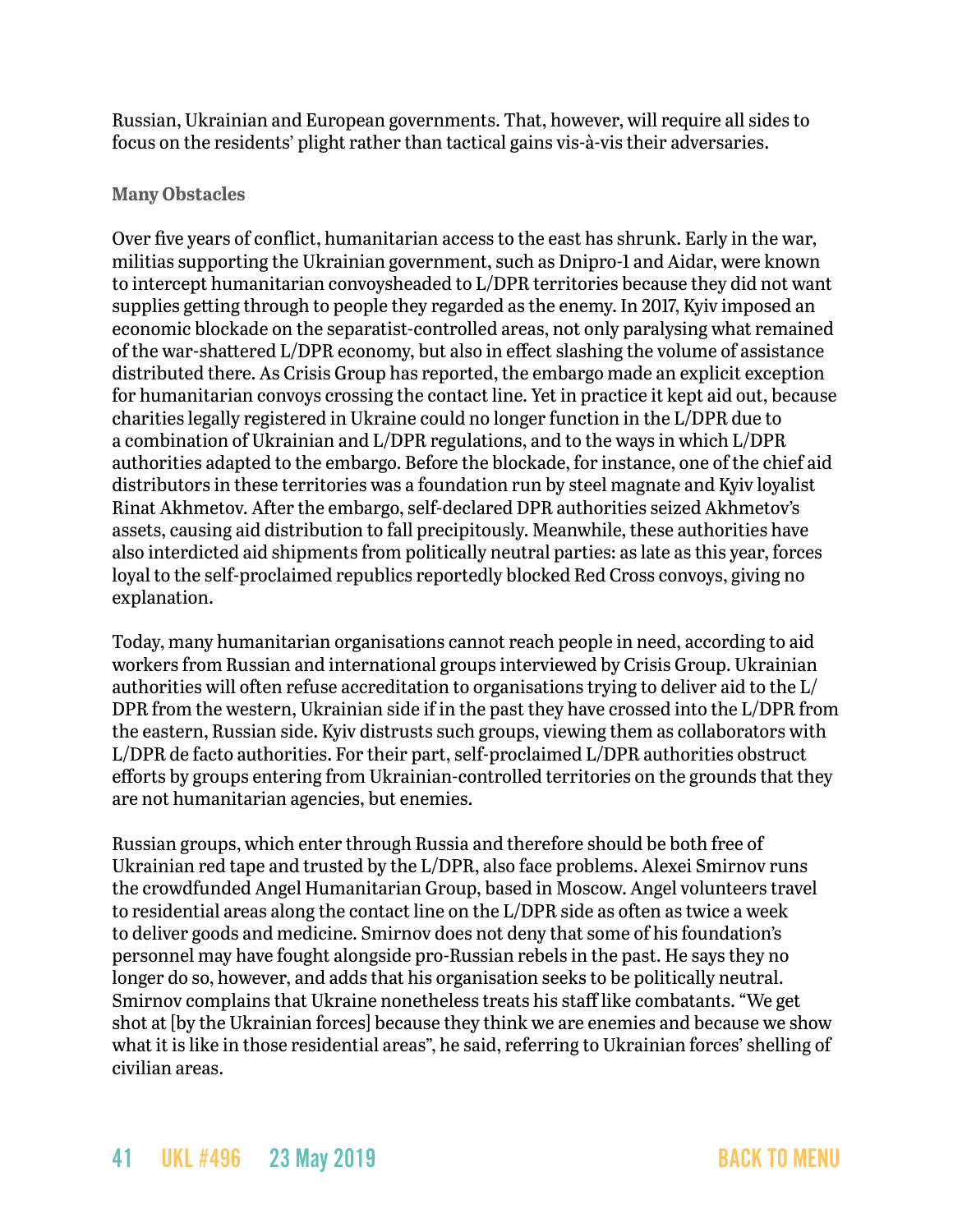Smirnov insists that his group does not seek support from Russian authorities. "We don't accept help from Russia because that would only increase suspicion. Or they could take advantage of us".

Meanwhile, Russian aid groups find that coordination with Russia's Emergencies Ministry, which gathers medical and food aid supplied by federal and regional bodies and ships it to L/DPR, is difficult or non-existent. "There is no documentational framework for us to coordinate together with [the Ministry]", said one independent Russian aid worker. "We can't really track the aid they send there or verify that it has actually reached civilians". Amid the lack of both coordination and common guidelines, grassroots groups distrust each other as well as Moscow, trading accusations that some workers are merely enriching themselves instead of delivering aid to needy people. This mistrust, the aid worker said, dominates the sector and keeps grassroots groups from getting along. "There is no friendship. No coordination". The inability to get along hampers the formation of more effective networks that could work with government agencies to maximise access.

#### **Life Support**

As a result, the overwhelming bulk of aid to rebel-held areas comes from the Russian government, via regular convoys sent by the Emergencies Ministry, but independent aid workers say it's unclear how many of those goods actually reach the people in need. Since the conflict began, the Ministry reports, it has dispatched more than 80 convoys, each carrying up to 500 tonnes of goods. Though these numbers seem impressive, other figures point to huge unmet needs: as of late 2018, also according to Ministry figures, 160,000 of the DPR's 2.3 million people were able to receive aid packages at distribution points. The UN estimates that over 20 per cent of the L/DPR's population is food-insecure. Indeed, independent Russian aid workers who travel regularly to the affected areas say that Emergencies Ministry aid is, in their words, barely keeping civilians on life support. Moreover, its convoys are part of the reason why Smirnov and his volunteers have such a hard time: Ukrainian and international groups accuse Russia of secreting undeclared weapons and ammunition amid the supplies. Ukrainian authorities assume that independent Russian aid workers are doing the same – and thus treat them like combatants.

Aside from the humanitarian implications, the economic strangulation of these isolated territories dims prospects for their peaceful reintegration into Ukraine. Reliance on Russian aid, insufficient though it is, makes both the civilians and authorities of L/DPR more dependent on Moscow and more alienated from Kyiv. But it is also bad for Russia. The trickle of assistance from Russia and the lack of coordination with grassroots groups undermines the morale of once dedicated aid workers, leading to even fewer aid deliveries and greater dissatisfaction with Russia's efforts both at home and in L/DPR. Russia is already seeking ways to pay less for assistance, local media reports suggest, and the Emergencies Ministry recently postponed a planned column of its aid trucks amid plans to "restructure" aid. The more difficult it is for grassroots groups and international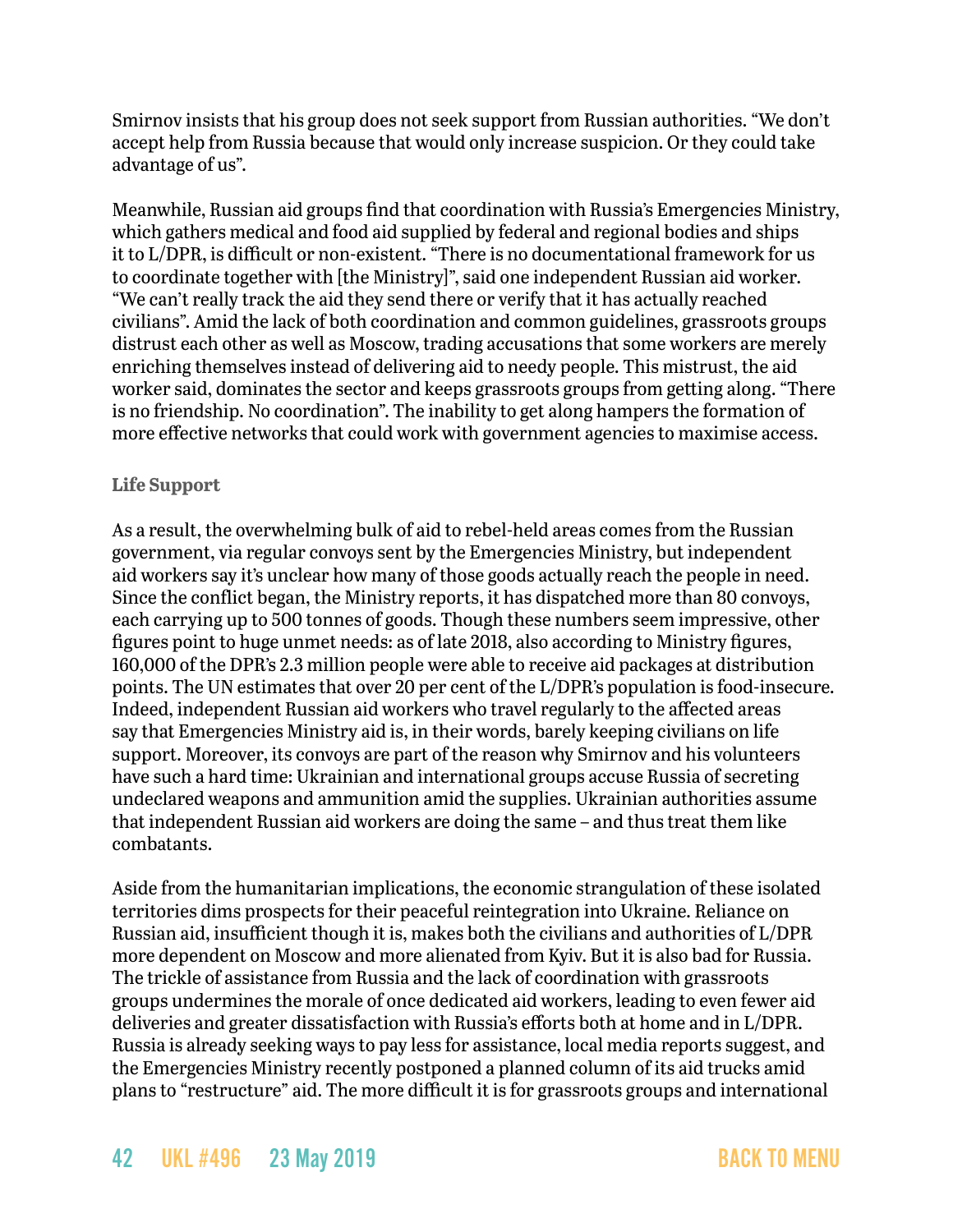agencies to deliver aid, the larger the burden for Moscow in feeding a hungry region outside its borders.

#### **Bringing Order to Chaos**

Both Russia and Ukraine should explore politically neutral options for getting more humanitarian aid into the affected regions. Facilitating aid to civilians in the unrecognised statelets could open up avenues of bilateral cooperation that, with time, could make political dialogue easier.

One way to ease access for aid groups might be to set up an independent observer body staffed by Russians, Ukrainians and nationals of a third European country perceived as relatively neutral, such as Austria, Germany or Italy. This body could establish transparent guidelines to verify the neutrality of aid groups regardless of their country of origin, while ensuring aid, not weapons, are delivered. The body could work together with the Organization for Security and Cooperation in Europe (OSCE) – which is monitoring the ceasefire at the contact line and overseeing negotiations that are part of the Minsk peace plan – in accrediting aid providers.

Even such a body, however, will not be enough absent a broader shift toward reconciliation. Kyiv in particular should explore ways to facilitate aid as part of a wider policy of treating civilians of the east, regardless of their political affinities, as Ukrainian citizens in dire need of aid, rather than as combatants or instruments in political battles. There are many ways to signal this, and a new president means new opportunities to do so. Ukrainian President-elect Volodymyr Zelensky has argued in favor of re-engaging with Ukrainians in the east. One concrete way to start could be for Kyiv to make a concerted effort to ensure that pensions reach civilians in rebel-held territories, in accordance with Ukrainian laws. Kyiv should also explore ways to ease the embargo – something that may also indicate Kyiv's newfound interest in reintegrating the rebel-held territories rather than isolating them or pushing them toward Russia.

As matters stand, as Alexei Smirnov put it, aid provision "is in a state of chaos. It doesn't work".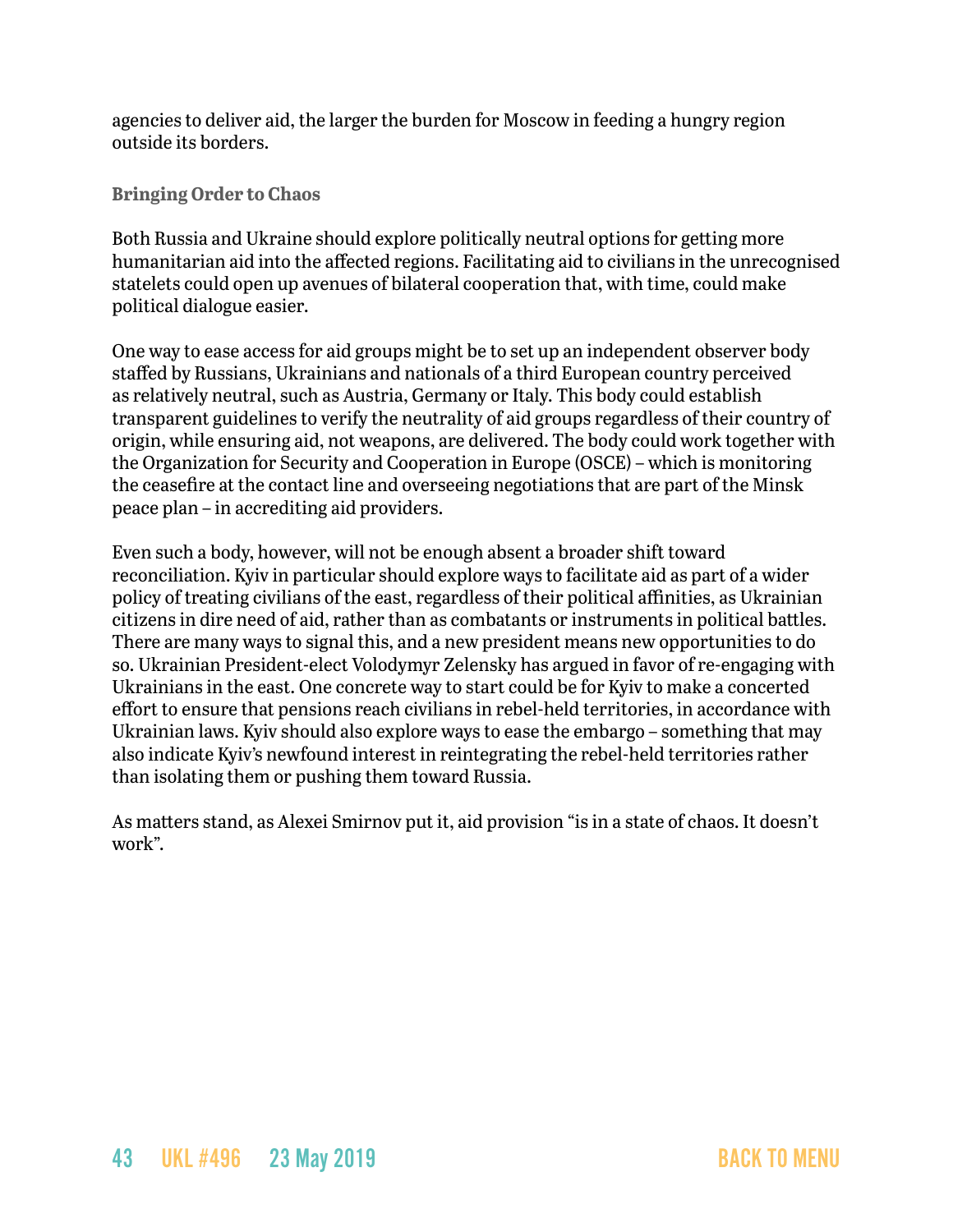# #21 Russian Proxy Republics "Officially" Seize Ukrainians' Homes in Donbas

by Halya Coynash Human Rights in Ukraine, 14 May 2019 <https://bit.ly/2Hz76si>

The so-called 'Donetsk people's republic' ['DPR'] are stealing apartments in Donbas and claiming this to be legal because the property owners did not respond to their 'summons'. In many of the cases, the apartments are owned by Ukrainians who left occupied territory and who would be in danger of imprisonment (or worse) if they returned.

Over one and a half million Ukrainians are known to have left their homes because of Russia's annexation of Crimea and the Russian armed and controlled war in Donbas. For most of these 'internally displaced persons' [IDP], life is very difficult and many would sell their homes in occupied territory if they could. The prices, however, are pitifully low, the chances of getting cheated and losing everything – high. For some there is also concern as to how this would be viewed by the Ukrainian authorities when the occupation is over.

Online Debaltsevo has posted a screenshot of a 'court summons' effectively used to deprive members of a family of their flat. The summons, signed by Olena Kirichenko, orders them to appear at a 'court hearing' on 25 April, providing grounds as to why they should not be stripped of the right to the property, because they have not lived in it 'without good grounds' for the past six months. This document ends with the words that through its posting, the family members are deemed to have been informed.

If they don't turn up, their property is 'confiscated'. While it is not known why the particular people named left Snizhne in the Donetsk oblast, we do know of several Ukrainians who have been seized, tortured and imprisoned on their return. Volodymyr Fomichov, for example, was just 23 when he tried to visit his family in Makiyivka for the New Year – Christmas holidays in January 2016. He was tortured, and then 'sentenced' to two years' imprisonment, with it claimed that he had been bringing two grenades into 'DPR'. These may have been the same two grenades that the 'DPR ministry of state security' are supposed to have 'found' on a bookshelf when they carried out a raid of internationally renowned religious specialist, Ihor Kozlovskyy. He was also seized and imprisoned. Both Kozlovskyy and Fomichov were released as part of the last exchange in December 2017. Others either remain incarcerated, or have been seized and taken prisoner since, including Andriy Yarovoi, who was awarded an international prize in April 2019, one that needed to be collected for him by colleagues.

The so-called Luhansk and Donets 'republics' are known to be holding over 100 hostages, however the real figure could be much higher since many relatives are afraid of reporting a person's seizure for fear of making things worse. There also needs to be a high level